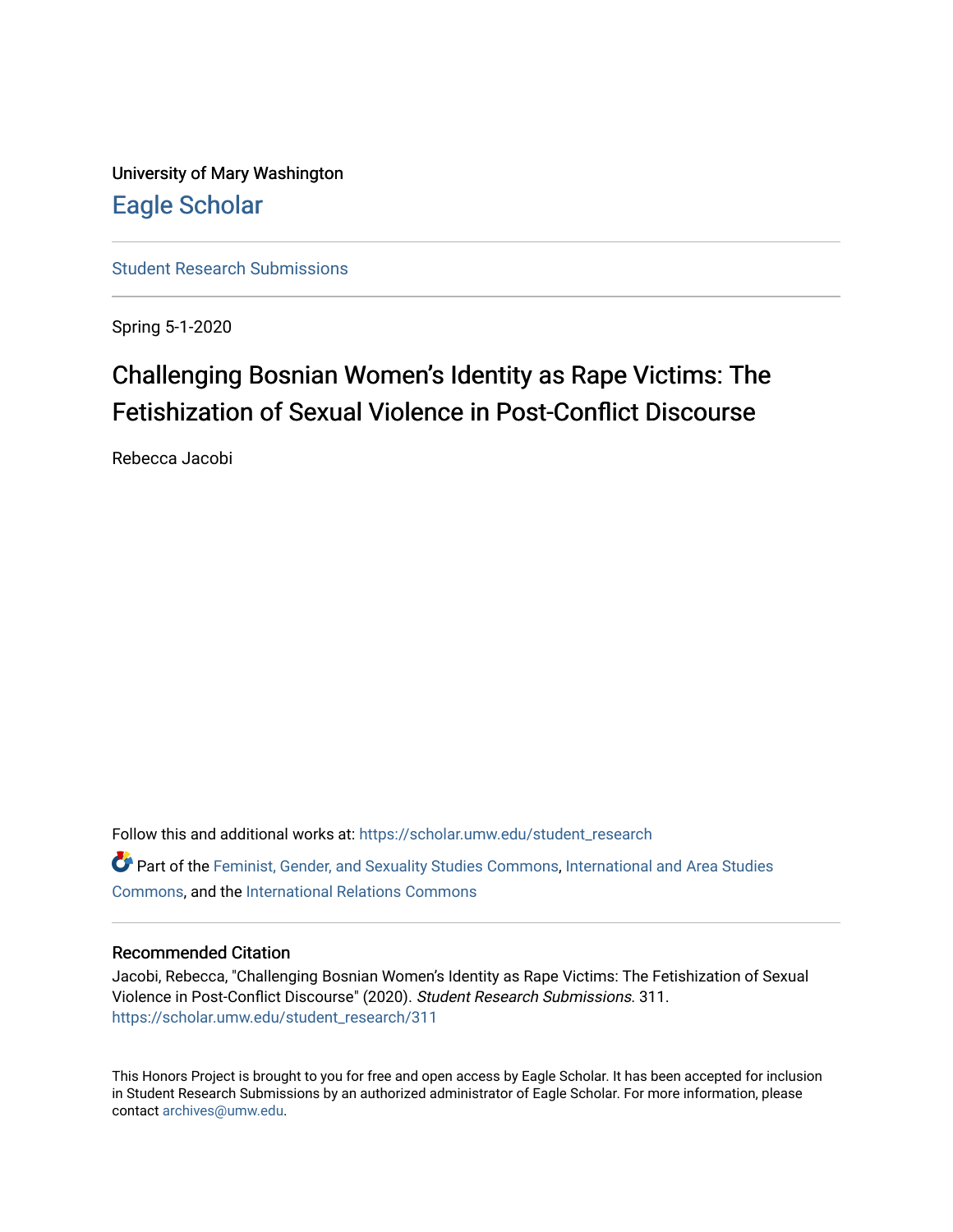**Challenging Bosnian Women's Identity as Rape Victims: The Fetishization of Sexual Violence in Post-Conflict Discourse**

> Rebecca Jacobi University of Mary Washington rjacobi@mail.umw.edu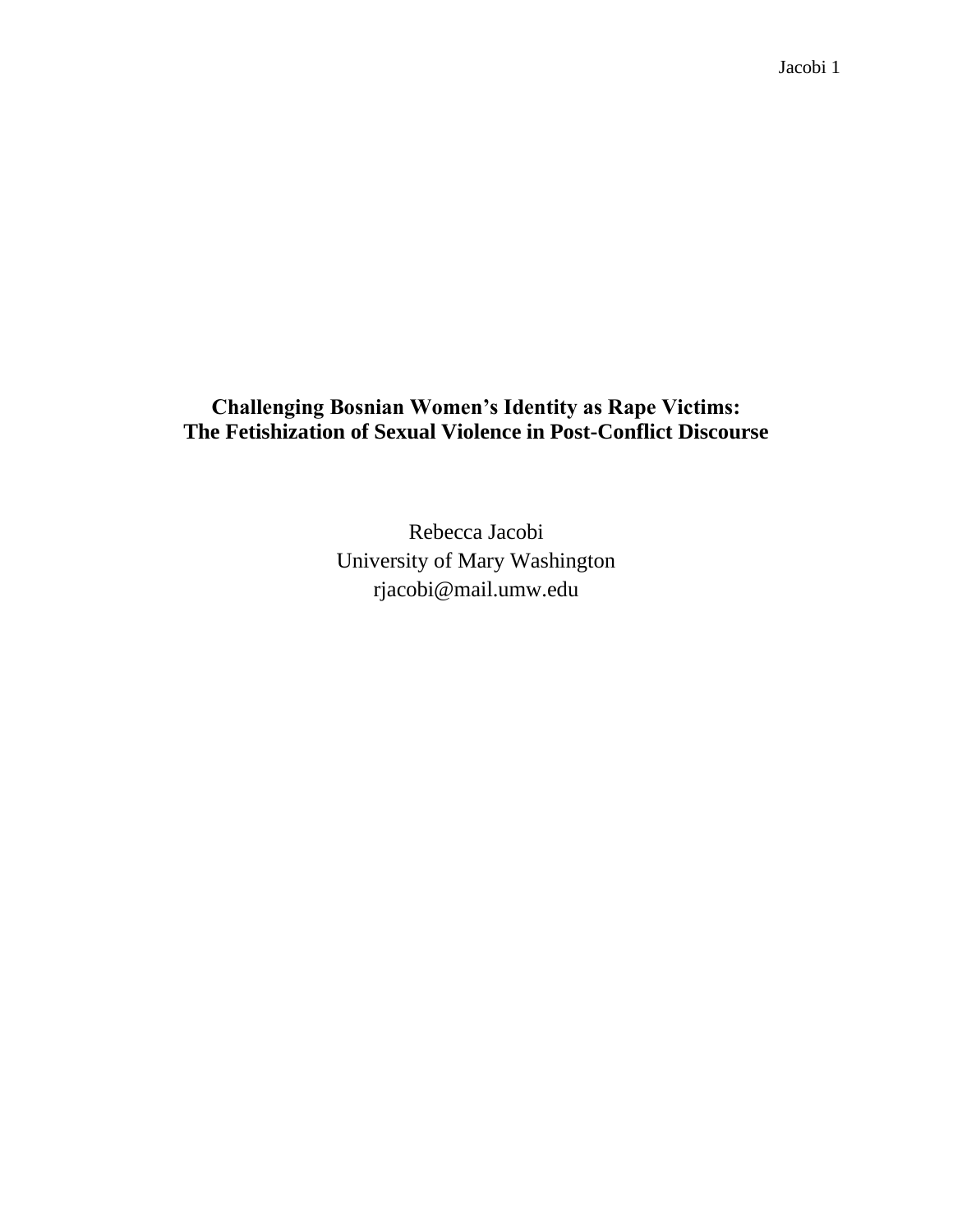# Contents

- 1. Introduction
- 2. Roadmap
- 3. Thesis Statement
- 4. Methods
- 5. Literature Review
	- 5a. Women and War
- 6. Methodological Case Studies
	- 6a. Eritrea and Ethiopia
	- 6b. Rwanda
- 7. Women and War in Bosnia
	- 7a. Introduction
	- 7b. Use of Rape
	- 7c. Perpetrators
	- 7d. Women-Led NGOs
	- 7e. Positive Sex
	- 7f. Male Victimhood
- 8. Meger's Three Steps of Fetishization of Sexual Violence
	- 8a. Three Steps and the Bosnian War
- 9. Media Representation of Bosnian Women
- 10. Conclusion
	- 10c. Solutions
- 11. Works Cited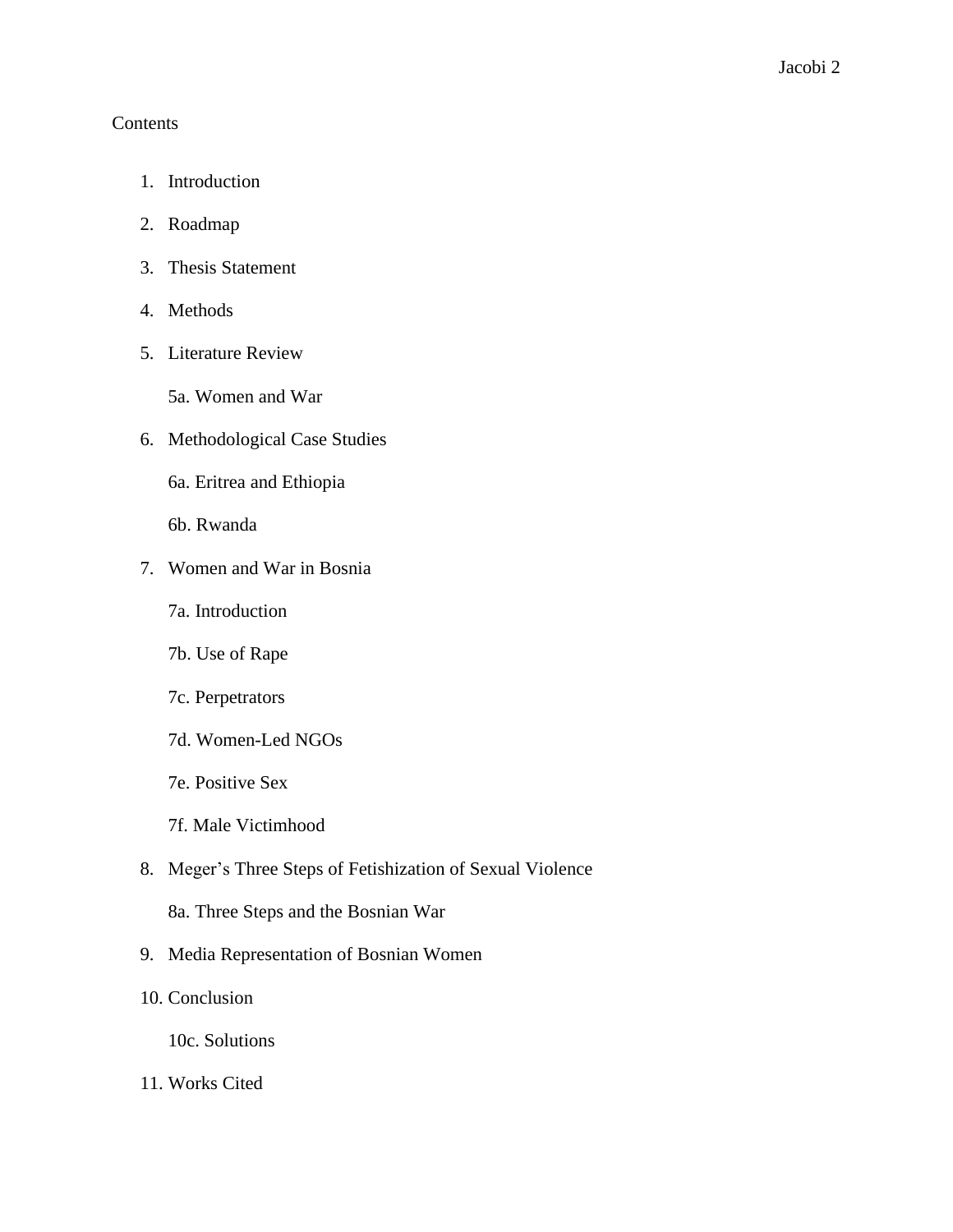#### **1. Introduction**

How does one call attention to the gender dimensions of war violence or postwar inequalities without reproducing images of passive female victimhood and support for patriarchal notions of the protection of women? In the case of the Bosnian War, because of the large scale of sexual violence and the attention focused on this violence, Bosnian women have been stereotyped and relegated to the role of rape victim. Although women suffered from grave violations of human rights, including sexual violence, this stereotypic portrayal is unhelpful because it ignores women's agency and the multiple roles women played during the conflict. It neglects women's roles as activists, peace builders, sole supporters of their family, or political elites in a war effort. It is, perhaps, also equally important to focus on the perpetuation of violence by some women. When scholars include and examine these salient roles, a more nuanced understanding of conflict is provided, one that portrays women as multi-dimensional and independent beings capable of accepting positions that provide them with agency. It is important to examine these varying roles because the idea of war as a male domain is increasingly out of touch with the way that war is fought today and whom it impacts. Across the globe, "conflicts are primarily fought not by well-trained armies at the behest of their governments but by non-state groups with complex motivations and little incentive to obey the laws of war."<sup>1</sup> When our understanding of a given war focuses so overwhelmingly on its male soldiers, a larger context is missed-- namely, the many roles women can and do play is underestimated which makes it harder to create durable peace as only a fraction of the actors are considered.

<sup>1</sup> Diana Wueger. "Women in War, Women in Peace." *The Atlantic*, November 8, 2011.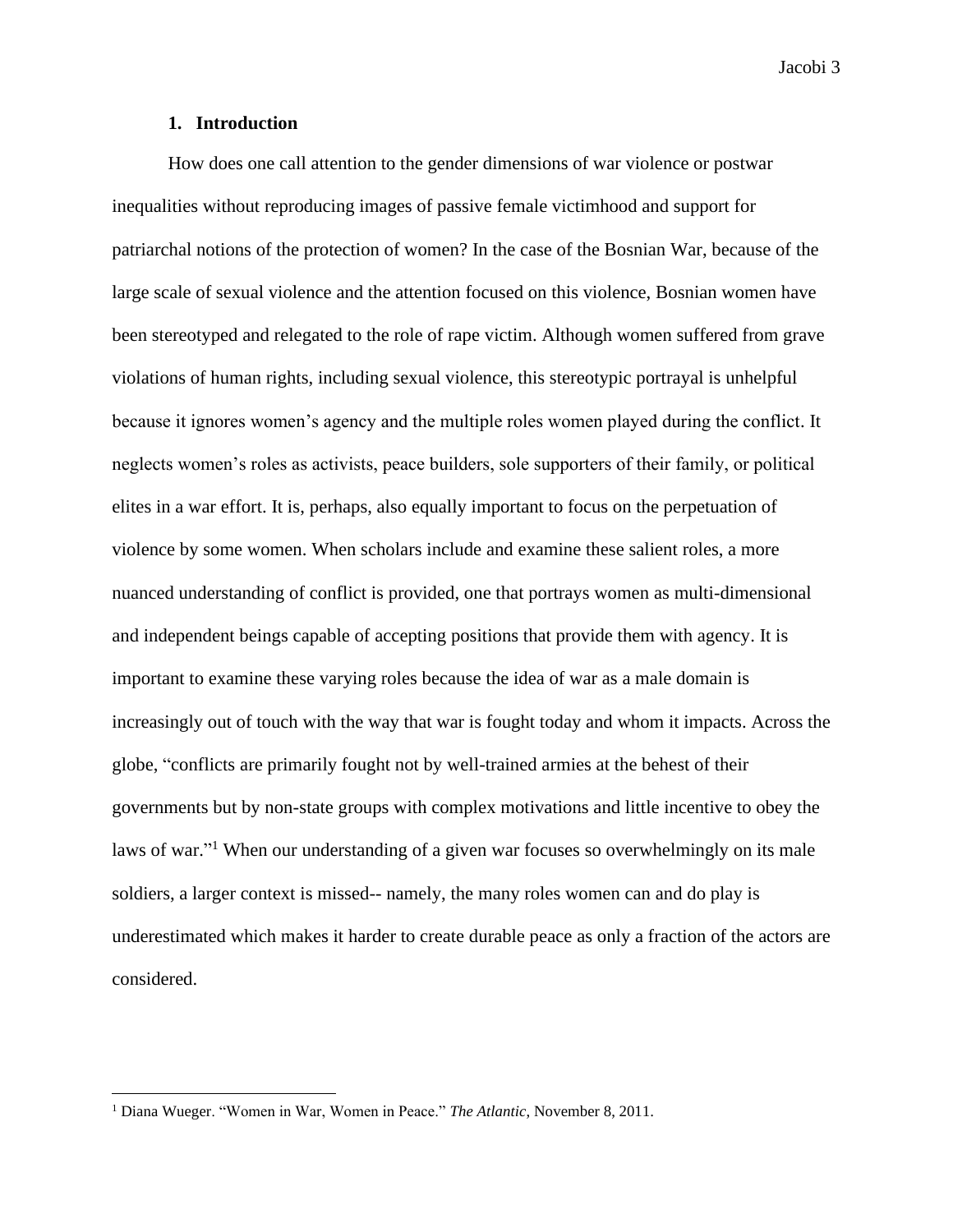This project seeks to identify how existing scholarly literature about the Bosnian War has contributed to the victimization of women. Most of the literature on women and warfare, or women and gender, analyzes the role of women from a victim-centered perspective. Although research shows that the majority of perpetrators are men, women too have been involved in the perpetration of war crimes. Examining the women as perpetrators role is important because this position has not been thoroughly acknowledged by the international community, specifically the ways in which women's roles in combat correlate with empowerment and self-determination. In addition to being established in a dichotomous relationship with perpetrators, victims are often understood to lack agency. Yet, female perpetrators as well are shorn of their agency by the lack of portrayal and acknowledgement in scholarly discourse. This project utilizes scholarly material, interviews with volunteers and Bosnian women, and newspaper articles to make the case that only discussing Bosnian women in terms of their sexual assault victimizes and enhances the invisibility of women in post-conflict discussions.

## **2. Roadmap**

First, I present my thesis statement and discuss my methodology, specifically why I chose to use Bosnia as my primary case study and news articles as my primary evidence. I then examine the relevant literature on women and warfare in order to lay the groundwork for the discussion on women in the Bosnian War, as it is important to understand what past and current scholars have researched about women in warfare in general. I will then review the methodological case studies of Eritrea, Ethiopia, and Rwanda to make the case that women have been involved in warfare in many ways, and Bosnia is not the exception. I will then discuss women in the Bosnian War, specifically how rape was used as a weapon of war and how the attention of this rape has led to victimization. I will also discuss women as perpetrators, women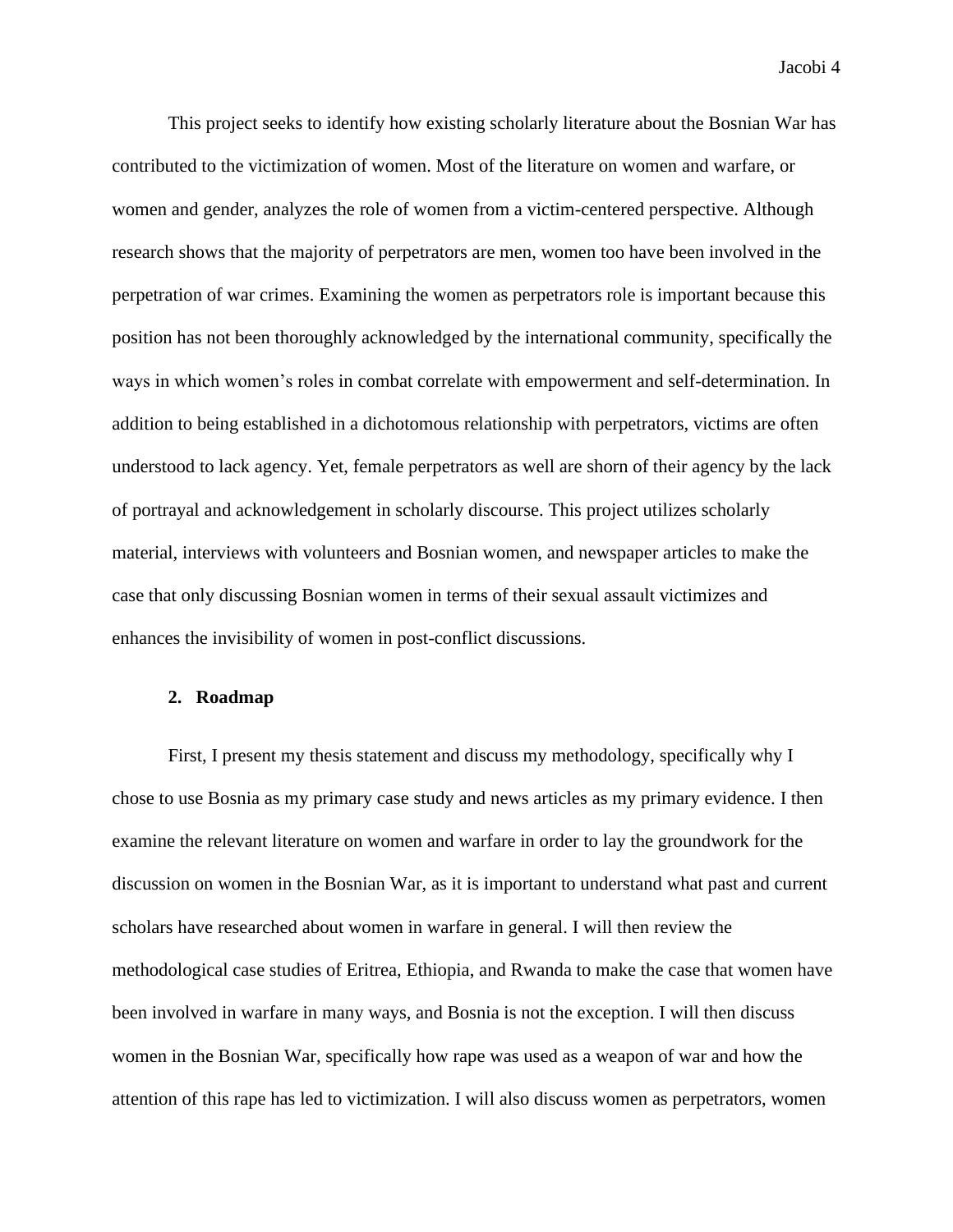as leaders of NGOs, positive sex in Bosnia, and male victimhood to provide a more holistic narrative of the war. I will then define what Dr. Sara Meger's three steps of fetishization of sexual violence is, and then I will analyze the Bosnian War through the lens of this framework. I will then provide an analysis of news articles that draws comparisons from the three steps of fetishization, as well as from the victimhood trope. Lastly, I will conclude and offer potential solutions for scholars and journalists so that the victimization of Bosnian women is not perpetuated and women's roles in warfare in general are not erased from the collective narrative of war.

#### **3. Thesis Statement**

While increased scholarly discourse and media representation of rape during the Bosnian war is important, the issue lies in the fact that these representations have been constructed largely without the voices of Bosnian women themselves, or in ways that downplay their agency, leaving intact an image of silenced, shamed, and powerless victims of patriarchal culture.

# **4. Methods**

In order to understand how women in warfare and conflict are narrowly represented in scholarly literature and the media, I decided to focus on the Bosnian War as a primary case study due to the amount of attention that has been given on sexual violence which portrays Bosnian women in a limited manner. This attention has inadvertently caused Bosnian women to be defined through a lens of victimhood in which sexual assault is their primary source of identity. Even women who were not sexually assaulted are still in danger of being classified as victims because the vast scale of reporting has portrayed the war in such a way that one can assume that a majority of Bosnian women were sexually assaulted in some capacity. While sexual violence is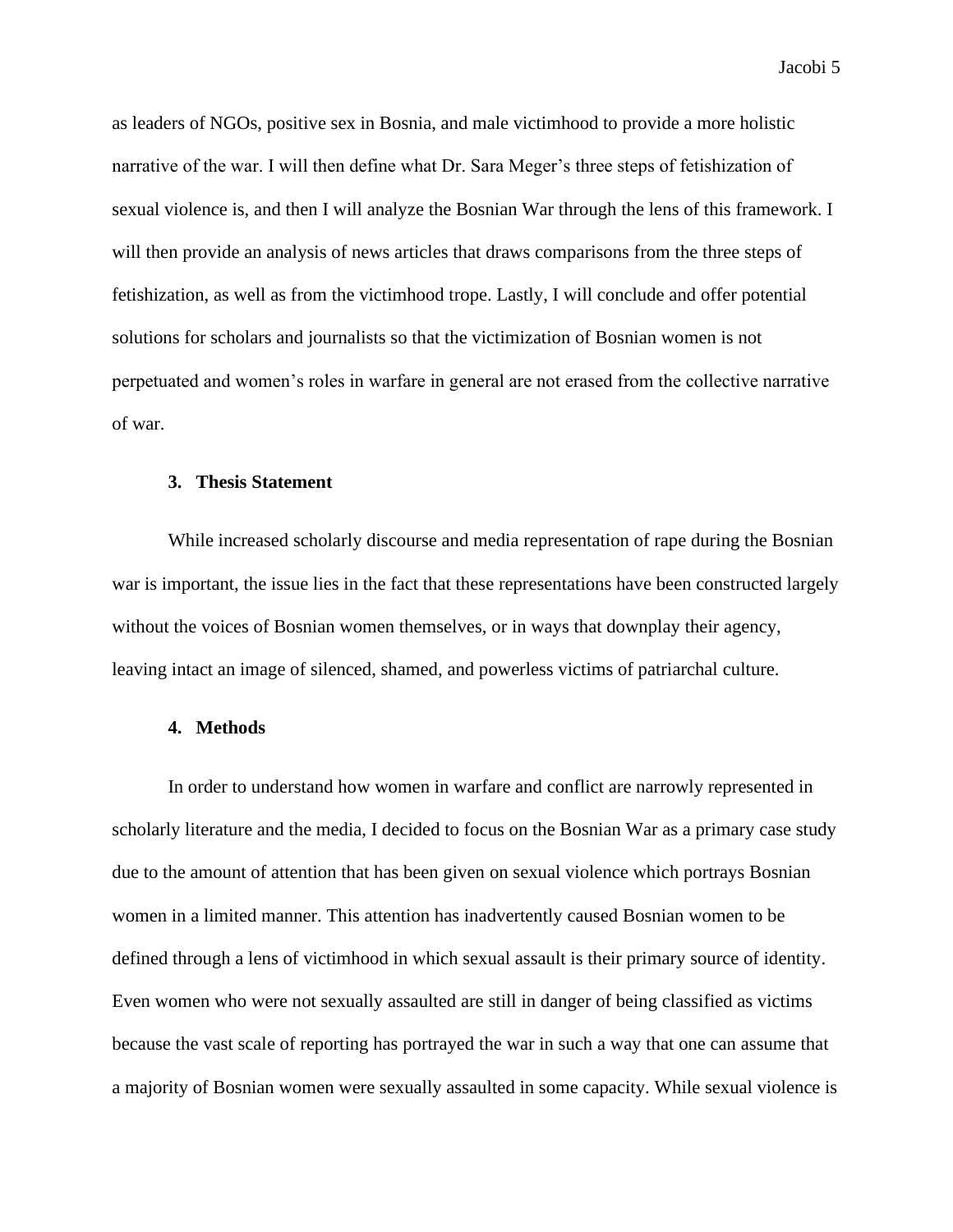rarely focused or reported on in other major wars, the Bosnian War is exceptional in that the heightened amount of coverage and media pressure caused the International Criminal Tribunal for the former Yugoslavia (ICTY) to classify rape as a war crime. Also, multiple feminist scholars began analyzing sexual assault in warfare as a result of the victim reports and stories which was a catalyst for understanding sexual assault in warfare and its effects. A strength of focusing on only one case study is that it allows for the investigation and exploration of the gendered nature of the conflict more thoroughly and deeply. The literature on women and warfare in general that is found in the literature review section can be applied to understand the Bosnian War in a more intensive manner, and finding relationships between scholarly work on gender and warfare and the Bosnian War was simpler with one case study. However, the weakness of only using one case study is that there is a limited explanatory capacity. While a thesis could be rendered, it is constrained in scope as it only focuses on women from one specific conflict. Thus, the virtues of using multiple case studies is that parallels can be made between them, creating stronger evidence for an assertion.

I decided to use Meger's fetishization of sexual assault steps as a framework for the discussion on the Bosnian case study because it provides a clear structure for how the media and scholars alike participate in the fetishization of sexual violence in Bosnia. By using this framework, I was able to identify examples of fetishization within American news articles written during the time of the Bosnian War and use that analysis as evidence, demonstrating that the framework has applications for conflict. The framework also provides a clear summation of the research and can be applicable to other conflicts besides Bosnia.

This research project also relies on newspaper articles as primary evidence. I decided to use newspaper articles over other forms of media because they provide a snapshot of what the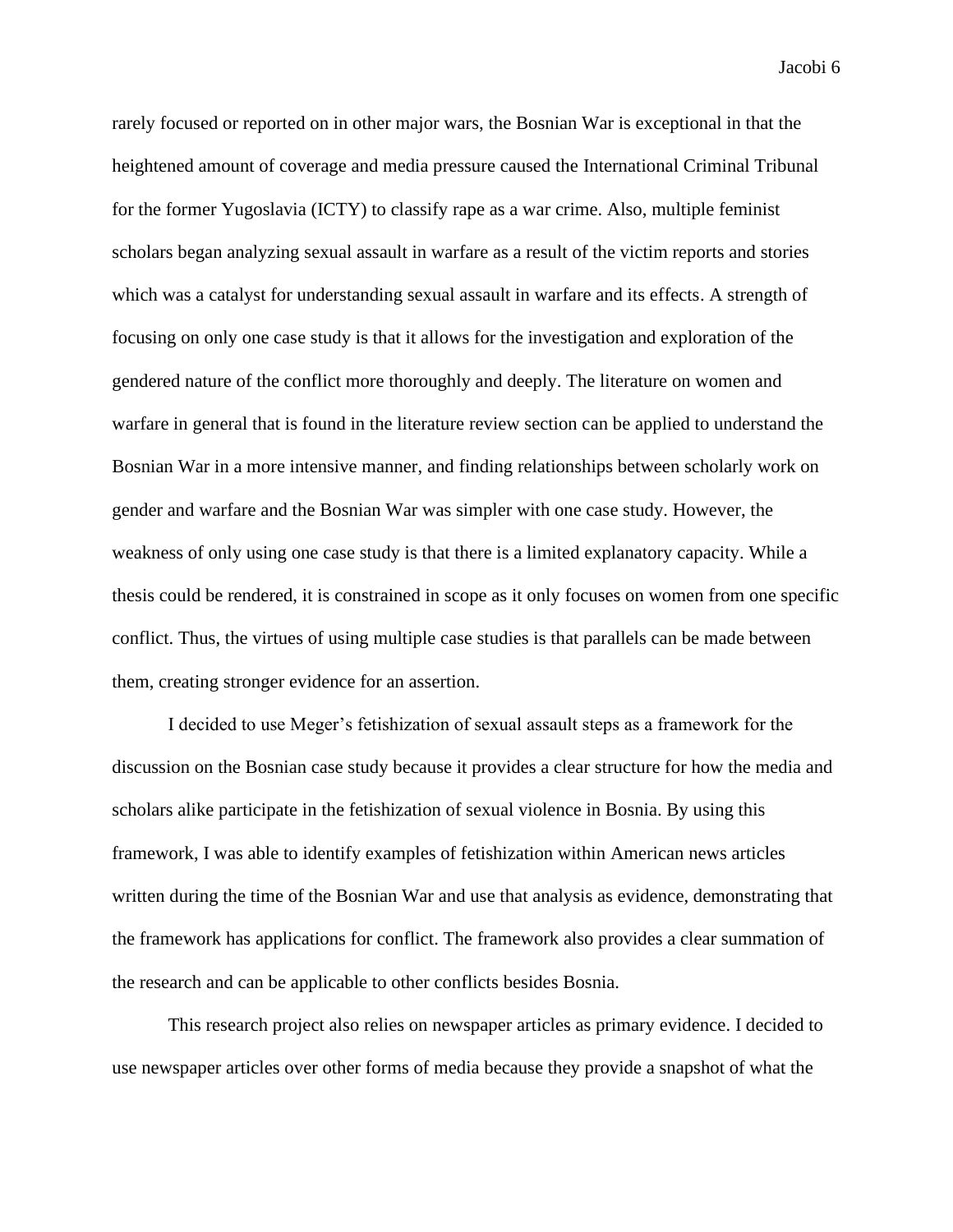general public was thinking towards a subject at that point in time. While news articles are by no means representative of every opinion, they are indicative of how the American public viewed an event when it happened. News articles also allow for an examination of the issues in the context of their time. Hence, I chose news articles so that I could understand how Bosnian women were being represented in Western media and the ways in which they perpetuated the victimhood trope. A strength of analyzing representations of Bosnian women in American media is that it provides an interesting model of how the West viewed and understood the Bosnian War. For the purposes of this study, three major American newspapers (The New York Times, Washington Post, and Chicago Tribune) were used as symbols of larger Western commentary on Bosnia, specifically how the articles supported the victimhood trope and exemplified some of Meger's fetishization of sexual violence framework. I also chose American news articles because the United States was involved in the conclusion of the Bosnian War with the Dayton Agreement and has been heavily criticized for not intervening in the genocide sooner.<sup>2</sup> Thus, the American perspective matters because it is a wealthy, Western country commentating on a developing, war-torn country in which the former was involved in. The weaknesses of using news articles is that there is bias involved with which articles get chosen and which are excluded. There is a danger that while the articles chosen may provide compelling evidence for the thesis, there is an omittance of articles that disprove the thesis. The criteria for which articles were chosen and which were not was as follows: the articles had to come from either the Washington Post, The New York Times, or the Chicago Tribune, they preferably had to have a photograph, and they had to be about Bosnian women during the war in some capacity. Using these three criteria, I

<sup>2</sup> Ivo H. Daalder. "Decision to Intervene: How the War in Bosnia Ended." Brookings. Brookings, July 28, 2016.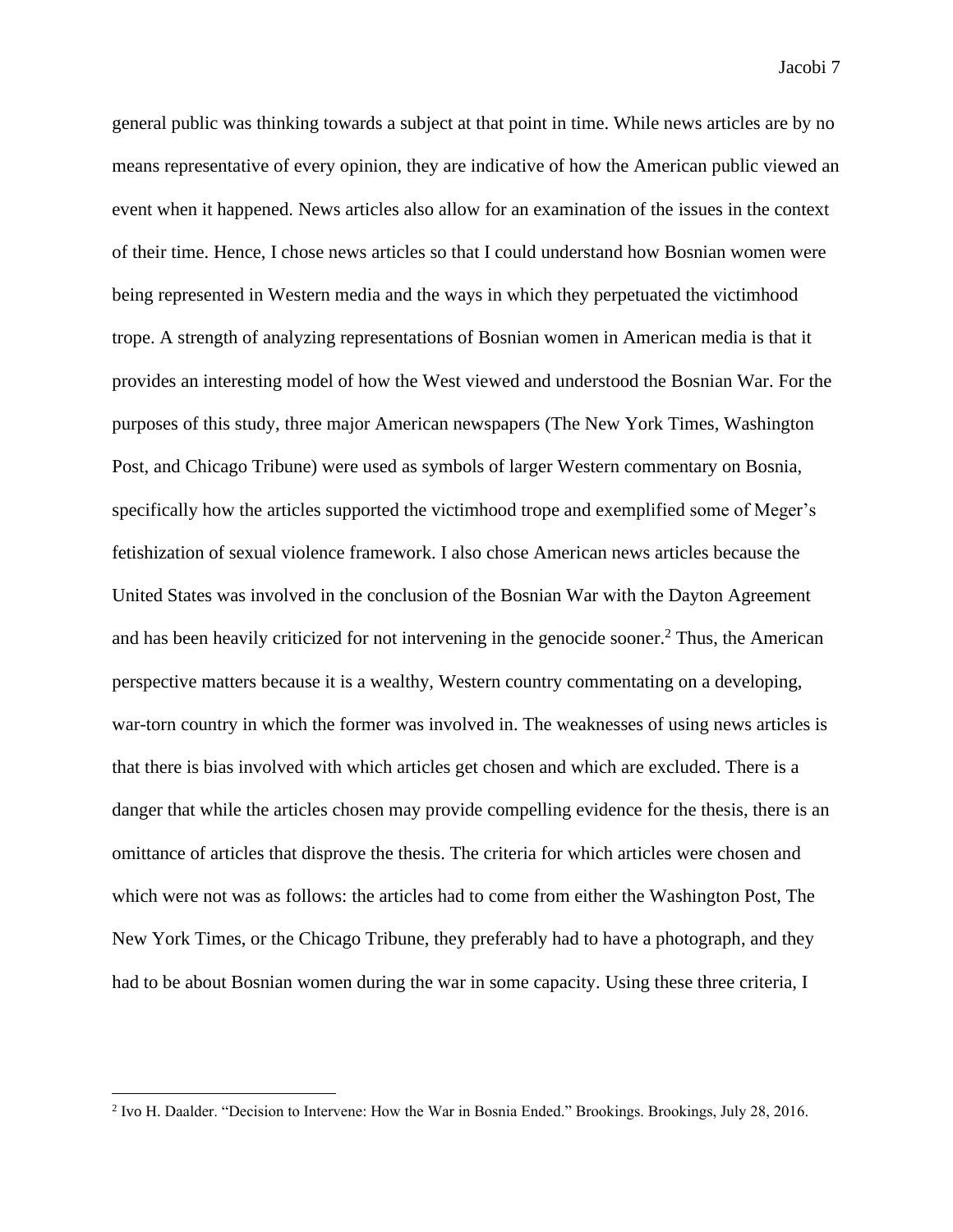was able to narrow my scope and choose three articles from each of the three newspapers for my analysis.

I decided to include three supplementary case studies on women in warfare in other countries to demonstrate that women all over the world take on varying roles in times of conflict, and Bosnia is not the anomaly. The case study of Eritrea and Ethiopia show that women not only took combat positions, but they were essential in providing morale for the men who had to fight. Thus, even when women were not allowed to be in combat, they still took on other roles which were just as salient. The Rwandan case study is important because the Bosnian War and Rwandan Civil War are often used as complementary case studies in other research papers because of the similarities between them. Both are genocides, had high rates of sexual assault, and Western countries were hesitant to intervene which has since led to new research on Western intervention. Most importantly, many Rwandan women served in combat positions, yet their stories are rarely identified and discussed. Hence, these case studies supplement the research found in the literature review and establish the point that women are not only victims in war but are constantly being active participants. While not considered a methodological case study on par with the beforementioned studies, the case study of women in the American Revolutionary War is used to demonstrate that even developed countries such as the United States has had a history of women in combat positions that has been erased from the historical narrative. This case study is thus included in the literature review section because it is not a contemporary study.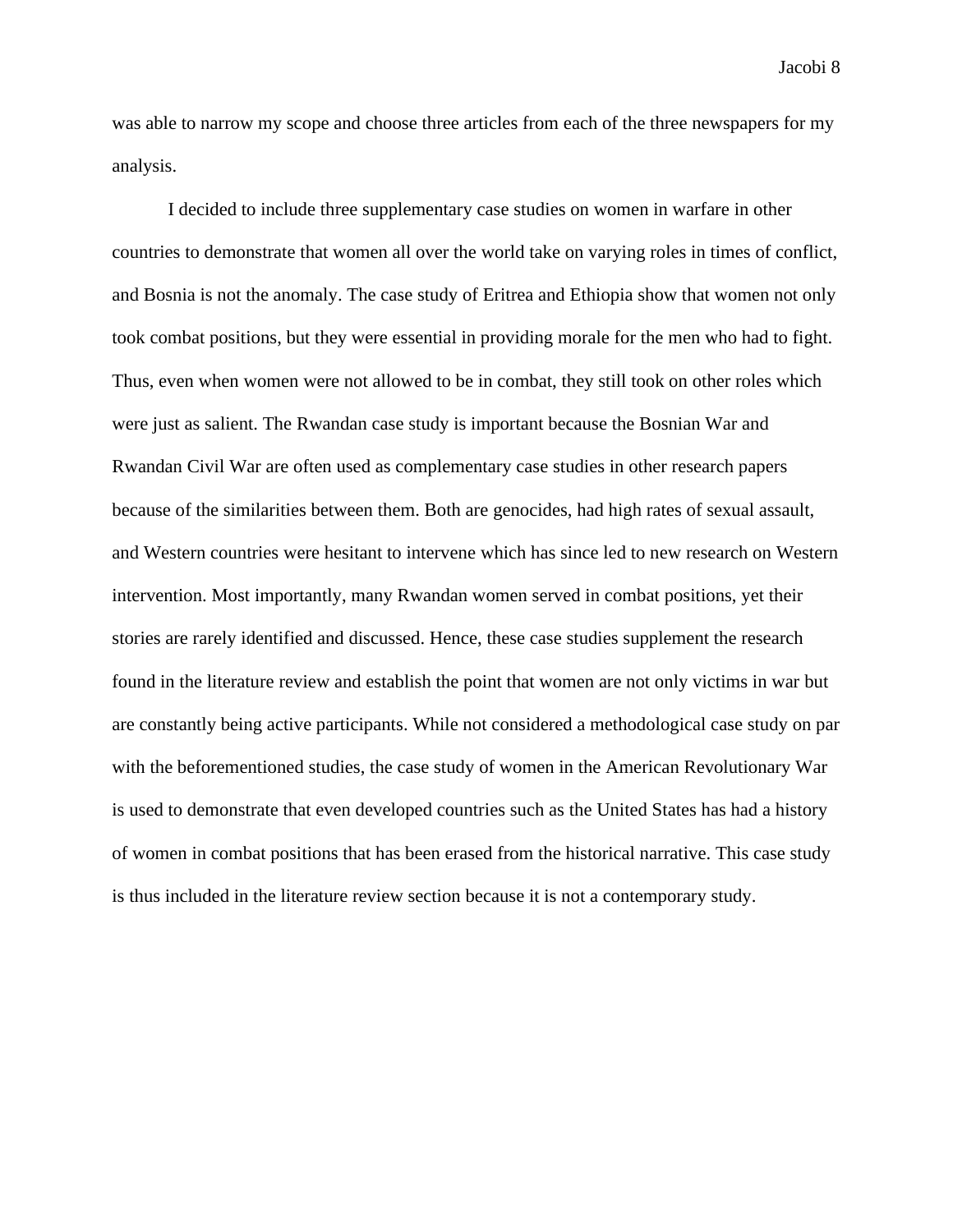### **5. Literature Review**

The number of books and articles that seek to describe and explain women's involvement in warfare throughout history is large and growing. As the field expands, there is increasingly room to show how women have been represented as soldiers, symbols, victims, motive and followers in warfare, and move beyond the conventional emphasis of women as passive participants. Approaches to the subject are diverse. Some scholars, such as Linda Grant De Pauw, analyze women's involvement in warfare based on an overview of the subject ranging across continents and centuries. For example, in De Pauw's article "Women in Combat: The Revolutionary War Experience," women's involvement in the American War for Independence is discussed, specifically the women who were involved in active combat. De Pauw divides women in combat into three categories: "those serving in a distinct branch of the Continental Army referred to as 'women of the army' or 'army women'; those enlisted as regular troops fighting in uniform side by side with male Continentals; and those serving as irregular fighters affiliated with local militia companies or committees of safety."<sup>3</sup> De Pauw states that these women have long been misunderstood by historians, as nineteenth and twentieth century historians accurately assumed that these women were prostitutes.<sup>4</sup> Hence, De Pauw acknowledges that there is a gap in the literature that exists between women either passively staying at home or women serving as prostitutes. De Pauw also upends the dogma that women only did chores for the men in the army, stating, "women did of course wash, sew, and cook but they did this for themselves and occasionally for an officer who could afford to pay out of

<sup>3</sup> Linda Grant De Pauw. "Women in Combat: The Revolutionary War Experience." *Armed Forces & Society* 7, no. 2 (1981), 209.

<sup>4</sup> De Pauw. "Women in Combat: The Revolutionary War Experience," 210.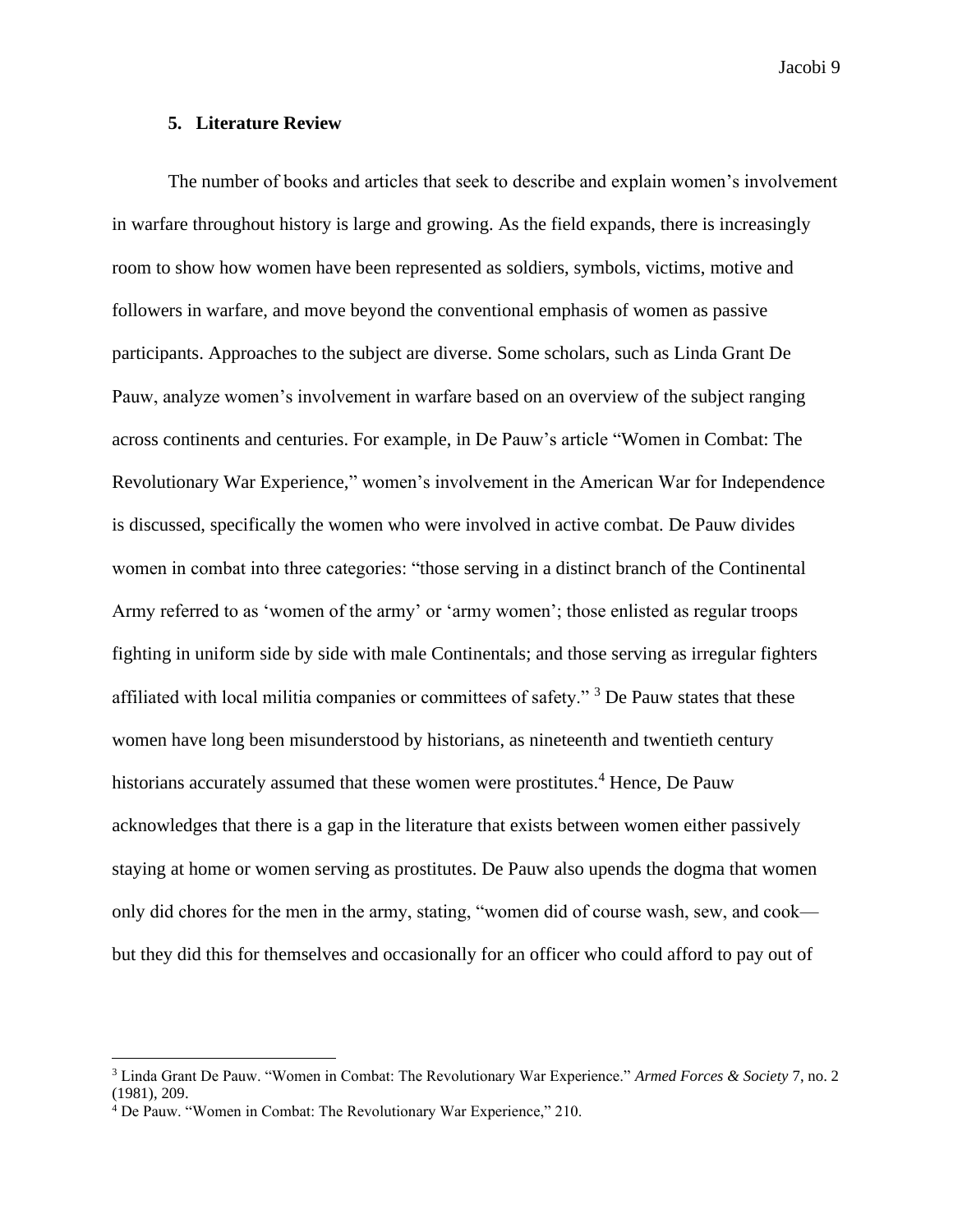pocket."<sup>5</sup> Hence, women were also entrepreneurs who recognized a need within the ranks and took advantage of the situation for their own personal gain.

One constant trope in the scholarly discussion of women in warfare is the chivalric discourse of rescuing defenseless and downtrodden women from rapists and pillagers that has served to justify warfare.<sup>6</sup> Despite the fact that the civilian population faced as much danger as the armed forces, war continues to be presented as a male institution, as something that men attended to in order to protect women at home. Within these popular discourses masculine accounts of war creates narratives of male heroism, and if women are included, their femininity is problematized. Male heroism becomes toppled, however, when the idea of women as perpetrators of wartime violence is introduced. Women as perpetrators is an interesting discourse because it is a role that is so rarely discussed in scholarly literature. An underlying factor for why scholars sometimes have a difficult time grappling with the idea that women can be rapists and murders is that women are still viewed as the "purer" and more virtuous gender. In actuality, women are violent people, who, like all people, violent or not, live in a gendered world. Discourses on wartime sexual violence frequently employ gender tropes that are fixated onto a binary that ascribes femininity to women, and masculinity to men. In the book *Women as Wartime Rapists: Beyond Sensation and Stereotyping,* feminist scholar Laura Sjoberg claims that this in turn renders the female perpetrator of wartime sexual violence a "discursive impossibility," leading to problematic representations of female perpetrators as non-existent, or alternatively as aberrant nonfemale "monsters," or as dupes and victims of violent men.<sup>7</sup> In a

<sup>5</sup> De Pauw. "Women in Combat: The Revolutionary War Experience," 213.

<sup>6</sup> Kristin L. Hoganson. *Fighting for American Manhood: How Gender Politics Provoked the Spanish-American and Philippine-American Wars*. New Haven: Yale University Press, 2000, 44-45.

<sup>7</sup> Laura Sjoberg. *Women as Wartime Rapists: beyond Sensation and Stereotyping*. NY, NY: New York University Press, 2017, 13.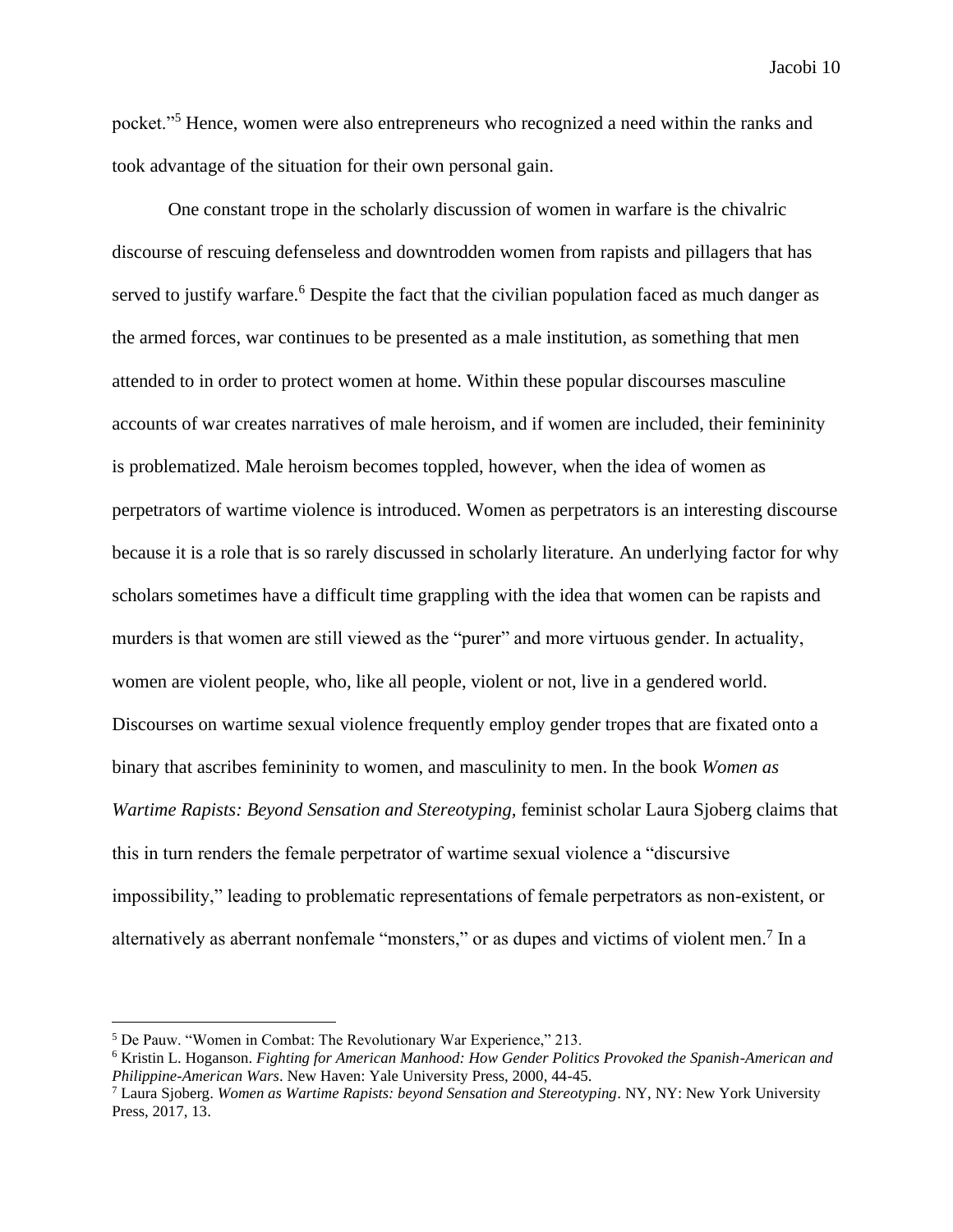study conducted by scholars Laura Sjoberg and Coron E. Gentry, the mother, monster or whore stereotypes are introduced. They propose that "women today are continuously being idolized as pristine and pure objects incapable of mass murder and genocidal behavior," and they argue that convicted female perpetrators, instead of becoming representations of female capabilities in the perpetration of genocide, "tend to be stripped of agency, with the severity of their actions reduced to pure coincidence, or the result of male manipulation or previous abuse."<sup>8</sup> Alternatively, these women may be characterized as mentally disturbed or wicked, with a deviant sexual appetite. In short, female perpetrators are not portrayed as real women. It is important to replace this image with a more accurate portrayal: women committed these acts of violence for a multitude of reasons as people are independent and their autonomy is relational. Thus, women who commit crimes against humanity can be victims of circumstance the same way that male perpetrators can be, and women should not be considered biologically or psychologically different from their female counterparts who are not in active combat and committing violent acts. In summation, contrary to the framing of violent women as impossible, women commit conflict violence, including but not limited to sexual violence, and women who do are not anomalous.

Professor of Holocaust and Genocide Studies James Waller has suggested that there is no evidence that women are any worse at killing than men are.<sup>9</sup> While it is normally undesirable to be "good at" killing, Walker's point stands: "while women's violence is often less frequent, and often less noticeable, than men's violence, it is no less competently committed, and no less

<sup>8</sup> Caron E. Gentry, and Laura Sjoberg. *Beyond Mothers, Monsters, Whores: Thinking about Womens Violence in Global Politics*. London: Zed Books, 2015.

<sup>9</sup> James Waller. *Becoming Evil How Ordinary People Commit Genocide and Mass Killing*. (Oxford: Oxford University Press), 2007.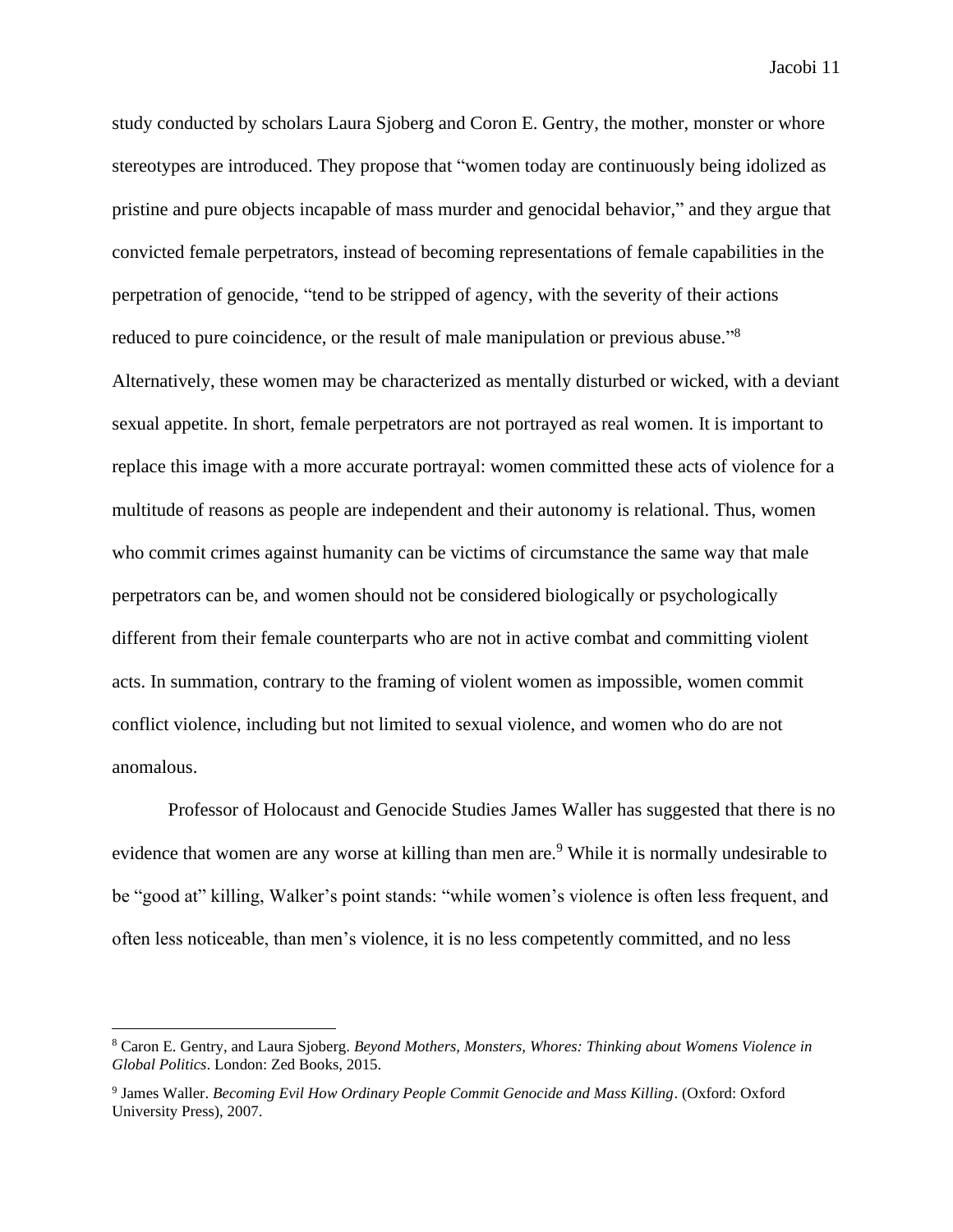possible."<sup>10</sup> Women and men are "both gendered actors in gendered conflicts, beset by and situated in a number of other factors that account for sexual violence in war and conflict." <sup>11</sup> However, joining the ranks of a militia can provide a level of agency for some women as the opportunities for women during wartime are limited compared to their male counterparts. Thus, women "live in a world of gendered structures and gendered expectations that shape what opportunities they have, what they are expected to do, and how their choice are reacted in the public space."<sup>12</sup> For some women, joining an army that commits acts of violence is a way for them to take control of their situation and advance their status, because the alternative is a life of destitution and victimhood. Conflict and gender analyses must not only pay attention to the socalled gender characteristics of women and men respectively but should also consider the diversity among women and their different roles and positions in armed conflict. Women are a heterogeneous group of social actors, who on the one hand are determined to take on certain positions and roles in conflicts, but on the other hand deliberately choose to fulfil certain roles based on their strategies and goals.

When scholars seek to understand female perpetrators in times of intense and bloody conflict, the questions that frequently come up are "does women's violence expose feminism's weaknesses? Or does it provide another area for the application of feminism's strengths?"<sup>13</sup> However, "feminism at its best is not about claiming that women are less violent than men, or that women's judgement's is better than men's."<sup>14</sup> Instead, in this context, feminists are claiming that the reasons for why women are not typically considered to be violent does not stem from

<sup>10</sup> Sjoberg. *Women as Wartime Rapists: beyond Sensation and Stereotyping*, 126.

<sup>11</sup> Sjoberg. *Women as Wartime Rapists: beyond Sensation and Stereotyping*, 189.

<sup>12</sup> Sjoberg. *Women as Wartime Rapists: beyond Sensation and Stereotyping*, 14.

<sup>13</sup> Caron E. Gentry, and Laura Sjoberg. *Beyond Mothers, Monsters, Whores: Thinking about Womens Violence in Global Politics.* (London: Zed Books, 2015), 1.

<sup>14</sup> Gentry, *Beyond Mothers, Monsters, Whores: Thinking about Womens Violence in Global Politics*, 1.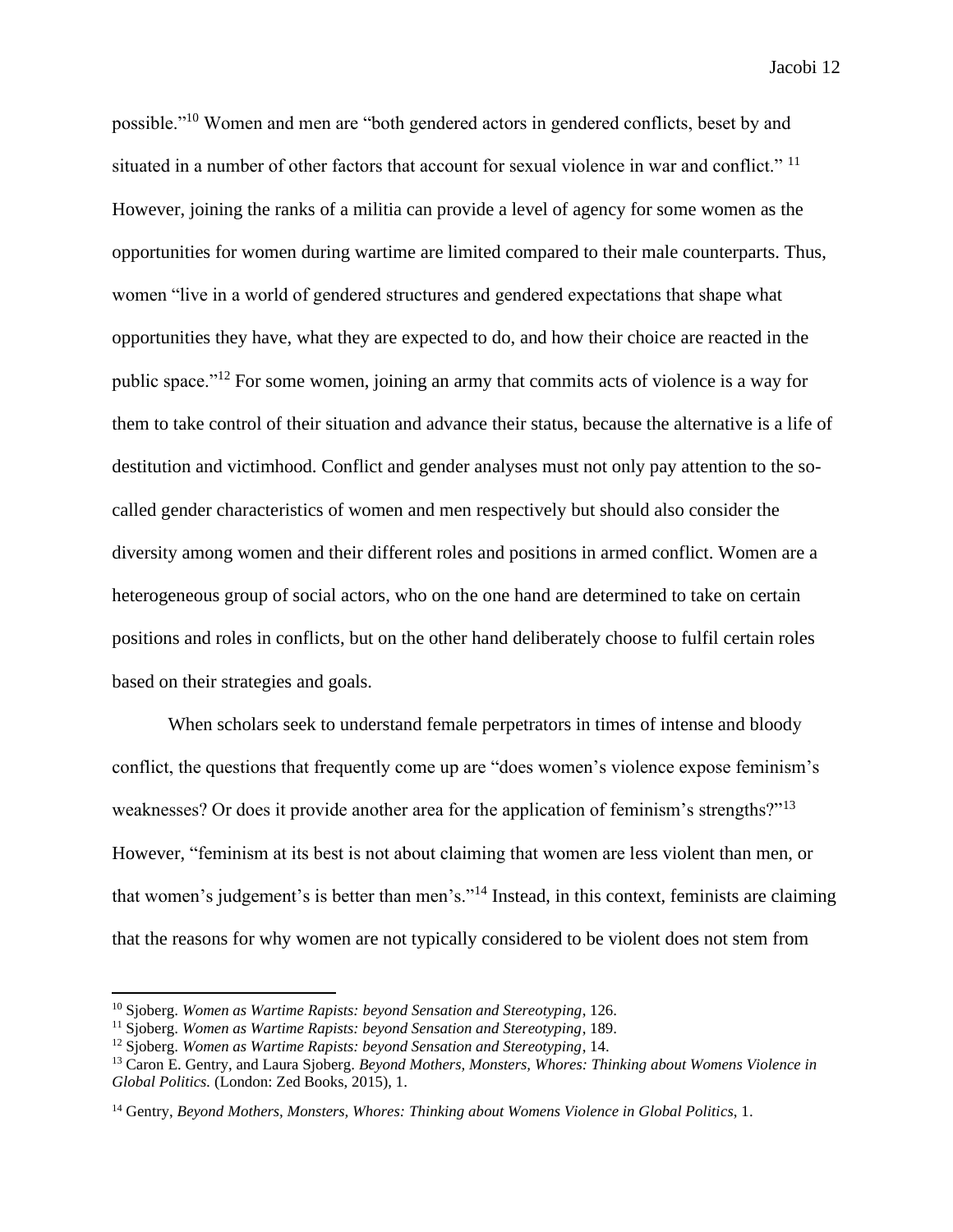any innate goodness. This dogma supports the trope that women and men are different to the extent that one is completely unable to carry out acts of violence unless they are under extreme or abnormal circumstances. An underlying factor for why scholars sometimes have a difficult time grappling with the idea that women can be rapists and murders is that women are still viewed as the "purer" and more virtuous gender. Philosopher Jean Elshtain has extensively discussed the ways that both women and men are often pigeonholed by gender expectations about the ways that people of their sex behave in war and conflict. She saw that the "stereotype of 'just warriors' is often applied to men, under which they are expected on the basis of their manliness to fulfill a duty to protect women and defend righteous causes."<sup>15</sup> Women, on the other hand, are often expected to behave as "'beautiful souls' in need of protection and justifying the defense of the state or nation."<sup>16</sup> When men and women do not fall neatly into those two categories, they are viewed as committing a crime against their gender and are typically forced to comply with their gender's expectations. It is only when one defies these expectations that they are written about, buy typically only as a case study to show that some individuals did revolt. Women fill various roles in wartime as "whether they are organizing attacks, leading insurgent groups, perpetuating martyrdom, engaging in sexual violence… women can be found among the ranks of insurgent, rebel, terrorist and illicit economic groups across the world."<sup>17</sup> This image of women runs counter to traditional images of women as pure, maternal, emotional, innocent and peace-loving. Women have been "subordinated in global politics, which impacts their social and political options and frames of reference. It also impacts how women and their actions are

<sup>15</sup> Jean Bethke Elshtain. "On Beautiful Souls, Just Warriors and Feminist Consciousness." *Womens Studies International Forum* 5, no. 3-4 (1982): 343.

<sup>&</sup>lt;sup>16</sup> Elshtain. "On Beautiful Souls, Just Warriors and Feminist Consciousness," 344.

<sup>17</sup> Gentry, Beyond, *Mothers, Monsters, Whores: Thinking about Womens Violence in Global Politics*, 3.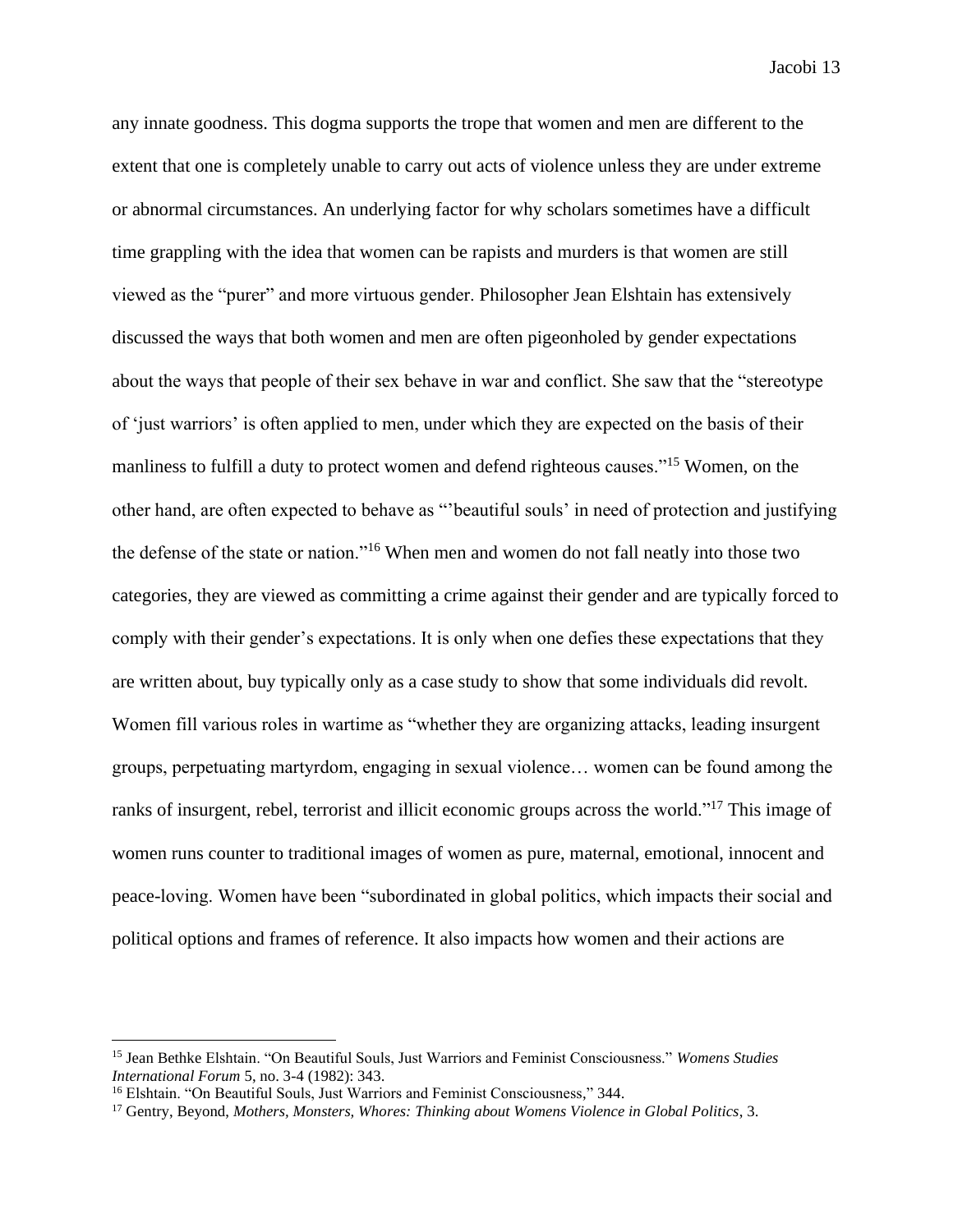perceived—meaning their violence has bene hidden or unseen."<sup>18</sup> Because violent women go against strict gender norms, historians, scholars, and journalists alike have been hesitant to accurately and adequately report on these women. Yet, men who engage in wartime violence get reported on daily in multiple mediums of print with no hesitation.

An ample and growing literature continues to document when and where women fought alongside men as soldiers. Such research is both useful and important, as women's presence in combat situations necessarily affects the way warfare is conceptualized and fought. When war is conceptualized in scholarly discourse, fighters are almost exclusively men, with the near-total exclusion of women from combat. Notably, this constant holds despite two significant facts. First, "neither men nor women have a natural predilection for killing; societies in general must work hard to convince any of their members to kill, whether male or female. Second, women who do manage to participate in war seem to function on a par with men."<sup>19</sup> If neither women nor men want to kill, and there are many of both sexes who are equipped to do so, why is combat almost wholly the domain of men? In his book *War and Gender: How Gender Shapes the War System and Vice Versa,* scholar Joshua S. Goldstein seeks to answer this question. Goldstein derives multiple hypotheses primarily from feminist theory, and he focuses on masculinity ("tough men") and femininity ("tender women"), as well as men's domination (sexual and economic) of women.<sup>20</sup> He concludes overall that the best explanation for gendered war roles is the combination of small but significant biological differences in average size, strength, and rough-and-tumble play, and the socialization of men for war, paired with the tendency to

<sup>18</sup> Gentry, Beyond, *Mothers, Monsters, Whores: Thinking about Womens Violence in Global Politics,* 6. <sup>19</sup> Matthew Brown "Review Essay Women and Warfare: Recent Literature and New Directions in Research." *Feminist Review* 79, no. 1 (2005): 173.

<sup>20</sup> Joshua S. Goldstein. *War and Gender: How Gender Shapes the War System and Vice Versa*. Cambridge: Cambridge Univ. Press, 2009.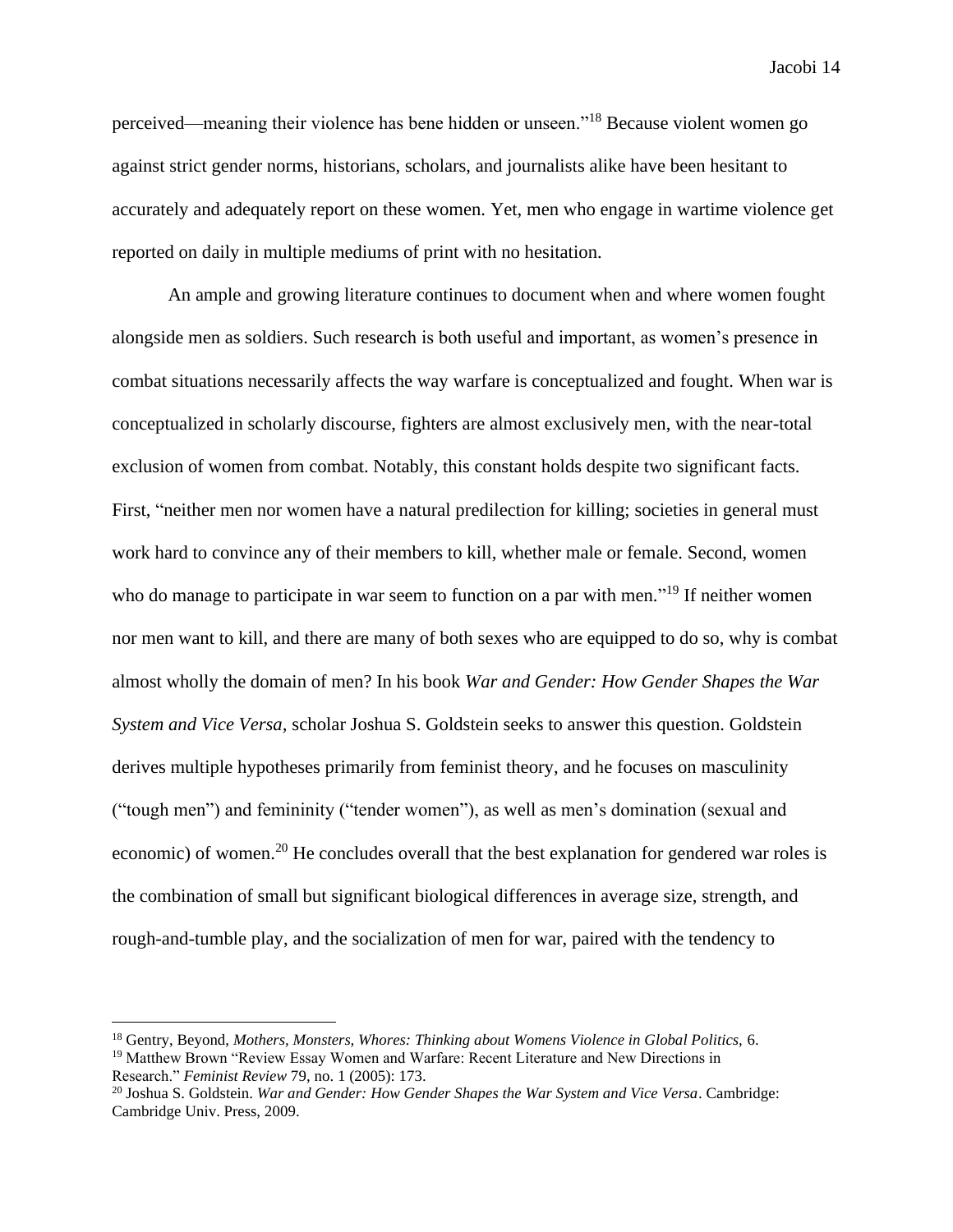demonize the enemy through feminization as a marker of dominance.<sup>21</sup> This book makes a significant contribution to the political and larger social science literature on war and international relations, in many ways providing a bridge between mainstream and feminist international relations theory and research.

Akin to Goldstein's analysis of how masculinity and feminism influenced women's participation in wartime, scholar Philomena Goodman also discusses how war caused a major upheaval of everyday social life which impacted traditional notions of femininity and masculinity. In her book *Women, Sexuality, and War,* Goodman uses a combination of oral histories, archival research, and published material to explore the gendered complexities beneath the public rhetorics that accompanied the so-called 'People's War' of 1939. According to Goodman, "in the discourses of war, images and notions of masculinity and femininity were constructed, mobilized and stretched where necessary to protect gender differences."<sup>22</sup> Part of the complexity that Goodman discusses arises out of the fact that "women are not an undifferentiated mass but have class (and other) identities as well as gender identities."<sup>23</sup> Women were just as traumatized by the idea of war and had to come to terms with their lack of control within the war; hence, many women went against traditional feminine jobs and instead became integral members on the warfront.

Scholars and historians have examined the way that women's involvement in warfare contributed to larger and more fundamental changes in society. While war caused misery and hardship to men and women alike, "it profoundly affected women's personal well-being, their status and role in the family, and their access to economic resources, and their political

<sup>21</sup> Goldstein. *War and Gender: How Gender Shapes the War System and Vice Versa*.

<sup>22</sup> Philomena Goodman. *Women, Sexuality and War*. New York: Palgrave, 2002, 25.

<sup>23</sup> Goodman, *Women, Sexuality and War*, 23.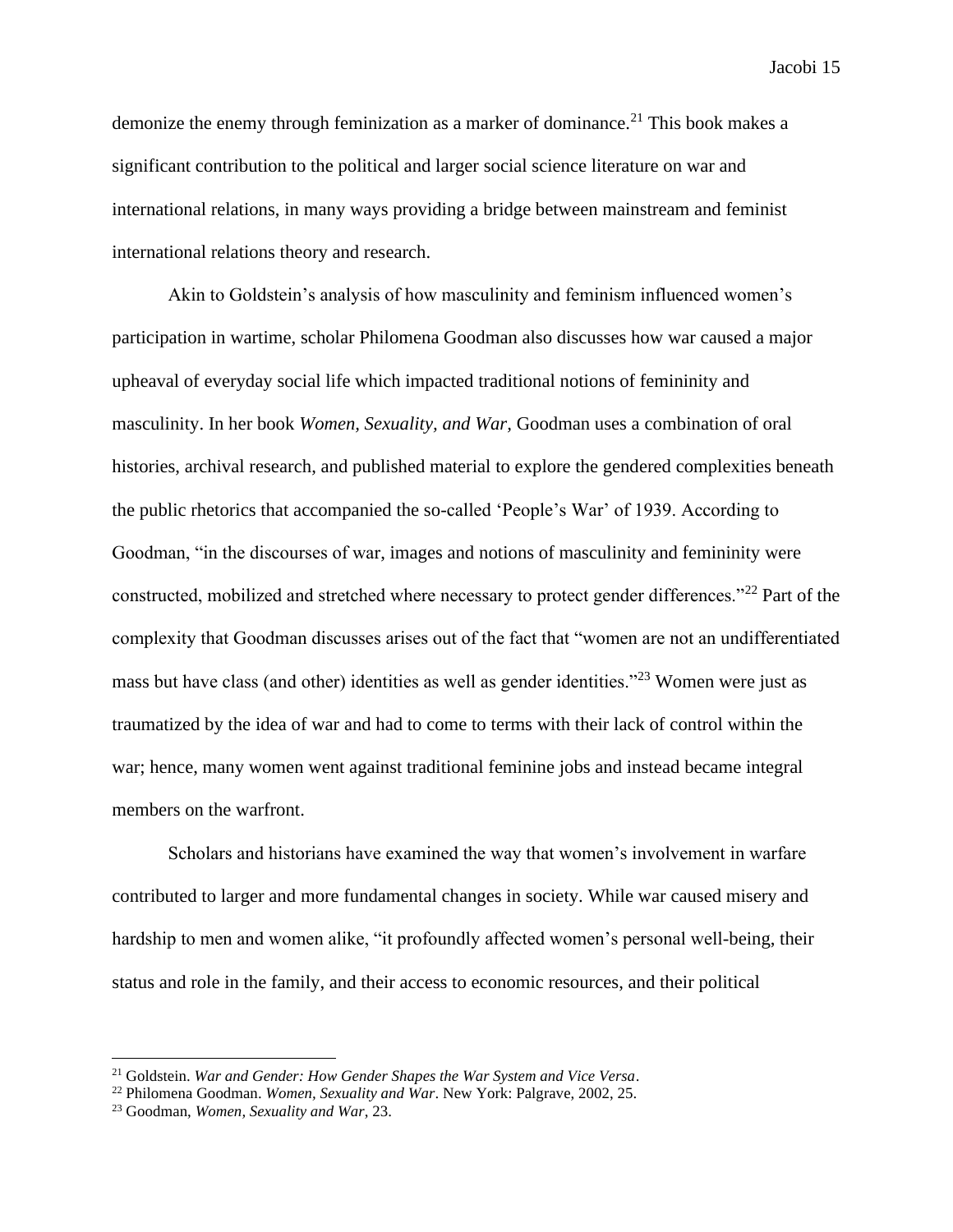participation."<sup>24</sup> During wartime, women were often put under tighter scrutiny as the "politics of marriage, the politics of femininities, the genderings of racial and ethnic identities, and the working of misogyny each continue."<sup>25</sup> While bombs and missiles kill men and women indiscriminately, other aspects of war affect women and girls disproportionately. Women are "affected directly as casualties of attacks, and as victims of the upheaval of war, but also indirectly through the economics of militarism."<sup>26</sup> During the Iraq War in 1991, women interviewed stated that the increased burden they suffered as men's roles within the household did not change, but "women's duties expanded to include securing water and firewood for their families on a day-to-day basis."<sup>27</sup> Thus, women during wartime had to shoulder more responsibility and provide for their families on top of their original household duties. Women thus became a primary pillar of support for children and the elderly, a role typically taken on by the head male in the family.

## **6. Methodological Case Studies**

#### **6a. Eritrea and Ethiopia**

Various factors, such as biological and social, mitigated the degree of the involvement of women in war in traditional societies. However, these factors did not exclude women from warfare. Young women are combatants in contemporary African wars and participate in a whole array of different roles. In countries such as Ethiopia, where war had been a way of life, the role of women was quite significant.<sup>28</sup> For some women, the prime role of women in warfare "begins

<sup>24</sup> Krishna Kumar. *Women and Civil War: Impact, Organisations and Action*. Boulder, CO: Lynne Rienner Publishers, 2001.

<sup>25</sup> Cynthia Enloe. *Nemo's War, Emma's War: Making Feminist Sense of the Iraq War*. University of California Press, 2010.

<sup>26</sup> Barry S. Levy, and Victor W. Sidel. *War and Public Health*. New York: Oxford University Press, 2008, 186. <sup>27</sup> Levy, *War and Public Health*, 187.

<sup>28</sup> Minale Adugna. *Women and Warfare in Ethiopia: a Case Study of Their Role during the Campaign of Adwa, 1895/96*. Addis Ababa, Ethiopia: publisher not identified, 1997, 4.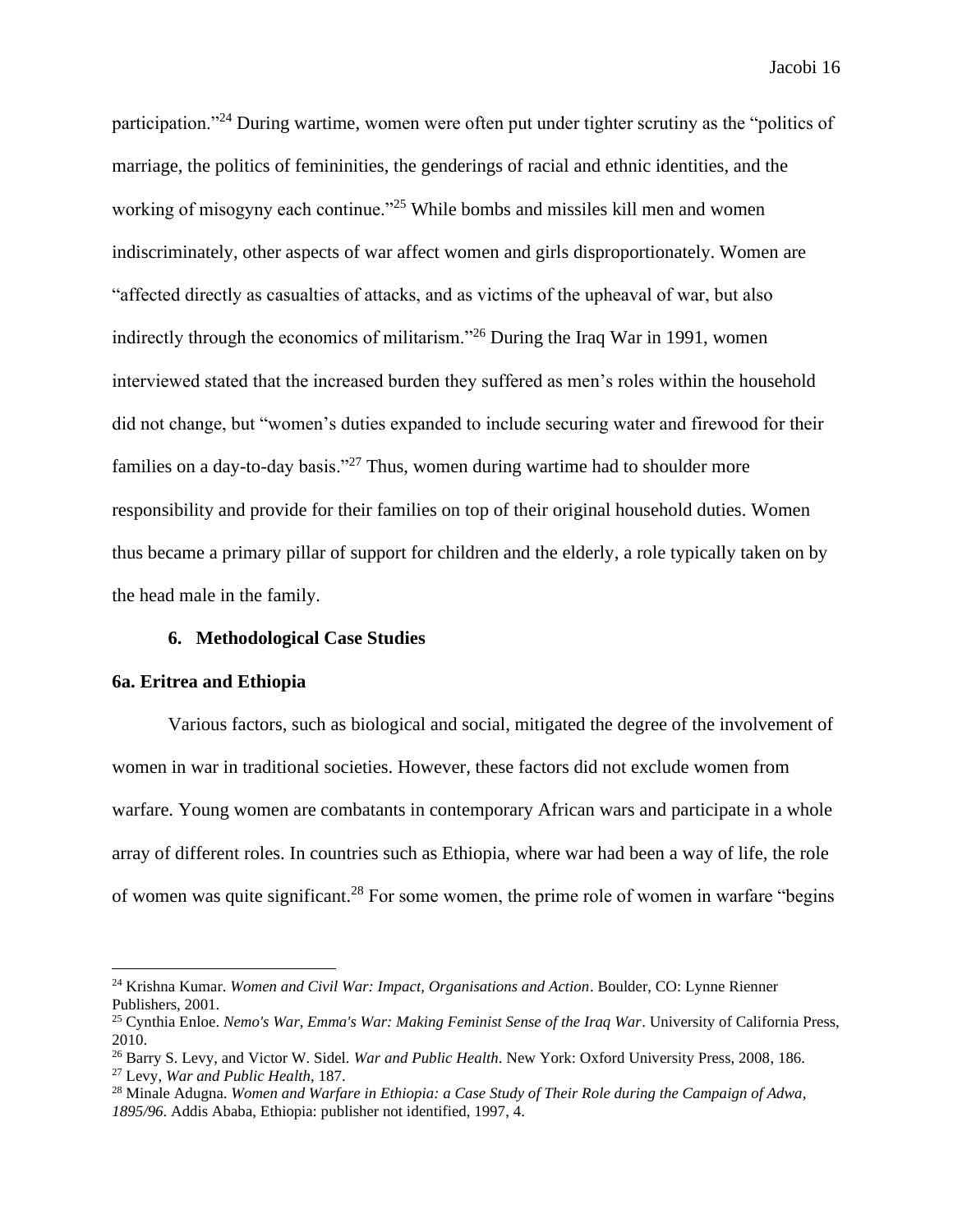with encouraging their menfolk to join military expeditions in person or through songs performed every night in villages following the mobilization order. On such occasions they sang songs praising the brave and belittling the coward."<sup>29</sup> Thus, men who may have been hesitant to join the war in fear of abandoning their families or death felt emboldened by the women's songs of derision. As a rule, pregnant women were not allowed to join military expeditions yet "some pregnant women are also reported to have joined military expeditions by hiding their pregnancy in order to avenge the death of their husbands or relatives or to ensure their rights of land inheritance."<sup>30</sup> After mobilization and during the course of the war, some women in Ethiopia "guarded the camp with some soldiers so that it would not fall into the hands of the enemy."<sup>31</sup> Other women could play pivotal roles in the intelligence services as they were less suspected by the enemy so they could sneak behind enemy lines and gather information.<sup>32</sup> Thus Ethiopian women used their gender to their advantage in order to become integral members of the war. As with the Eritean case, Ethiopian women also "were also known to encourage soldiers in the midst of battle, emboldening them to achieve greater feats."<sup>33</sup> These two case studies demonstrate that women did not have to completely reject gender norms and could instead utilize it to their advantage, whether that is using song to boost morale or their perceived lack of threat to steal intelligence.

<sup>29</sup> Richard Pankhurst, and Girma Selassie Asfaw. "An Amharic War-Song of Emperor Tewodros's

Soldiers." *Journal of Ethiopian Studies* 18, no. 1 (1985), 17.

<sup>30</sup> Adugna, *Women and Warfare in Ethiopia: a Case Study of Their Role during the Campaign of Adwa, 1895/96*, 5

<sup>31</sup> Adugna, *Women and Warfare in Ethiopia: a Case Study of Their Role during the Campaign of Adwa, 1895/96*, 6

<sup>32</sup> Adugna, *Women and Warfare in Ethiopia: a Case Study of Their Role during the Campaign of Adwa, 1895/96*, 6

<sup>33</sup> "Pedagogical Unit." Taytu Betul pedagogical unit 4 | Women, n.d. https://en.unesco.org/womeninafrica/taytubetul/pedagogical-unit/4.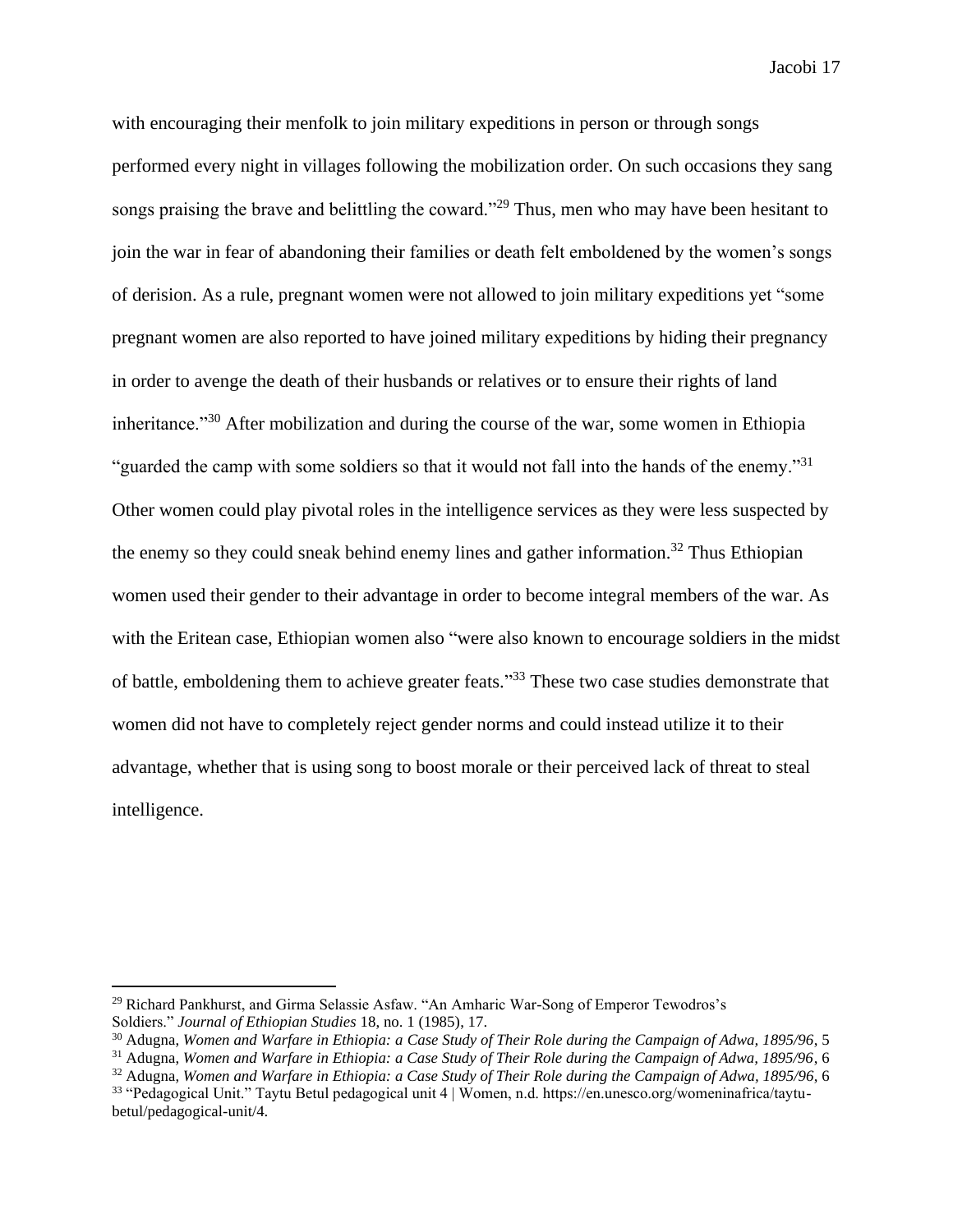### **6b. Rwanda**

The Rwandan case study offers an interesting analysis into how women combatant leaders were able to rise to power and then utilize that power to incite violence. Women "often model their notions of power on male institutions" and in many instances, despite the notion that women are able to share power because of their perceived compassion, "women's power has to be acceptable to the men in power."<sup>34</sup> If women's power subverts male power, then the women risk harassment of various forms by the state and can be subjected to the same violence that they are instigating. This shows that while women may have joined armies to gain a semblance of power, that power was still checked by male the patriarchy. As explained by Odette Kayirere, executive secretary of the nonprofit AVEGA Agahozo, and Sabine Uwasi, staff attorney at AVEGA Agahozo, the crimes of women who participated in the genocide in Rwanda fell into three unofficial categories.<sup>35</sup> Ranked according to the frequency and intensity of the crimes, these were: "exposing those in hiding by ululating when Tutsi were found in order to draw the Interahamwe; stealing resources and looting; and murdering Tutsis, often children."<sup>36</sup> Based off of these rankings, it can be concluded that Rwandan women mostly participated in indirect crimes such as stealing and revealing those in hiding versus the direct crimes of murder and sexual assault. It is possible, however, that women participated in direct crimes to a lesser extent solely because they were denied entrance due to their sex into the primary groups tasked with mass murder.

<sup>34</sup> Rekopantswe Mate. "Rwanda -- Not so Innocent: When Women Become Killers." *Southern African Feminist Review* 3, no. 2 (Dec 31, 1999): 95.

<sup>35</sup> Sara E Brown. *Gender and the Genocide in Rwanda: Women As Rescuers and Perpetrators*. (Routledge, 2017), 95.

<sup>36</sup> Brown. *Gender and the Genocide in Rwanda: Women As Rescuers and Perpetrators*, 95.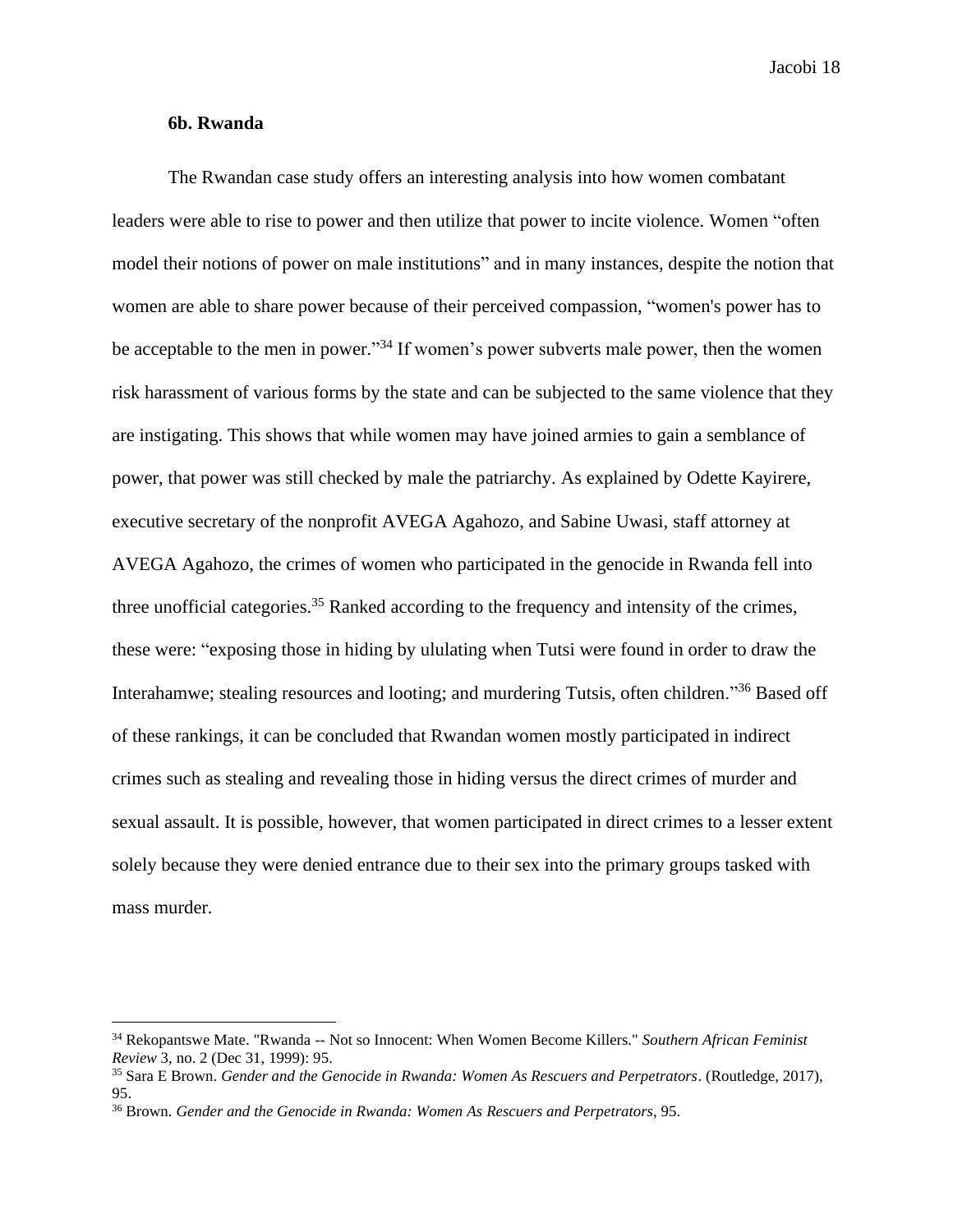## **7. Women and War in Bosnia**

## **7a. Introduction**

The identification and acknowledgement of women's role in conflict and post conflict has been studied extensively by scholars, filmmakers, and journalists alike who have investigated the conditions and consequences of wars through the lens of gender. The issue arises, however, when the discourse about women in conflict is one-sided and the trope of women as victims is given more attention than women in other roles and positions. The idea of war being a strictly male versus female endeavor paints war as black and white and contributes to the notion of passive female victimhood. This is problematic because both men and women were noncombatant civilians at the same time as men and women were both soldiers on the ground committing crimes against humanity. To state that men participate in wars and women do not means that there are no male victims but there are only female victims, and this dogma severely restricts our understanding of warfare and its effects. Regarding the Bosnian War, literature for the most part focuses solely on victimhood in the war, yet scholars and journalists do not explicitly acknowledge that their research and studies are only enforcing the victimhood trope. Thus, this study fills the gap in the literature by adequately discussing victimhood in relation to the other dimensions of the Bosnian War, specifically women as perpetrators, peacekeepers, male victimhood, and positive female sexuality to make the point that the Bosnian War is an important case study for other reasons than just sexual assault.

Through extensive media coverage and pressure by the international community to hold those who committed sexual assault accountable, the stories of women in Bosnia set a precedent in legal history. The international attention surrounding the widespread and systematic reports of rape in Bosnia led to rape being prosecuted as a war crime before the ICTY, and many feminist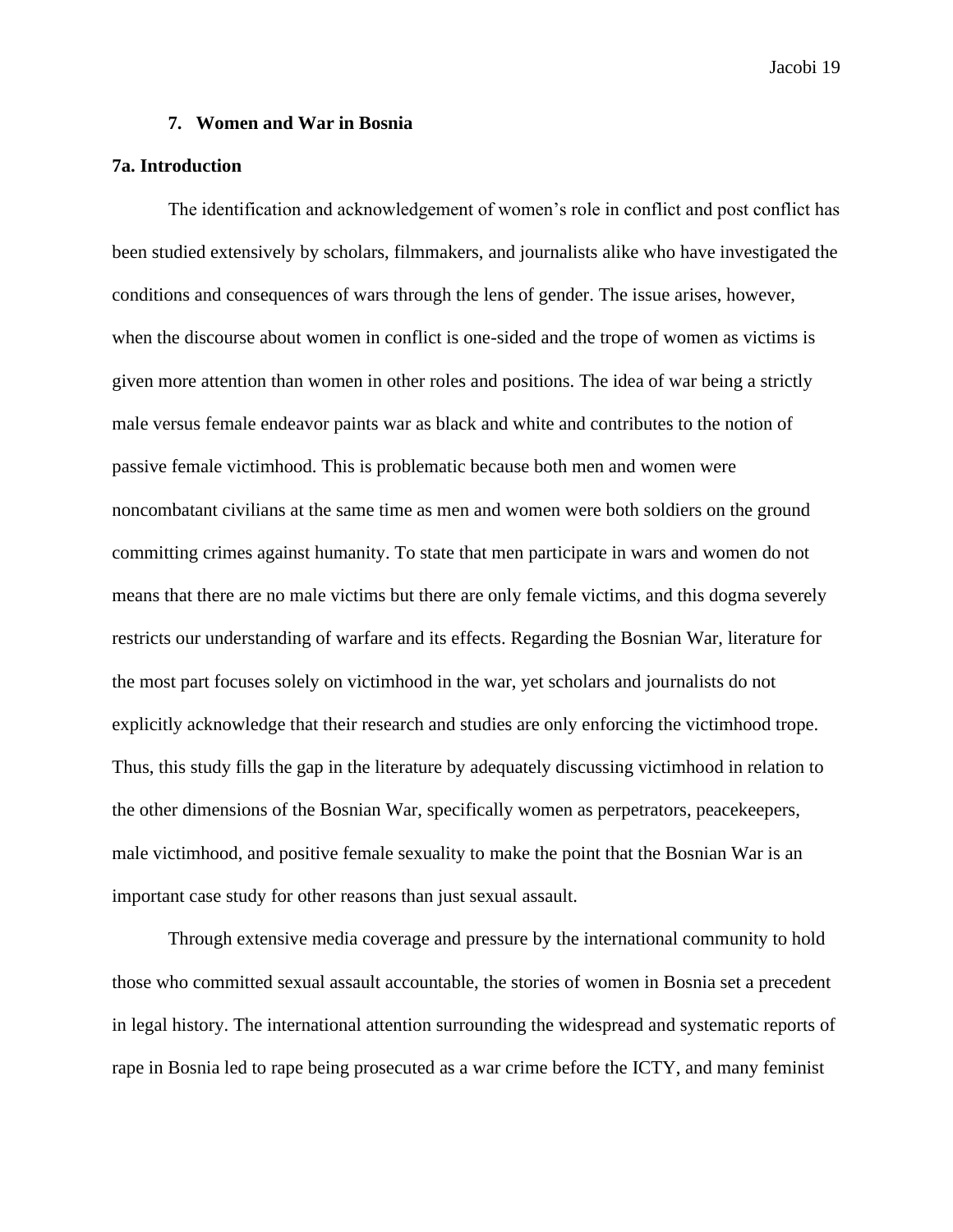scholars hailed this as an achievement. While this was an important legal turning point, the preoccupation with the rape of Bosnian women has reinforced the identification of "The Rape Victim" that frames Bosnian females as uniquely vulnerable and "rapable."<sup>37</sup> While rape in war is by no means a new occurrence, the international and domestic attention received by this particular aspect of the Bosnian war is extraordinary. Because of the attention, there has been a heightened degree of openness about a phenomenon that has historically been hidden and ridden with shame. As it is widely recognized that systematic use of rape took place in Bosnia, and because numerous victims are willing to talk about their ordeals, the Bosnian conflict has thus opened a new possibility for research on this form of violence. The rest of this section has been divided into subsections that reflect the main themes of this case study.

## **7b. Use of Rape**

It is commonly believed that, when utilized in ethnic conflicts, as in the Bosnian case, sexual violence is employed as a weapon of demoralization against entire societies.<sup>38</sup> The demoralization is characterized by a violent invasion of the interior of the victim's body, which thereby constitutes an attack upon the intimate self and dignity of the individual human being.<sup>39</sup> Wartime rape has also been an essential tactic of ethnic cleansing as the pregnancies that result from the rapes lead to a child of mixed race.<sup>40</sup> Katya Stevens, a former volunteer in a Bosnian refugee camp during the war, believes that while sexual violence against women served "a duality of purposes, at the root it is men exhibiting their power over women in a way to

<sup>&</sup>lt;sup>37</sup> Dubravka Zarkov, "War Rapes in Bosnia: On Masculinity, Femininity and Power of the Rape Victim Identity", *Tijdschrift voor Criminologie* 39, no. 2, 1997, 140-151.

<sup>38</sup> Vesa Nikolic-Ristanovic, *Women, Violence, and War* (Budapest: Central European University Press, 2000), 124.

<sup>39</sup> Sarah Kenyon Lischer. *Dangerous Sanctuaries: Refugee Camps, Civil War, and the Dilemmas of Humanitarian Aid* (Ithaca, NY: Cornell University Press, 2006), 362-3.

<sup>40</sup> Albrecht Schnabel, and Anara Tabyshalieva. *Defying Victimhood: Women and Post-Conflict Peacebuilding* (New York, NY: United Nations, 2013), 81.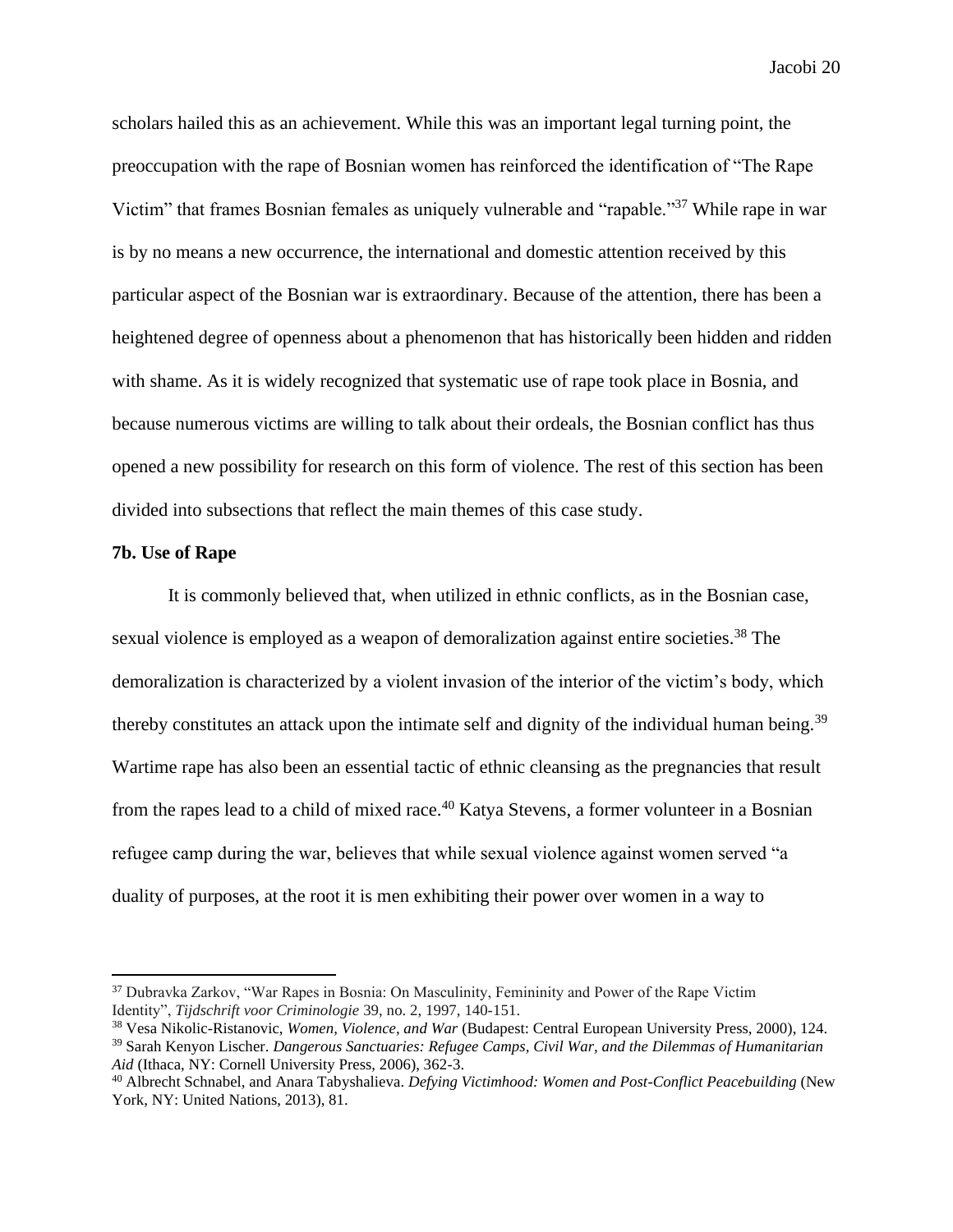demoralize men on the opposing side. Women get caught in the middle of male power struggles."<sup>41</sup> With this statement, women become tools by which men can exert their position over the other, and whosever woman gets violated first or the most becomes the winner. However, scholar Karen Engle points out that rape was sometimes a motivating factor for women to join the army as they sought to take revenge against their perpetrators.<sup>42</sup> Journalist Alexandra Stiglmayer quotes a woman who explained her reasons for wanting to join the army after being raped: "I think the main reason I put on a uniform is to get revenge… [W]e have to get even somehow."<sup>43</sup> Hence, for some Bosnian women, their rape became a impetus to change their circumstance and join a position of power.

## **7c. Perpetrators**

Historical accounts show that women have been a part of warfare since the beginning, and the Bosnian war is no different. While the exact numbers are not known, the Army of Bosnia and Herzegovina, the Bosniak-led wartime force "had 5,360 women in its ranks; some were engaged in logistics and some were fighters."<sup>44</sup> However, because these women are not written about, their lives have been erased from the collective narrative and understanding of this conflict. Although the ICTY has indicated a fairly large number of alleged war criminals in connection with the Bosnian war, women are rarely mentioned as having played a political or military role in the war. The lack of indictments against women facilitates the perception "that women, with few exceptions, were victims rather than perpetrators of the war… focusing on women as victims—if only as victims of the 'propaganda machinery' – could deflect attention

<sup>&</sup>lt;sup>41</sup> Katya Stevens. Interview by Rebecca Jacobi. Research Interview. Vienna, VA, December 18<sup>th</sup> 2019.

<sup>42</sup> Karen Engle. "Feminism and Its (Dis)contents: Criminalizing Wartime Rape in Bosnia and Herzegovina" in *The American Journal of International Law* 99, no. 4, 2005, 795.

<sup>43</sup> Alexandra Stiglmayer. *Mass Rape: the War against Women in Bosnia-Herzegovina*. Lincoln: University of Nebraska Press, 1994.

<sup>44</sup> Jovana Prusina, "Female War Criminals: Untold Story of the Balkan Conflicts," *Balkan Insight*, November 30, 2018,<https://balkaninsight.com/2018/11/30/female-war-criminals-untold-story-of-the-1990s-conflicts-11-29-2018/>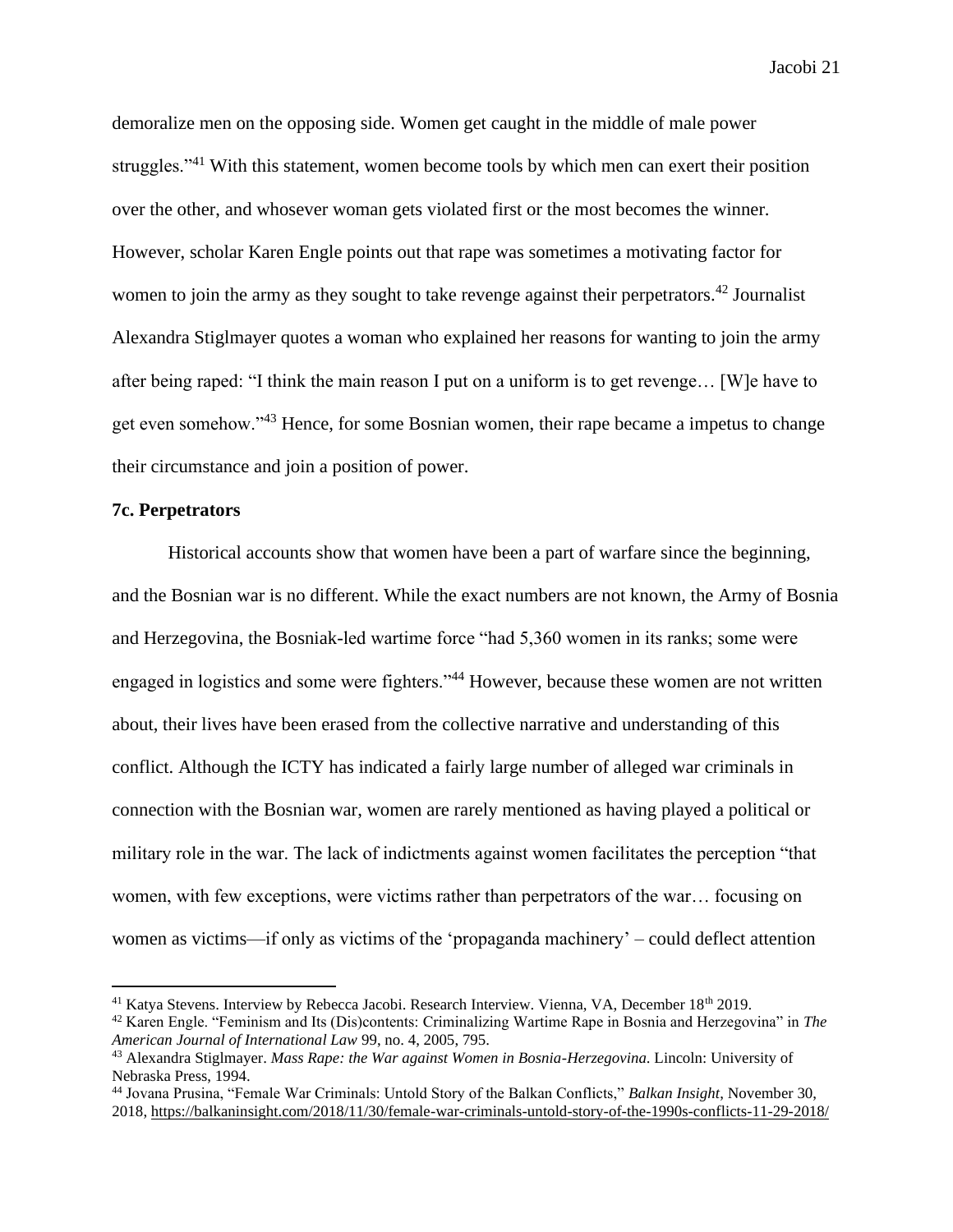from any extent to which they might have been responsible for the war."<sup>45</sup> Bilijana Plavšić, a former member of the presidency of the Republika Srpska, has been described as "renowned throughout the 1990s as an uncompromising apologist for ethnic cleansing."<sup>46</sup> As a former Dean of Natural Sciences and Mathematics at the University of Sarajevo, Plavšić "used her knowledge of biology in order to support ethnic extermination arguments… contended that Bosnian Muslims were 'genetically deformed Serbs."<sup>47</sup> From February 28<sup>th</sup> 1992 to May 12<sup>th</sup> 1992, Plavšić was also one of the two acting presidents of the Serb Republic of Bosnia and Herzegovina.<sup>48</sup> Plavšić is a prime example of a woman who committed terrible and cruel acts against humanity and yet still was covered in the media through a feminine lens. Even though Plavšić's toughness is often emphasized in media coverage of her behavior during the Bosnian war—for example, most articles point out her nickname of "iron lady"—"her femininity is always present in accounts of her personal and political choices."<sup>49</sup> Most of the articles about Plavšić "call her 'Mrs Plavšić,' despite the fact that the titles of both 'Doctor' and 'President' would be used if Plavšić was a man, former president and possessor of an academic doctorate."<sup>50</sup> Thus, even when the world acknowledges that a woman is a violent person capable of acts akin to a man, the media still feminizes her and does not put her on par with men. It is worth noting that Plavšić was the only woman to be indicted and convicted by the ICTY.<sup>51</sup>

There are several examples of women being convicted by domestic courts in the former Yugoslav states, although not nearly as many as the number of men who have been found guilty

<sup>45</sup> Engle, "Feminism and Its (Dis)contents: Criminalizing Wartime Rape in Bosnia and Herzegovina," 84.

<sup>46</sup> "Biljana Plavsic: Serbian Iron Lady." *BBC News*, February 27, 2003.

[http://news.bbc.co.uk/2/hi/europe/1108604.stm.](http://news.bbc.co.uk/2/hi/europe/1108604.stm)

<sup>47</sup> P. Fitzpatrick. "It isn't easy being Bilijana" in *Central Europe Review* 22, no. 2, 2000, 35.

<sup>48</sup> "Biljana Plavsic: Serbian Iron Lady." *BBC News*

<sup>49</sup> Gentry et al. *Beyond Mothers, Monsters, Whores: Thinking about Womens Violence in Global Politics,* 15.

<sup>50</sup> Gentry et al. *Beyond Mothers, Monsters, Whores: Thinking about Womens Violence in Global Politics*, 65.

<sup>51</sup> Prusina, "Female War Criminals: Untold Story of the Balkan Conflicts."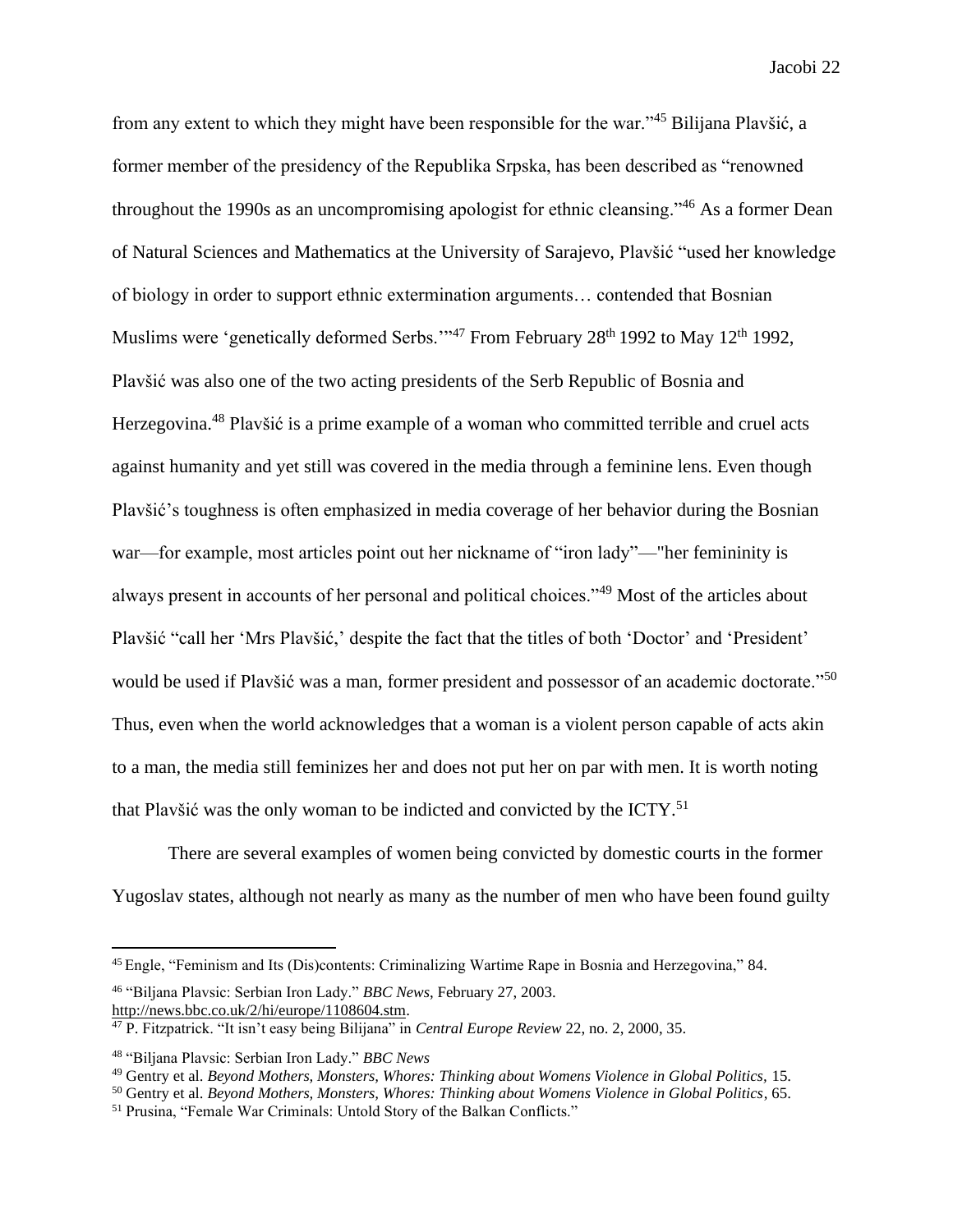of war crimes. Maja Bjelos, associate researcher at the Belgrade Centre for Security Policy, explained that "most women did not have command and political responsibility."<sup>52</sup> Because "they were mostly serving as 'boots on the ground' and in special units, providing logistical support, et cetera," they had a better chance of escaping undetected from prosecution.<sup>53</sup> One of the few women to have been tried for war crimes was Azra Basic, a former member of the Croatian Defense Council. Basic was sentenced to fourteen years in prison for crimes against Serb civilians in Derventa in 1992. During the war, "Basic had nicknames such as 'Azra Two Knives' and 'Bloody Azra' bestowed for the cruelty of her crimes."<sup>54</sup> Survivors from camps under her command testify that "Basic made them lick blood from the military boots of a detainee who had been killed, eat Yugoslav banknotes, kiss the Croatian flag and crawl over glass on the floor."<sup>55</sup> According to one testimony, she also "engraved a cross and the letter 'S' on [prisoners'] backs and foreheads with knives, put salt on their wounds and forced them to lick it, punched them in their genitals and threatened to circumcise them."<sup>56</sup> Cases such as Basic's clearly show that women are more than capable of committing unspeakable brutality during wartime.

Overall, the discussion about Bosnian women who were brought to trial after the Bosnian war for their crimes typically comes from press releases written in Serbian. According to one of those press releases, a Bosnian Serb woman named Visnja Acimovic was indicted in January 2017 for taking part in the killing of thirty-seven Muslim Bosniak prisoners of war during the 1992-95 war.<sup>57</sup> Acimovic was "accused of war crimes and acting against international

<sup>52</sup> Prusina, "Female War Criminals: Untold Story of the Balkan Conflicts."

<sup>53</sup> Prusina, "Female War Criminals: Untold Story of the Balkan Conflicts."

<sup>54</sup> Prusina, "Female War Criminals: Untold Story of the Balkan Conflicts."

<sup>55</sup> Prusina, "Female War Criminals: Untold Story of the Balkan Conflicts."

<sup>56</sup> Prusina, "Female War Criminals: Untold Story of the Balkan Conflicts."

<sup>57</sup> Justin Cosgrove. "Bosnian Serb Woman Indicted for War Crimes." *Jurist*, January 31, 2017.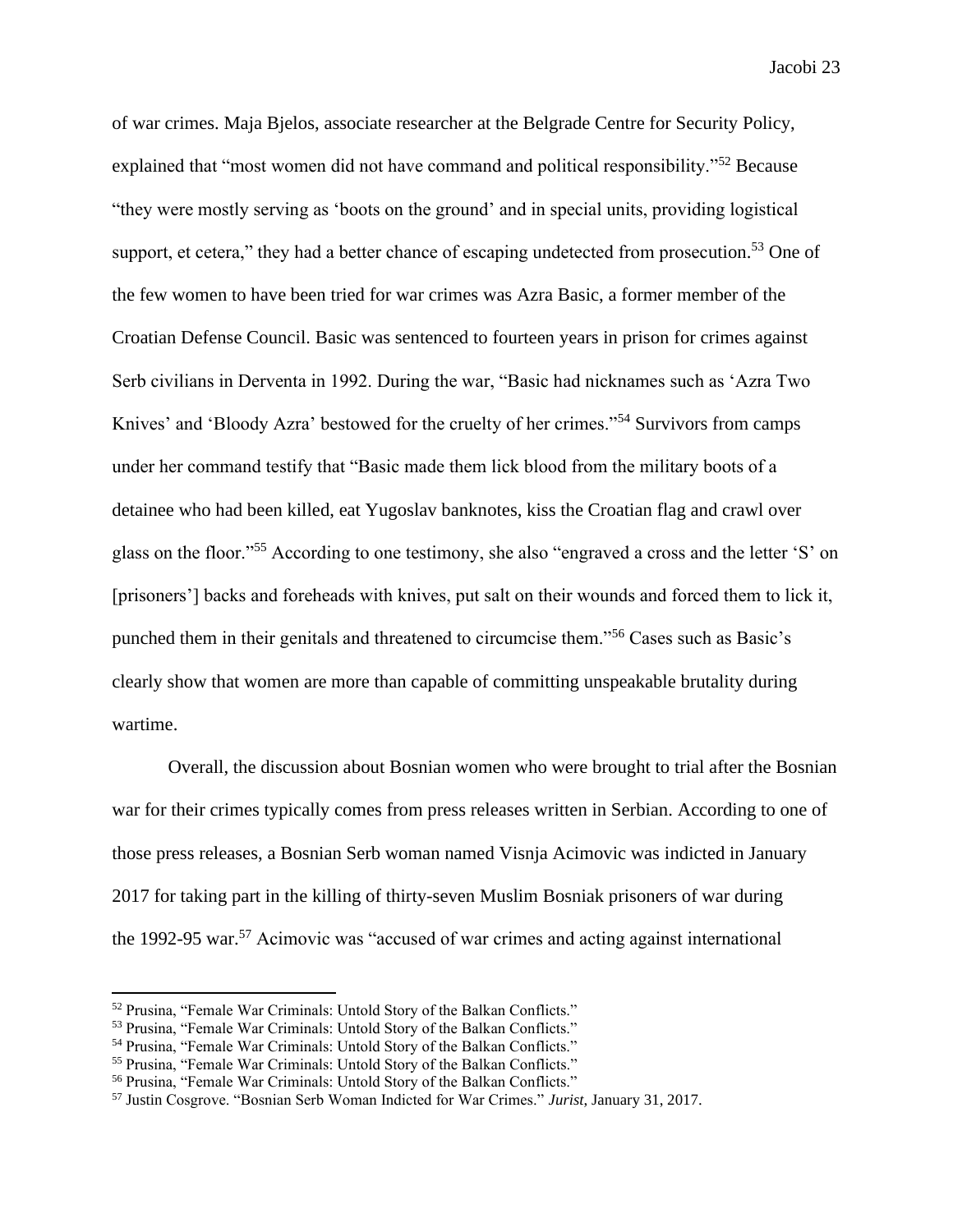humanitarian law by violating provisions of the Geneva Conventions.<sup>558</sup> The prosecution claims that Acimovic "consciously and willingly" took part in the murder of thirty-seven Bosniaks in the eastern town of Vlasenica in June 1992. The information about Acimovic was only found in foreign newspaper articles, however, most of which came from Serbia. Thus, compared with the male perpetrators who committed sexual assault, Acimovic gets little to no discussion in American press.

#### **7d. Women-Led NGOs**

Fostering of civil society is vital in multiethnic, multicultural, multi-religious and postconflict societies such as that of Bosnia-Herzegovina, and starting NGOs is one way that Bosnian women help to bridge the deeply divided ethnic groups. Before the war, NGOs such as "Women to Women, La Strada, the International Forum of Solidarity, Lara, Medica Zenica and the Future were helping women's victims by providing shelter, healthcare services, counseling and legal assistance."<sup>59</sup> After the war, these NGOs gained more volunteers as women wanted to work for their community and help victims but were not sure where to start. These NGOs thus allow women to have leadership positions doing work that they are passionate about, all the while creating services for their communities. Although women are supposed to be the ones who are the natural compromisers and peace-loving, they are too often kept from the peace talks and negotiations at the conclusion of conflict; thus, it can be difficult for women to insert themselves in the rebuilding process when they are not a part of the initial discussion. To still make a difference within their communities without government help, some women decided to start their own NGO. After the Bosnian War, multiple NGOs were created by and for Bosnian women who

<sup>58</sup> Cosgrove.

<sup>59</sup> Muhidin Mulalic. "Fostering of Civil Society by Muslim Womens NGOs in Bosnia and Herzegovina." *Journal of Muslim Minority Affairs* 34, no. 4 (February 2014): 439.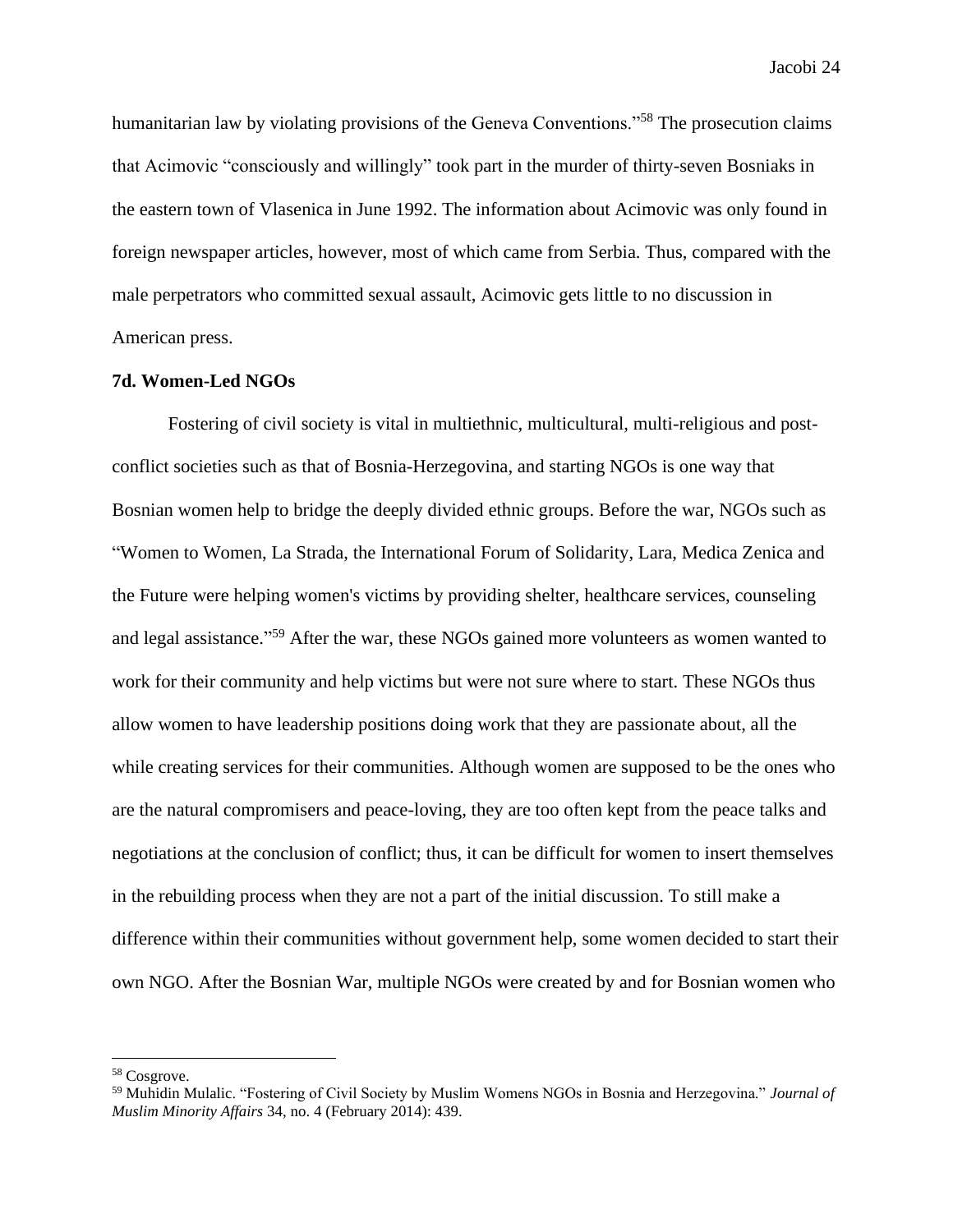had been affected by the war as they were not receiving the services and support that they needed from their government. Many Bosnian NGOs that were created by women" preferred to keep a low public profile and to get thing done behind the scenes" which challenges the idea of what feminist activism should look like. $60$  While feminist activism in developing and war-torn countries often gets support from Western donors who sympathize with their plight, these NGOs prefer to operate at the grassroots level and work with individuals. Although the Bosnian NGOs that get the most publicity are ones that work for sexual assault victims and hence want to have their voices heard in the international community, a majority of women's NGOs do work with local women to help them rebuild their lives. These NGOs "take a more effective course by moving slowly and less visibly, working for long-term change" by identifying a specific need within their community and targeting that need.<sup>61</sup> These less-known NGOs by Western standards have been successfully able to "influence legislation, social programs, and state practices in a number of important ways" by putting pressure on the Bosnian government internally to acknowledge the plight of Bosnian women.<sup>62</sup> These women-led NGOs show that after conflict, women feel empowered and determined to change the circumstances of themselves and those around them by creating an organization that fills a gap in social services.

#### **7e. Positive Sex**

Because of an almost exclusive focus on mass rapes endured by Bosnian women during the war and a vast feminist literature focused on sexual violence, to talk about positive sex in times of war has become a challenging and, at times, almost impossible task. Scholar Olivera Simić discusses the need to "reinvent and re-construct Bosnian women's multiple identities: as

<sup>60</sup> Helms. *Innocence and Victimhood: Gender, Nation, and Women's Activism in Postwar Bosnia-Herzegovina*, 115.

<sup>61</sup> Helms. *Innocence and Victimhood: Gender, Nation, and Women's Activism in Postwar Bosnia-Herzegovina*, 116. <sup>62</sup>Helms. *Innocence and Victimhood: Gender, Nation, and Women's Activism in Postwar Bosnia-Herzegovina*, 243.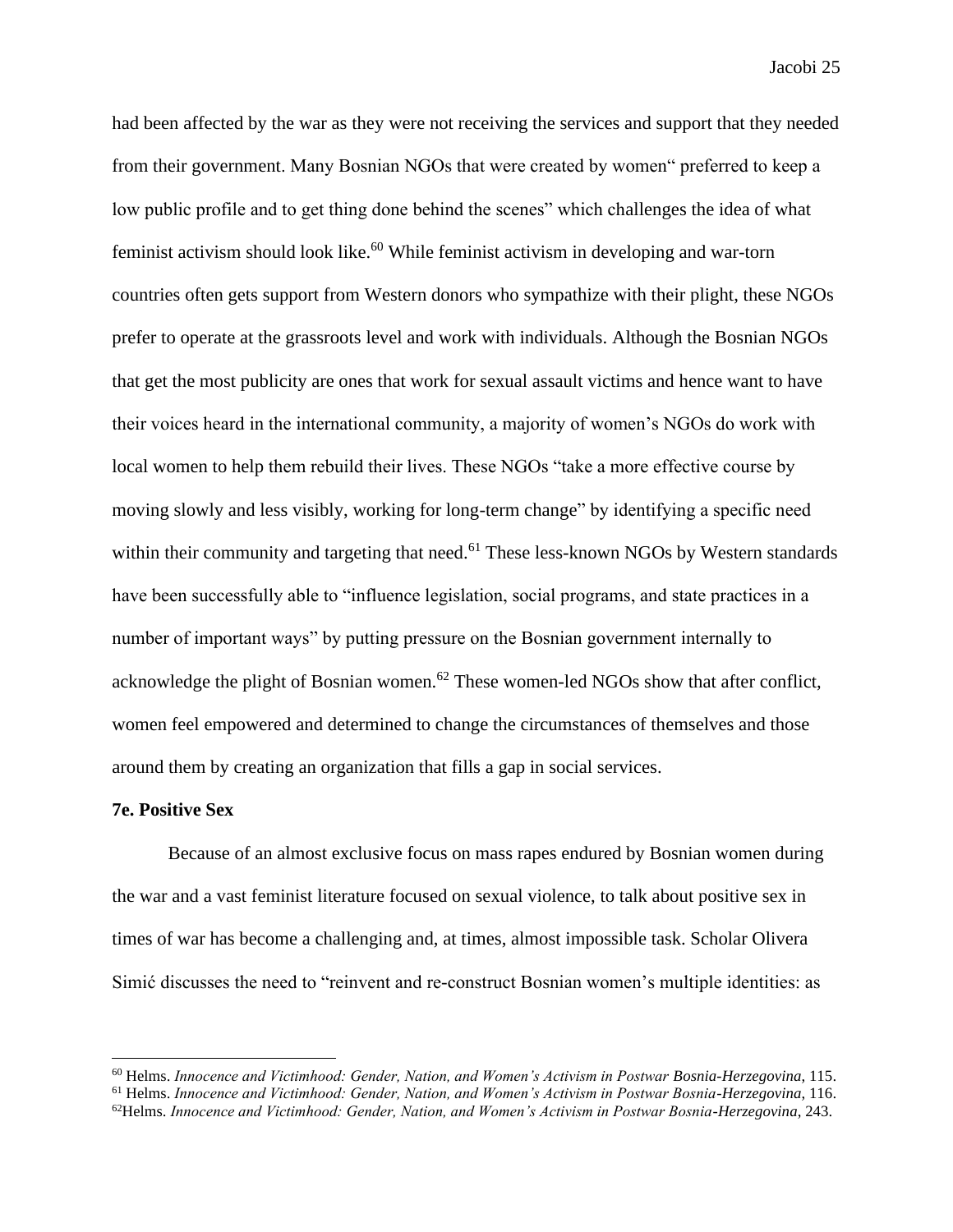marked by victimhood, but also by agency, resilience and utmost courage."<sup>63</sup> While scholarship around sex during the Bosnian War is centered around trauma and shame, Simić alternatively challenges the notion of sex as nonconsensual and studies the positive and consensual relationships present during the Bosnian war. Simić's research was prompted by the "recognition that many important narratives of women's agency in times of war have become silenced and ignored" and that not all women in Bosnia were victimized.<sup>64</sup> What is happening to women during war? Rape, yes, but that is not the only thing. Simić states that "too much emphasis on the criminalization of sexual violence tends to diminish our understanding of women's capacity to consensually engage in sexual activities and to present as impossible consensual sexual relationships between different ethnic groups in Bosnia, at least during the war."<sup>65</sup> Simić thus challenges feminist thinkers who believe that they are representing the story of all Bosnian women when they are in actuality only contributing to the damaging stereotype of women as weak and passive through their one-dimensional storytelling. The discussion of positive sex during the Bosnian war also includes discussions on women's bodily autonomy as they were still able to have consensual sex when they wanted, which gives them agency.

#### **7f. Male Victimhood**

Men and boys have been historically and structurally rendered an invisible group of victims in international human rights and policy responses towards conflict-related sexual violence. The study of male victimhood is given little attention due to the latent gendered connotations that come with presenting men as the victim. Because historically men are the ones

<sup>63</sup> Olivera Simić. "Challenging Bosnian Women's Identity as Rape Victims, as Unending Victims: The 'Other' Sex in Times of War," *Journal of International Women's Studies* 13, no. 4, 2012, 23.

Simić. "Challenging Bosnian Women's Identity as Rape Victims, as Unending Victims: The 'Other' Sex in Times of War," 12.

<sup>&</sup>lt;sup>65</sup> Simić. "Challenging Bosnian Women's Identity as Rape Victims, as Unending Victims: The 'Other' Sex in Times of War," 3.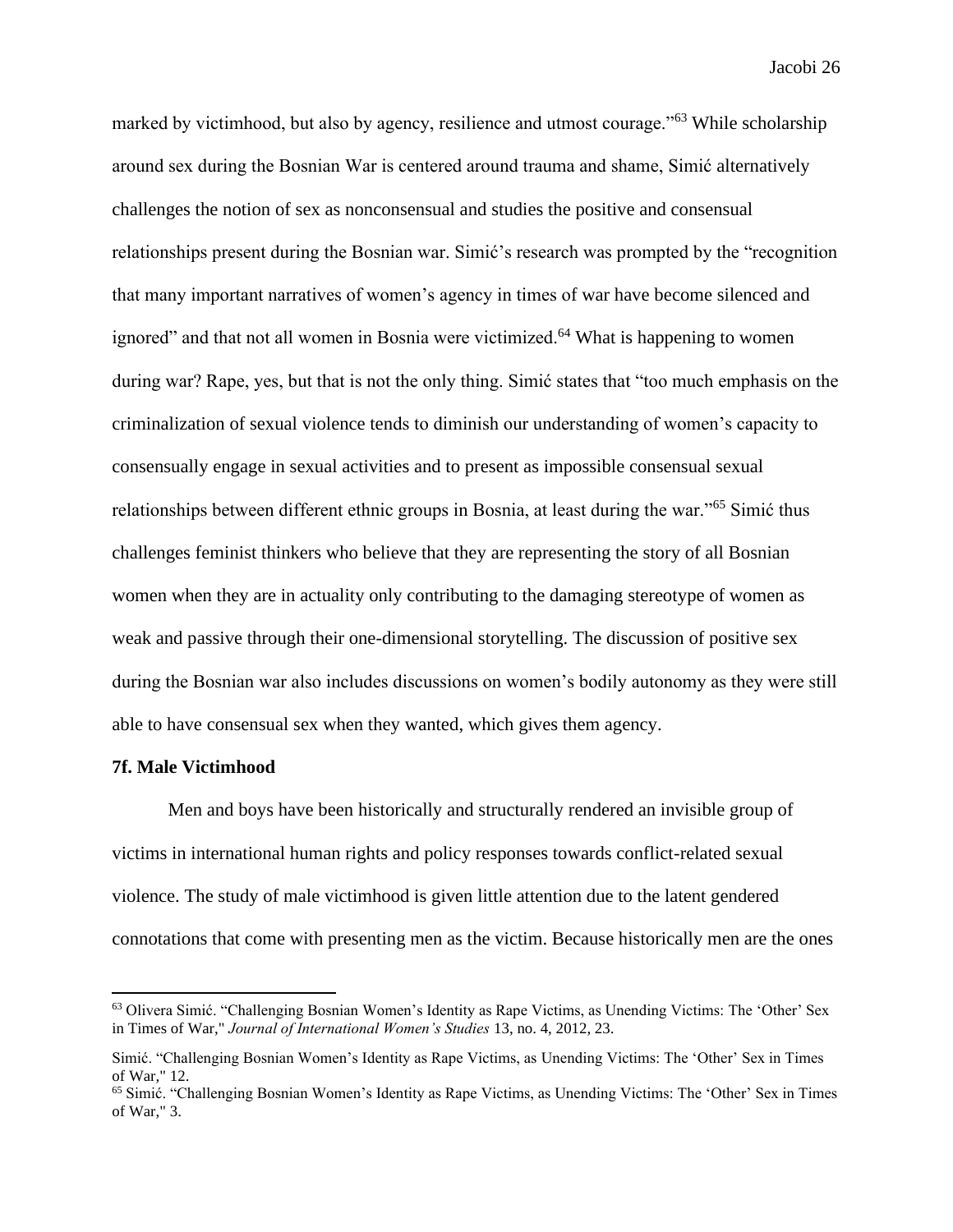who are fighting in combat and committing violence against women, the idea that men can also be victimized goes against masculine stereotypes. Scholar Natalia Linos questions whether male civilians have also been victims of gender-based violence during conflict. According to Linos, male victims have been "invisible due to stereotypes surrounding masculinity and a culturally permissive approach towards violence perpetrated against men, especially at times of war."<sup>66</sup> Scholar Nikolic-Ristanovic reported that the female victims she tried to interview about sexual assault were hesitant to speak about their experiences. Linos also reflects on that point but from a male perspective, and she includes commentary on Bosnian culture as a way to justify why male victimhood is rarely discussed. According to Linos, "given that perpetrators are often male, an extra level of stigma is added when heterosexual men are sexually violated, which may lead to underreporting and reduced health-service seeking behavior."<sup>67</sup> Thus, Linos utilizes the strict gender norms in Bosnia as a basis for why male victims hardly ever report. Rather than undermine the important work on eliminating violence against women during conflict, this commentary identifies issues of concern for health practitioners working in these situations and highlights possible directions for future research. Because women from the opposite ethnic group were often raped to send a message of defeat to the women's ethnic group, "it should therefore not be surprising that males from 'undesirable' ethnic groups were also assaulted."<sup>68</sup> When men are assaulted, the intended message is that the masculinity of men forced into feminized roles is thereby diminished to a point from which it is difficult to recover.<sup>69</sup> Forced sexual acts between

<sup>&</sup>lt;sup>66</sup> Natalia Linos. "Rethinking gender-based violence during war: Is violence against civilian men a problem worth addressing," *Elsevier* 68, no. 8, 2009, 3.

 $67$  Linos. "Rethinking gender-based violence during war: Is violence against civilian men a problem worth addressing," 9.

<sup>68</sup> Elissa Helms. *Innocence and Victimhood: Gender, Nation, and Women's Activism in Postwar Bosnia-Herzegovina*. (Madison, WI: The University of Wisconsin Press, 2013), 57.

<sup>69</sup> Helms. *Innocence and Victimhood: Gender, Nation, and Women's Activism in Postwar Bosnia-Herzegovina*, 57.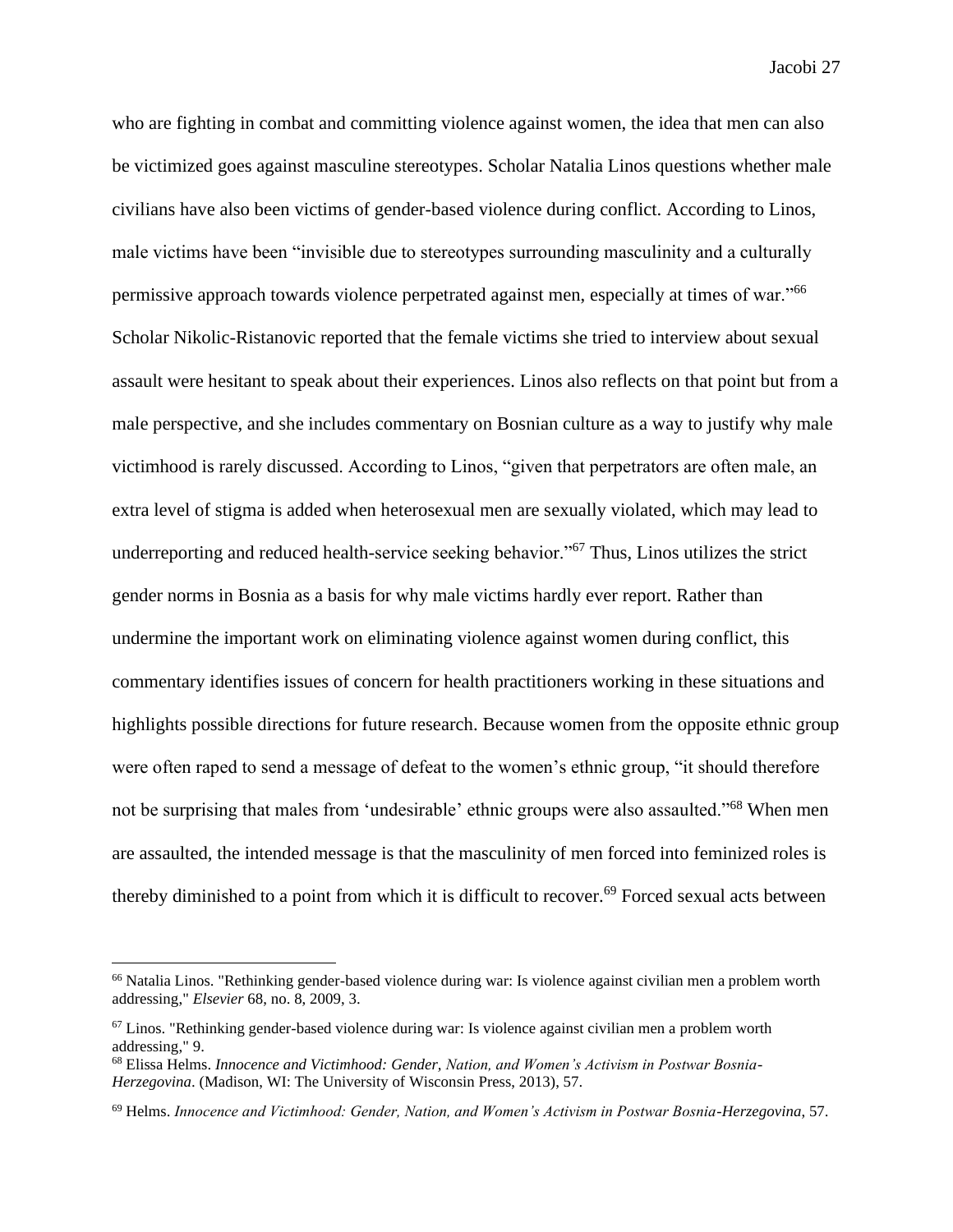fathers and sons was "a deliberate attempt to break the continuity of the nation as imagined as an endless, and inexplicably female-less, line of male ancestors."<sup>70</sup> The trauma that many men experienced during the Bosnian war is thus compounded by the fact that their assault is emasculating and dehumanizing. Non-recognition of male victimization is problematic because it has larger implications for not only the victim, his family and his community, but also for how resources are allocated, and judicial recourse is configured for sexual assault survivors. When male victims are ignored, it demonstrates that their trauma is not on par with women's because they are supposed to be the assaulters, not the assaulted. This in turn not only increases the victimhood trope for women as they are the only ones who can get assaulted, but also enforces the fact that "real men" are not vulnerable or worthy of support following a trauma.

#### **8. Meger's Three Steps of Fetishization of Sexual Violence**

The addition of conflict-related sexual violence to the security agenda reflects what Mathais Albert and Barry Buzan in the Copenhagen School call "securitization."<sup>71</sup> It involves "constructing a particular political issue (wartime sexual violence) as a security threat, necessitating a militarized response, and proponents view such a move as a necessary step in the 'widening and deepening' of the concept of security."<sup>72</sup> However, the securitization of sexual violence has unintentionally resulted in its fetishization as the conversation about the effect of war on women often stops after sexual assault. Professor Sara Meger offers an in-depth analysis into what it means to fetishize sexual violence and the three steps that occur in the fetishization process. At the end, this process takes the taboo subject and transforms it into something that

<sup>70</sup> Dejan Ilic. "Kruna od trnja." Pescanik, March 1. http://pescanik.net/2009/03/kruna-od-trnja/.

<sup>71</sup> Mathais Albert, Barry Buzan. "Securitization, sectors and functional differentiation" in *Sage Journals* 42 no. 4. (August 2011), 413.

<sup>72</sup> Sarah Meger, "The Fetishization of Sexual Violence in International Security," in *International Studies Quarterly*  60, no. 1 (March 2016), 152.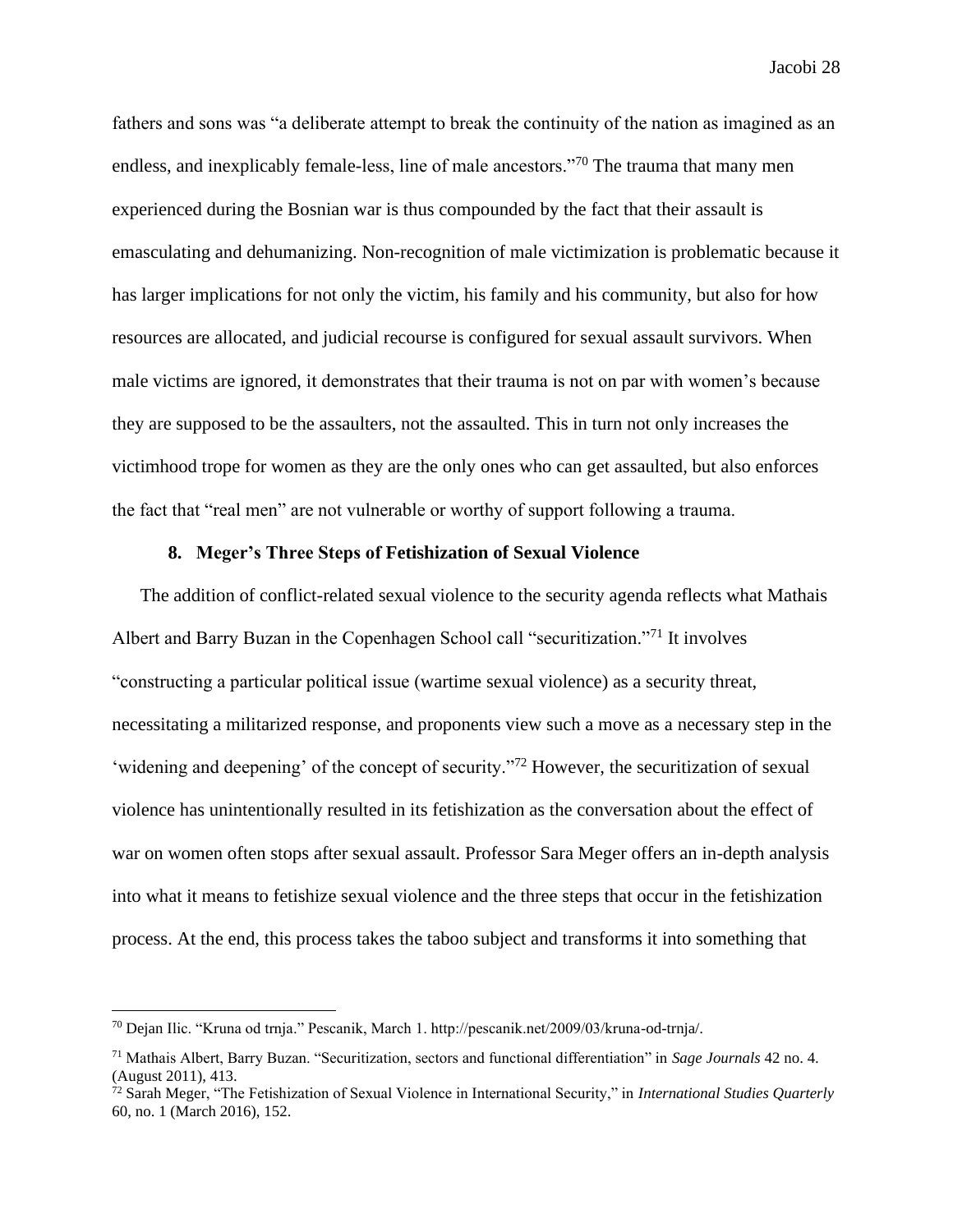becomes a shared experience between victim and the public. First, "sexual violence is decontextualized from local/global power relations and from the continuum of violence and homogenized as a discrete." This decontextualizing can best be seen with the fact that wartime sexual violence is viewed as exceptional and more egregious than other forms of gendered violence. Second, it is "objectified as an abject 'thing' in media, advocacy, policy, and scholarly discourses, affecting international security agendas and practices." Third, the "globalized objectification affects local security actors, perpetrators, and victims, often in unanticipated ways."<sup>73</sup> Thus, sexual violence has become a key commodity in the competition among perpetrators, as well as victims, communities, states, NGOs, and academics, for status recognition and resources. In order to receive this recognition, sexual violence has become a means by which a variety of actors can stand apart from their counterparts. Rewards accrue for those who trade in 'conflict-related sexual violence' as a commodity in the political economy of security. Advocates, scholars, and policymakers accrue both political and material capital in its trade, while local perpetrators find increased incentives to use this violence to gain attention, recognition, and status while local victims find value in trading on sexual violence as an effective income-earning strategy. The fetishization and marketization of sexual violence has the ability to undermine effective actions to address this and other types of gender-based violence that occur in times of conflict because those who have the power to create effective action are the ones who are profiting off of it.

#### **8a. Three Steps and Bosnian War**

Meger's Steps of Fetishization can be used to better understand the current discourse surrounding the Bosnian War and why there is a large and uneven focus on the sexual violence

<sup>73</sup> Meger, "The Fetishization of Sexual Violence in International Security," 149.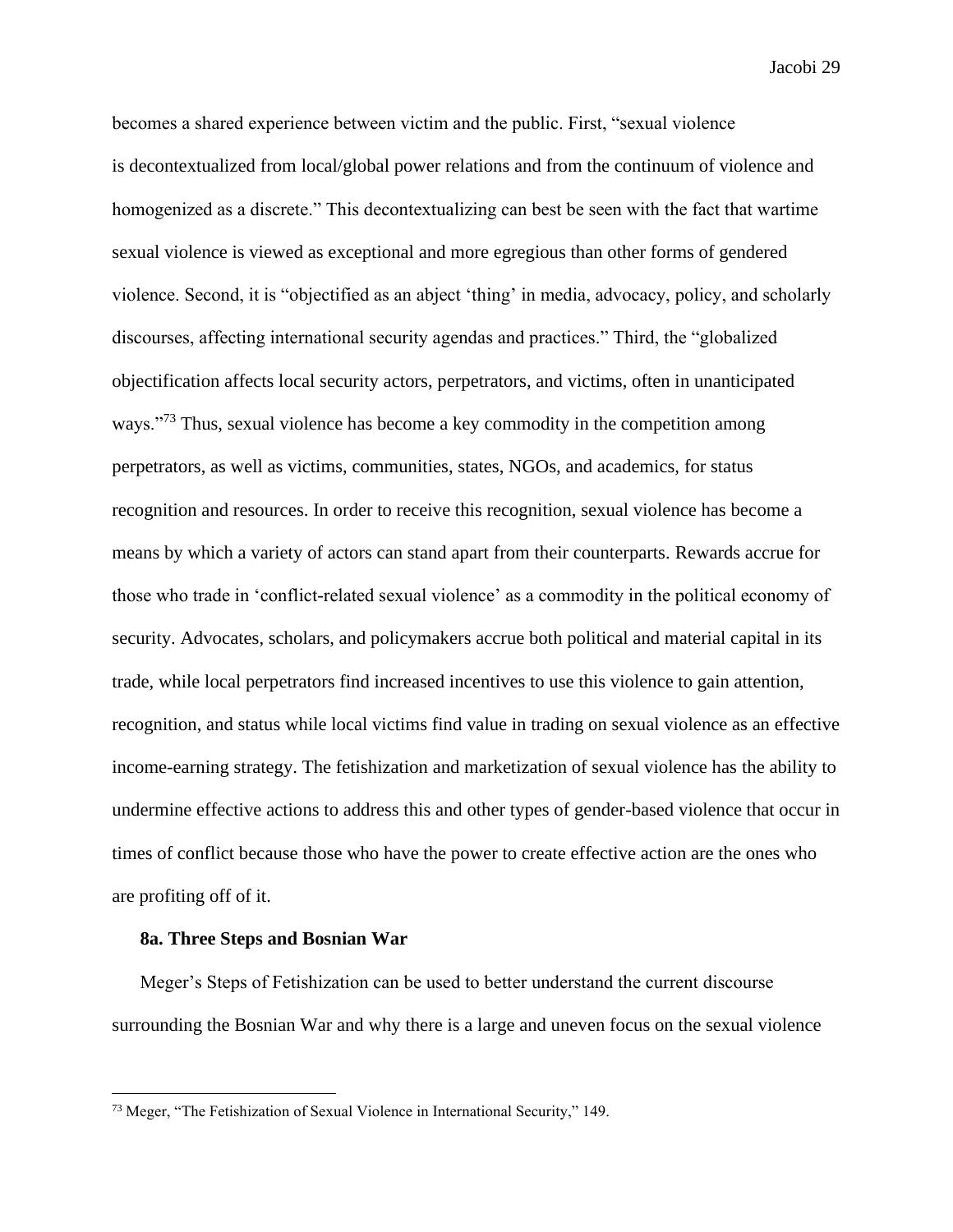of women. First, when rape was classified as a war crime, many feminists hailed it as an achievement and a win for women across the globe. However, the approach of the United Nations and the ICTY at the urging of feminists has at times "treated women as part of the same concept of 'women and children' that has long been deployed as a mechanism to provide women with special protection they are seen to need during wartime.<sup>74</sup> Thus, feminist advocates unwittingly denied much of women's sexual and political agency in ways that have ultimately manifested themselves in the approaches taken by the Tribune. Because the definition of wartime and genocidal rape was not clearly stated during the first trials at the ICTY, the nuances of wartime rape were overlooked and rape in general was considered to be egregious. This is not to say that rape should not be considered a war crime; on the contrary, this decision truly was a landmark case that made identifying cases of rape in other conflicts, like Rwanda, much easier to convict. However, the attention and rate of advocacy given by feminist scholars to rape in Bosnia mixed all rapes in Bosnia, and violence between and within ethnic groups was overlooked. Overall, a negative effect was that the political and religious aspects of the rapes were homogenized.

Second, sexual violence in Bosnia became a tool and a buzzword for Western media to garner attention and seem topical. NGOs and Western celebrities have long since teamed up to raise awareness for important issues plaguing the world. When these groups seek to tell the stories of victims, the stories may have the unfortunate effect of transforming the violence into an object for visual and intellectual consumption by Western audiences. Perhaps the most exemplary of these was the "Stop Rape Now" campaign initiated by UN Action. Their "Get Cross!" participation appeal "encourages Western audiences to photograph themselves making

<sup>74</sup> Engle. "Feminism and Its (Dis)contents: Criminalizing Wartime Rape in Bosnia and Herzegovina," 778.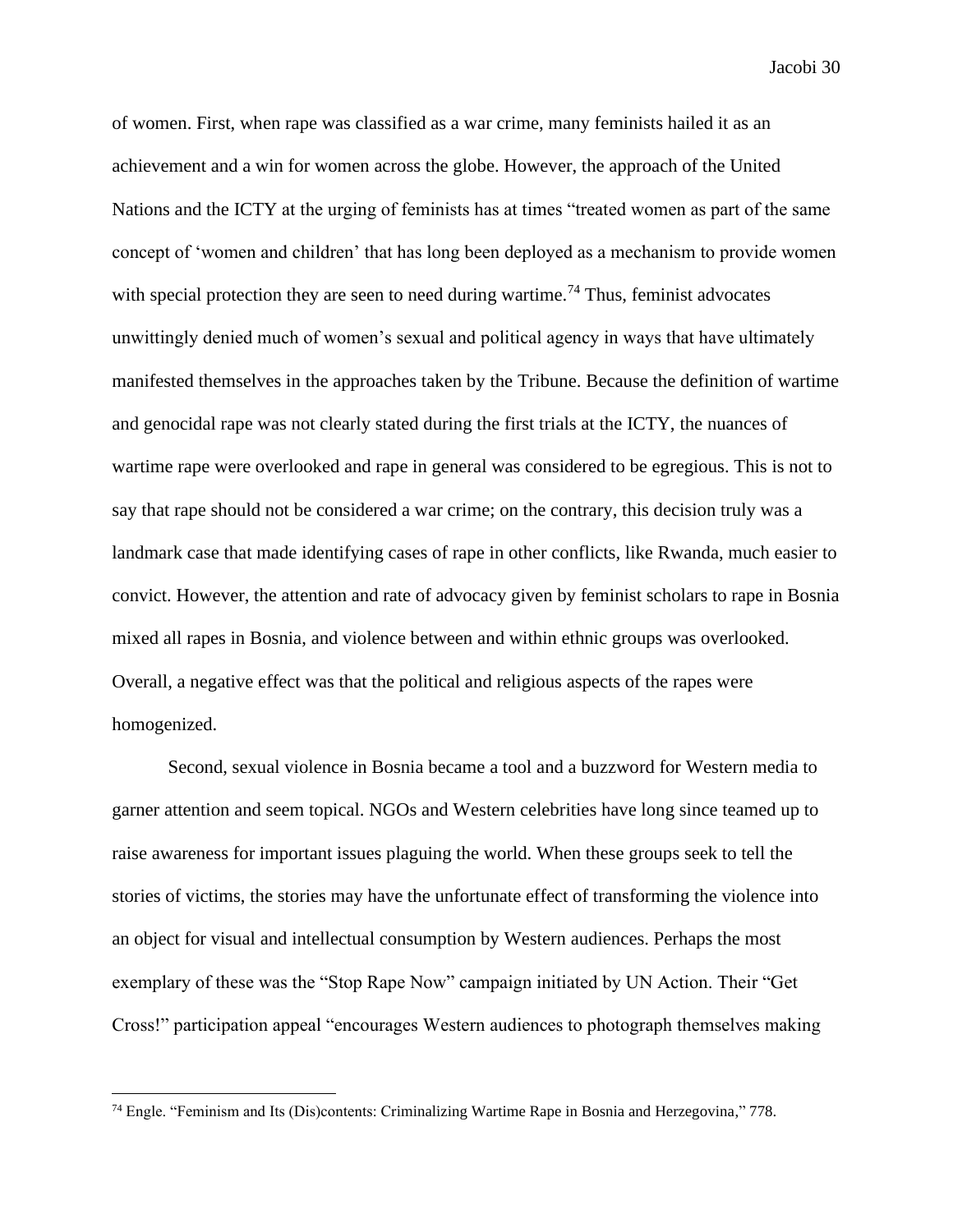the campaign's signature 'X' gesture with their arms crossed in front of their chest."<sup>75</sup> Celebrities like Charlize Theron and Nicole Kidman are just some of the many celebrities who have posed for photographs with their arms crossed in front of them and encouraged viewers to upload their own images to help "make a difference."<sup>76</sup> Though it is unclear how this campaign or photographs work to address conflict-related sexual violence, the campaign does contribute to the commodification of this violence as something with which audiences can interact and consume. The way that journalists and media outlets reported on the sexual violence in the Bosnian war fashioned a black and white picture that has produced a biased approach in the study of the sexual abuse of women and encouraged fetishization and victimization. The "media's appetite for raped women sobbing out their tales of sexual violation has resulted in a new kind of violence against them and new suffering for these women."<sup>77</sup> For example, foreign journalists' way of approaching women in refugee camps, usually followed by the question "Anyone here who speaks English?" means that there is a clear discord between wanting to hear a woman's story in her own language and vocabulary and wanting to hear it sensationalized by someone who knows what the journalists want to hear.<sup>78</sup> Zejcevic, a Bosnian woman interviewed by scholar Elissa Helms, added that she blamed local media as much as foreign outlets for the perpetuation of the image of oppressed rural women: "All they show are poor Bosnian women with nothing but suffering in this patriarchal world of the village."<sup>79</sup> Because the everyday person is more likely to get their information about what is going on in the world through a news article or television news, it is very important to be aware of the types of images that is being

<sup>75</sup> Meger, "The Fetishization of Sexual Violence in International Security," 152

<sup>76</sup> "Stop Rape Now," United Nations Action, accessed January 11, 2020, [http://www.stoprapenow.org/.](http://www.stoprapenow.org/)

<sup>77</sup> Nikolic-Ristanovic, *Women, Violence, and War,* 42.

<sup>78</sup> Nikolic-Ristanovic, *Women, Violence, and War,* 42.

<sup>79</sup> Helms. *Innocence and Victimhood: Gender, Nation, and Women's Activism in Postwar Bosnia-Herzegovina*, 26.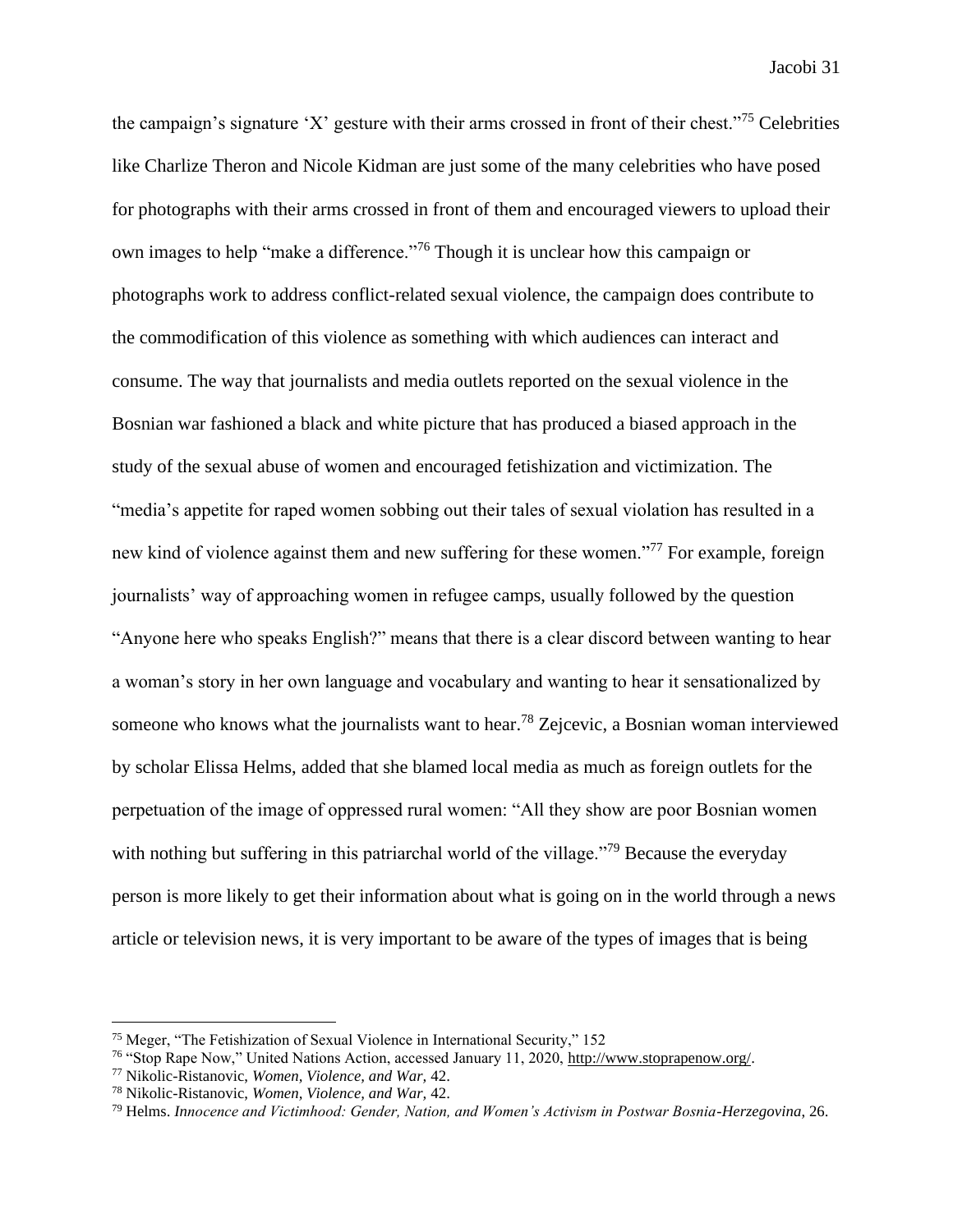produced by media outlets. The simplistic narrative of "rape as a weapon of war" employed by media, advocacy, and policy contributes to the objectification of sexual violence. Within this narrative, there are clearly delineated "good guys" and "bad guys," victims and perpetrators.

Third, there seemed to be a rush among NGOs and journalists over who could report on the sexual violence in Bosnia first. After the ICTY deemed sexual violence a war crime, the attention on sexual violence was less about why the rapes had occurred and what was being done to prevent future sexual violence in wars across the world. Instead, multiple NGOs were created for the sole purpose to get money from Western citizens so that they could "help the victims of Bosnia find their feet once more."<sup>80</sup> Additionally, "reports on wartime sexual violence seem to compete for ever more graphic and outrageous stories of the brutality of sexual violence, focusing on the scale of the violence (for example, how many hundreds, thousands, or hundreds of thousands of women have been affected)."<sup>81</sup> Though highlighting the scale of sexual violence brought the issue to the attention of governments, the intent of these reports has been to present sufficiently brutal and descriptive stories of the violence without considering its underlying causes. The rewards that were accrued as a result of the fetishization of sexual violence can be identified in multiple ways. For journalists, those that used sensationalized and graphic writing were more likely to get more views and reads on their articles than those that focused on the history of sexual violence in war or wrote about the Bosnian War in general. Thus, for at least that point in time, that newspaper was more profitable than its counterparts. Local victims of sexual violence in Bosnia have also been able to go to their local NGOs or petition the Bosnian government for money or resources if they were sexually assaulted. While the ability to get restitution for sexual assault is a positive thing, "there has been an influx of Bosnian women who

<sup>80</sup> Helms. *Innocence and Victimhood: Gender, Nation, and Women's Activism in Postwar Bosnia-Herzegovina*, 28.

<sup>81</sup> Meger, "The Fetishization of Sexual Violence in International Security," 152.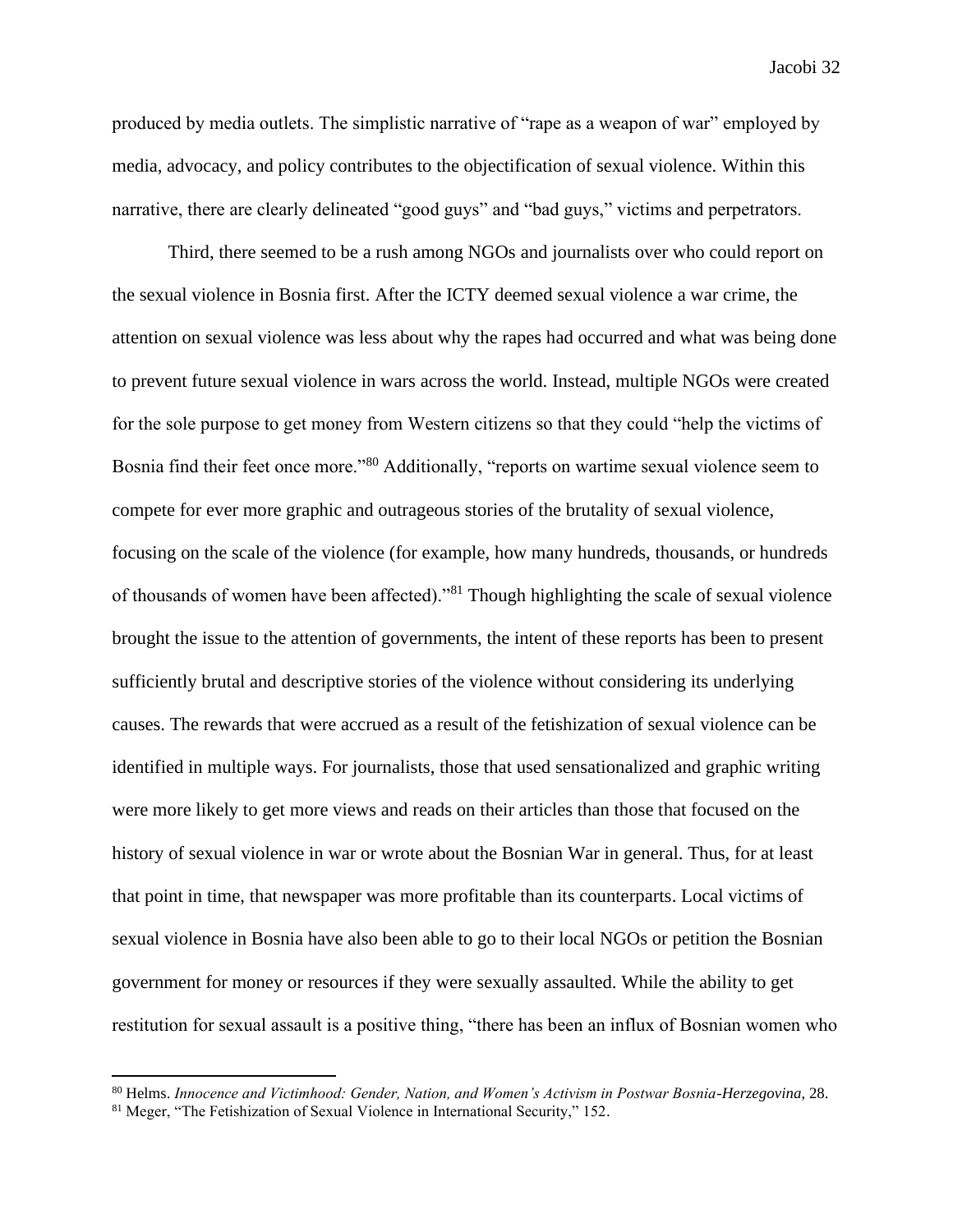have claimed to have been sexually assaulted and now are demanding money from NGOs that cannot support every woman."<sup>82</sup> When this happens, sexual violence becomes a method for women to earn an income and it has the potential of hindering their ability to get jobs or other income-earning strategies.

#### **9. Representations of Bosnian Women in Western Media**

Because many Americans get their daily news from their newspapers, both digitally and in print, it is important to analyze the content of these newspapers and the ways in which they present Bosnian women. The images presented and the vocabulary can have a large influence over how Americans view and understand the conflict and can influence whether they view Bosnian women through a victimhood lens. In order to carry out this analysis, newspapers from three major companies were chosen: The Washington Post, the New York Times, and the Chicago Tribune because of their large readership and popularity.

A Washington Post article titled *Bosnian Women Wait for Men Who May Never Return*  was written by Christin Spolar and published in 1996. During the interview with a widow, the Bosnian women is described as "crying softly" and "standing small and shaking" as she describes how terrified she is at the possibility of being raped without a husband.<sup>83</sup> The accompanying image is of a woman standing in a field with a scarf wrapped around her head. The angle of the image makes it appear as if the woman is very small amongst the foliage of the field, and it gives the allusion that she is lost in the scenery. Another article titled *The Rapes in Bosnia: Muslim Schoolgirl Gives Her Account* states, "According to the Bosnian government, more than 30,000 women have been raped, with some as young as 12 years old."<sup>84</sup> This statistic

<sup>82</sup> Nikolic-Ristanovic, *Women, Violence, and War,* 56.

<sup>83</sup> Christine Spolar. "Bosnian Women Wait for Men Who May Never Return." *The Washington Post*, May 9, 1996.

<sup>84</sup> Peter Maass. "The Rapes in Bosnia: Muslim Schoolgirl Gives Her Account." *The Washington Post,* December 1992.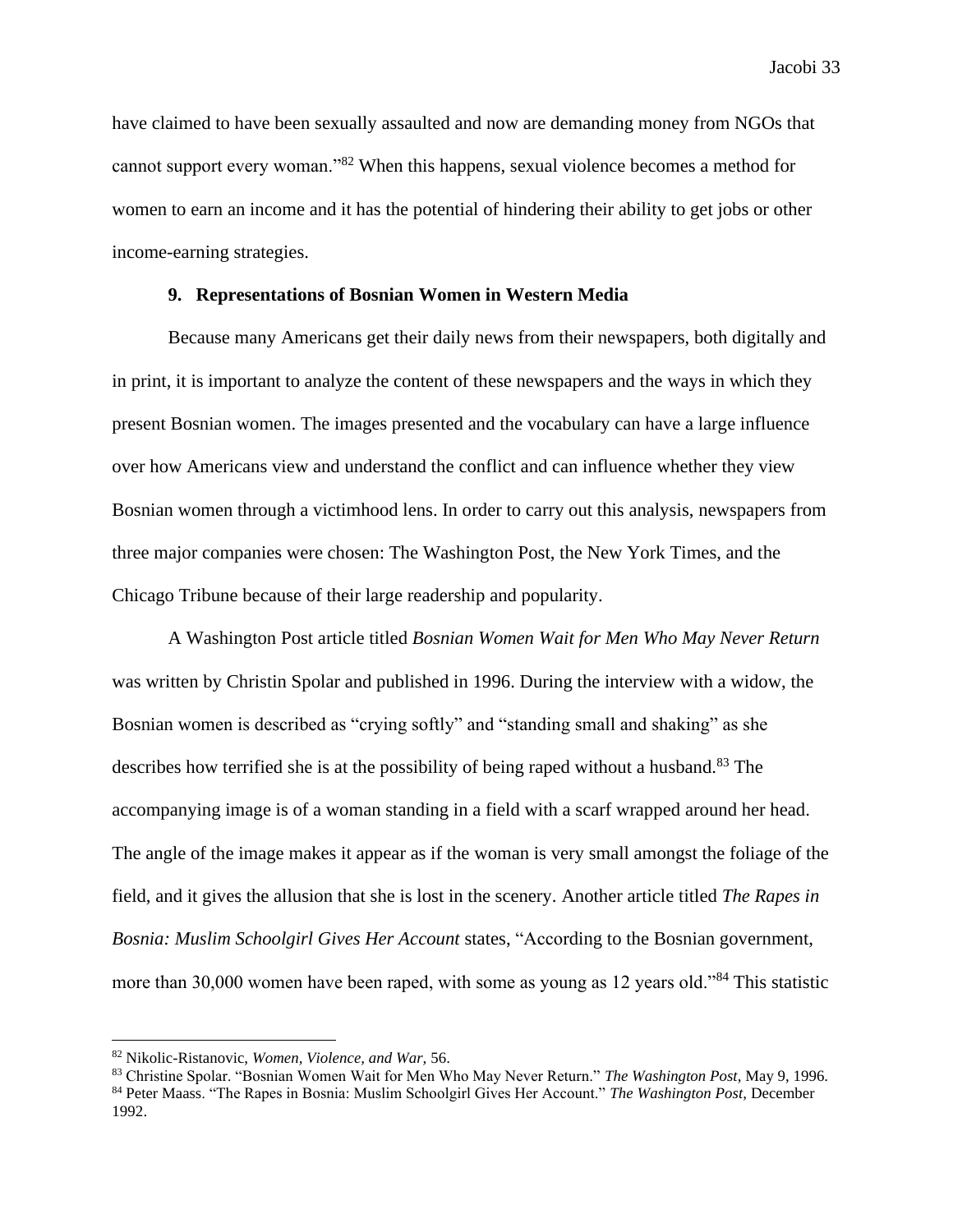is interesting to note because the Bosnian government has been infamous for refusing to provide accurate numbers for the amount of rapes that have occurred, in part because it is difficult to estimate and in part because the government does not wish to disclose that information. That statistic paired with the line "as young as 12 years old" almost sensationalizes it and makes it seem as if a majority of girls and women in Bosnia were victims of sexual assault. The article also states that "Serbs employed rape as a tactic to 'boost morale' among the victorious fighters," and this statement enforces the fact that it was the Serbs who were the perpetrators and the Bosnians who were the victims despite both committing acts of violence against the other group.<sup>85</sup> Also, within the designation of "Serb" there multiple religious and ethnic factions; thus, it is not accurate to state that Serbs in general raped Bosnian women because that statement lacks nuance. This lack differentiation between ethnic groups matters because it overall demonstrates a lack of cultural and historical understanding of what it means to belong to one group over another. It also gives the reader a very simplified understanding of the conflict in which the war is seen as a strictly Bosnian versus Serbian war; however, there were multiple factions, countries, and paramilitary units involved that did not fall under the Bosnian or Serbian dichotomy. Another Washington Post article titled *Serbs Raped 20,000, EC Team Says: Assaults in Bosnia Part of 'Cleansing'* written by William Drozdiak also only discusses the conflict as Bosnian versus Serbian, stating "Serb forces have raped up to 20,000 Slavic Muslim women and girls in Bosnia" as a way to promote ethnic cleansing.<sup>86</sup> The article also states that the methods used by the Serbian men has been "cruel, barbaric, and inhumane," citing interviews with Bosnian women victims as evidence that the Serbian males are the perpetrators and Bosnian women are

<sup>85</sup> Maass. "The Rapes in Bosnia: Muslim Schoolgirl Gives Her Account."

<sup>86</sup> William Drozdiak. "Serbs Raped 20,000, EC Team Says: Assaults in Bosnia Part of 'Cleansing'." *The Washington Post,* January 1993.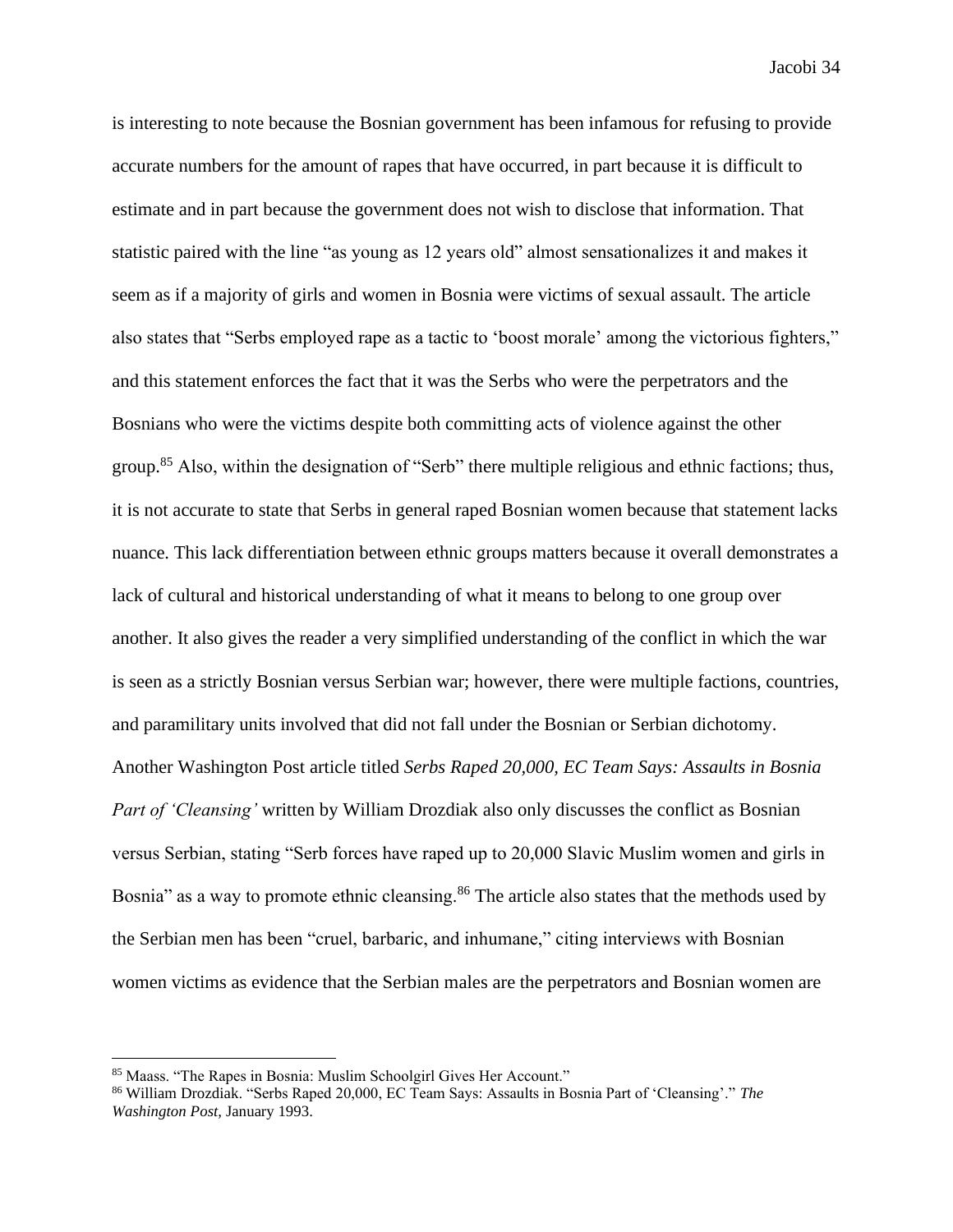the victims.<sup>87</sup> By explicitly stating "Serbian males," the article enforces the "men as perpetrators of all war crimes and women as victims" dogma that does not allow any overlap.

A New York Times article titled *Bosnian War Trial Focuses on Sex Crimes: Women Speak of Brutality, and Secret Shame, to a U.N. Tribunal* was written by Marlise Simons and published in 2001. The article focuses on the women who spoke out against Dragoljub Kunarac and Zoran Vukovik for sexual violence at the Hague. An interesting aspect of this article is that the word "victim" is used eighteen times to describe the different women who spoke.<sup>88</sup> Because their names were not used to protect their identity, the effect of the word "victim" being used so many times makes the word stick in the reader's heads. This can cause them to associate the word "victim" with Bosnian women in general, especially if introduced to the word in other sources of media. Another New York Times article titled *In Death, Sarajevo Woman Becomes a Symbol*  uses a picture of the deceased crying and sitting on the ground to provide a visual image for the woman that they deemed a "symbol."<sup>89</sup> According to the article, she was "Tuesday's representative image of thousands of people who have fallen victim to the shelling;" thus, a crying woman lying on the ground is seen as representative of every man and woman in Sarajevo.<sup>90</sup>

An article in the Chicago Tribune titled *Bosnian Tragedy* was written by Kim Hirsh and Abbie Jones and published in 1993. This article praises Western NGOs for "doing their part and seeking to help Bosnian women get the help that they deserve" and to "help unwanted babies resulting from those rapes in Bosnia."<sup>91</sup> The article also states that over 20,000 women and girls

<sup>87</sup> Drozdiak. "Serbs Raped 20,000, EC Team Says: Assaults in Bosnia Part of 'Cleansing'."

<sup>&</sup>lt;sup>88</sup> Marlise Simons. "Bosnian War Trial Focuses on Sex Crimes: Women Speak of Brutality, and Secret Shame, to a U.N. Tribune." *The New York Times,* February 2001.

<sup>89</sup> Chuck Sudetic. "In Death, Sarajevo Woman Becomes a Symbol." *The New York Times,* January 1994.

<sup>90</sup> Sudetic. "In Death, Sarajevo Woman Becomes a Symbol."

<sup>91</sup> Kim Hirsh and Abbie Jones. "Bosnian Tragedy." *The Chicago Tribune,* February 1993.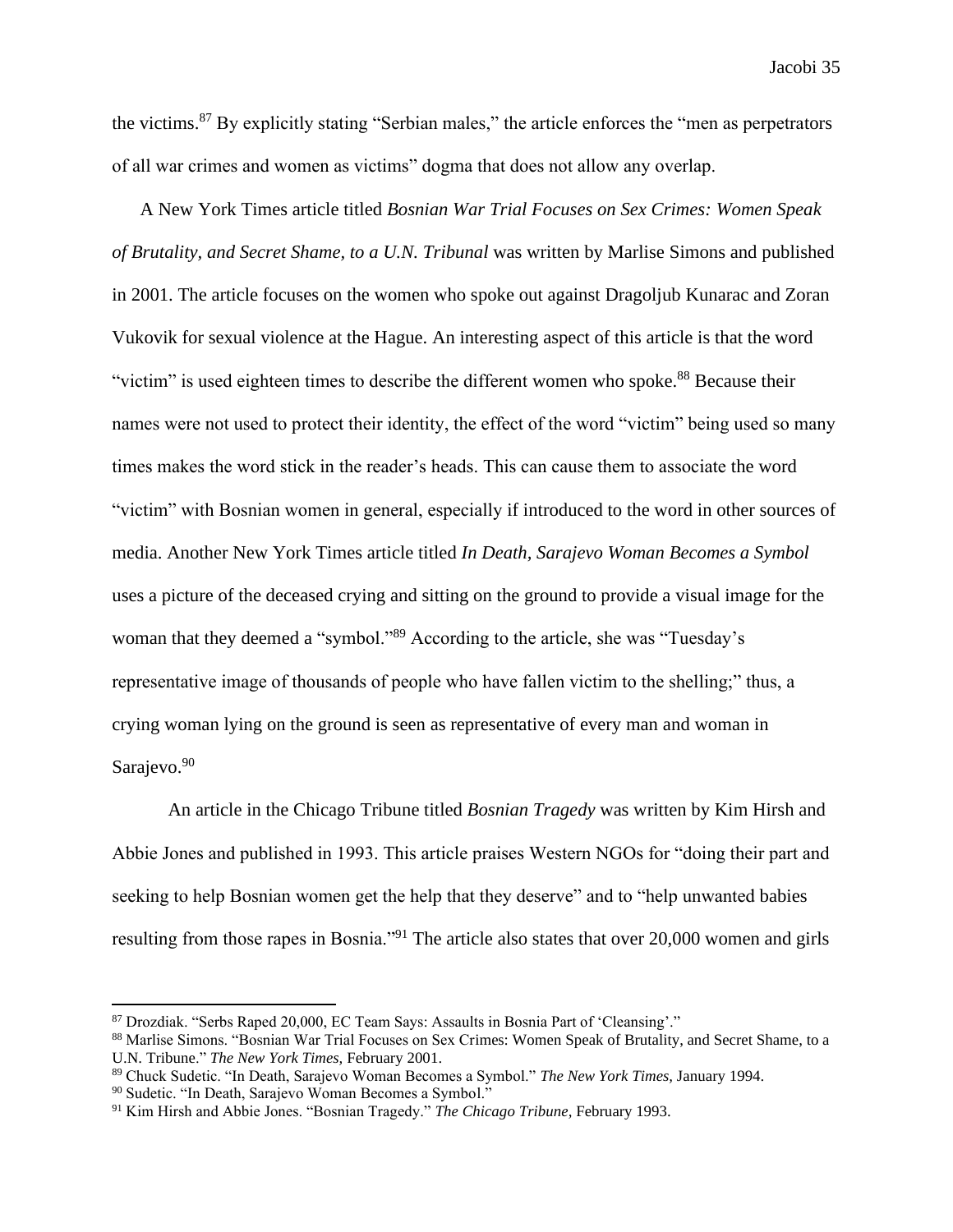have been raped; however, they provide no citation for that statistic and instead rely on large, eye-catching numbers to elicit emotions from readers.<sup>92</sup> By framing Western NGOs as the saving grace for Bosnian women, this article enforces the idea that the West, specifically the United States, are the only ones who can come in and solve the Bosnian women's problems. Another article from the Chicago Tribune titled *Shamed Muslims killing rape victims* states that "there has been an acceptance of rape because it is spreading so rapidly [in Bosnia]" and that "a brother will kill his sister if she has been raped."<sup>93</sup> While this article does describe how some women, due to their sexual assault, are being murdered by their families because of the shame brought upon them, there is no discussion on the affect that sexual assault has on Muslim family units or the larger connotations of families killing sisters and daughters. Instead, the article focuses only on the fact that instances of rape are spreading, so familial killings are also spreading. Without providing any context about the intersection between sexual assault and religion, this article portrays Muslim Bosnians in an extremely negative light by clearly stating that many families are killing the women who have been assaulted. This is problematic because it "others" the Muslim Bosnians and makes their plight less sympathetic when one reads about familial killings.

#### **10. Conclusion**

The news articles all reflect themes found in the earlier critique of the media in that they present Bosnian women through a lens of victimhood. The images chosen to accompany the articles for the most part portrayed women in signs of weakness, either crouching, crying, or lying down. While these women are by no means representative of all Bosnian women, when they are the images chosen in multiple Western articles it can enforce the idea that all Bosnian women are weak and emotional. Also, multiple articles that were analyzed used hyperbolic

<sup>&</sup>lt;sup>92</sup> Hirsh, "Bosnian Tragedy."

<sup>93</sup> "Shamed Muslims killing rape victims." *The Chicago Tribune,* February 1993.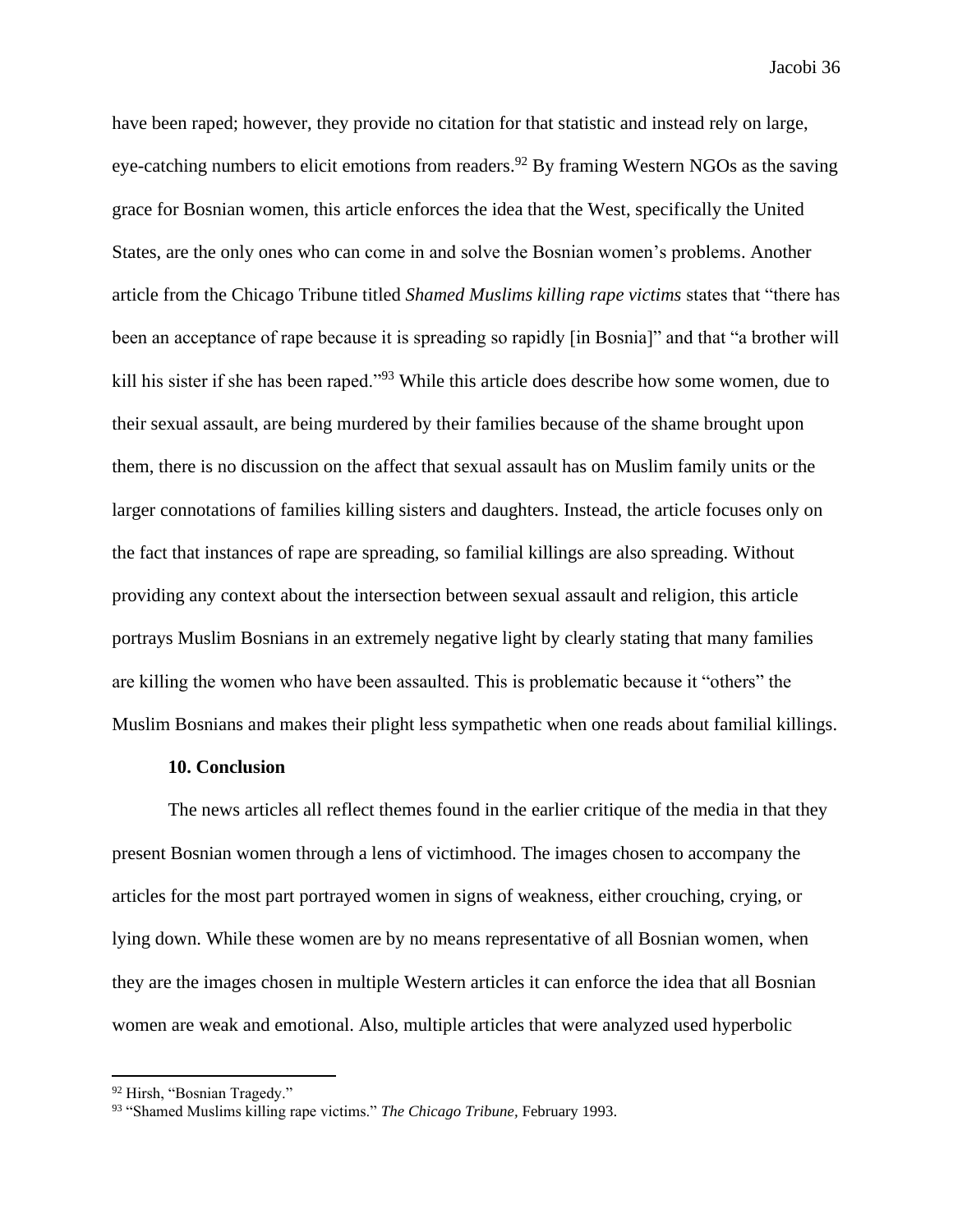statistics that sought to catch reader's attention and make them gasp in awe at the atrocities happening in a country so far away. None of the articles discussed the political or religious reasonings behind the conflict; instead, the articles only discussed the war in terms of women and girls who had been sexually assaulted. This omittance could be a result of bias due to the types of articles that were chosen for this case study. Because not every article could be included, only those articles that included a photograph and discussed Bosnian women specifically were chosen for this case study. Yet, despite this possible bias it is still important to acknowledge that these articles exclude any discussion of politics or religion, despite these two overarching topics being the basis of the conflict. This harkens back to the second step of fetishization in that media outlets use the sexual violence as clickbait for their Western readers, understanding that including discussions on Bosnian politics and religious factions may deter many readers from the article because of its seemingly dense nature. The downside of this is that only one side of the war is shown, and a reader may associate all Bosnian women with the victims that they read about because those are the only representations that are being presented. Overall, major news outlets have a responsibility to present articles that are factual and devoid of any stereotypical or Orientalized imaginaries that make their subjects seem "Other" to their readers. If this responsibility is not honored, these articles become carriers of misinformation and bigotry that can have lasting influences on the way that Americans understand Bosnian women.

Overall, this research interrogates the concept of war as a gendered construct. By not addressing women's various roles, particularly as perpetrators, in scholarly literature and the media, it makes war seem as a strictly male endeavor used to solve conflict. In actuality, both men and women engage in violence during warfare, some against their will and some of their own volition. With the Bosnian War, only discussing Bosnian women in terms of their sexual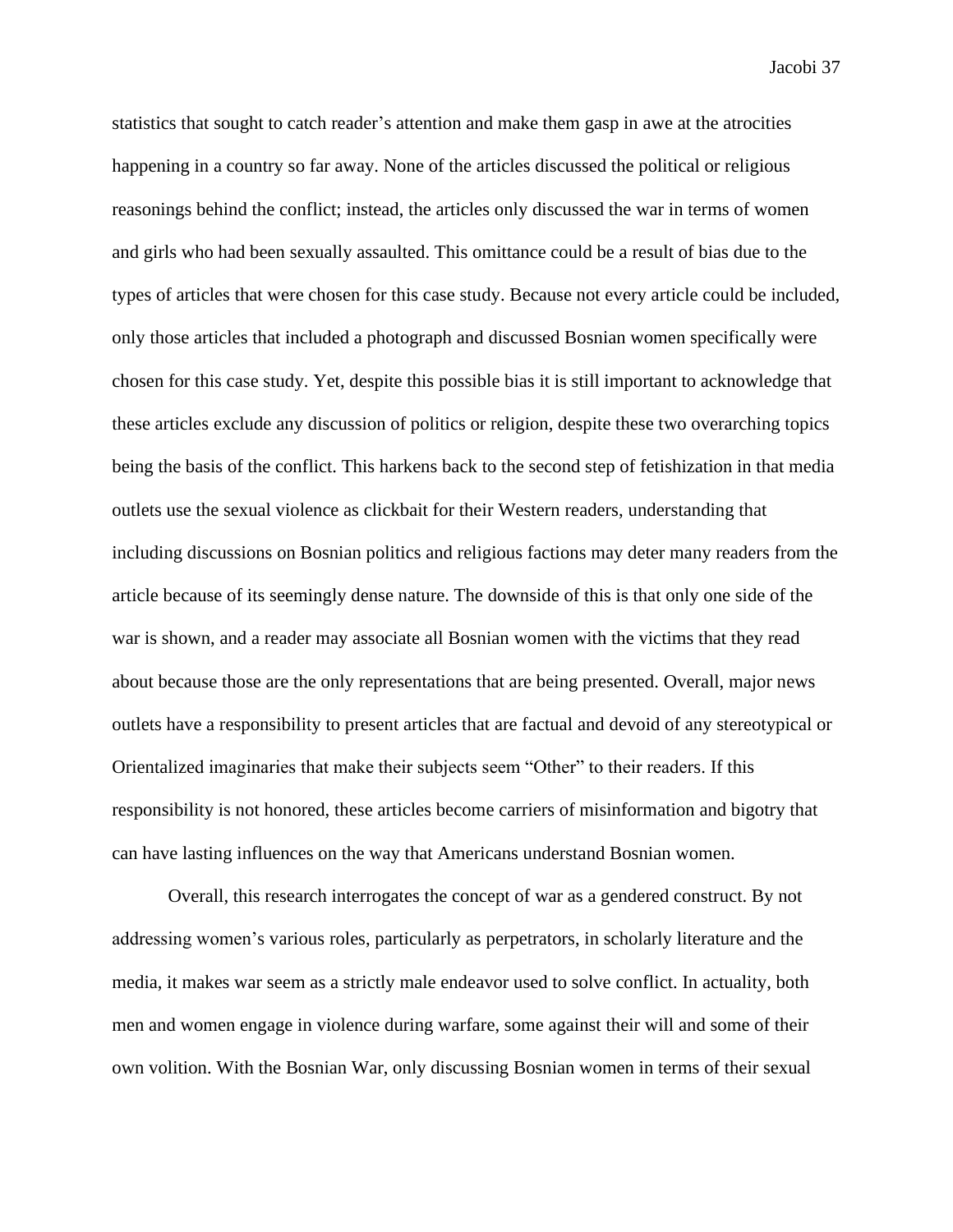assault victimizes them and forces their assault to become a part of their identity. Fetishization is typically the sexual fascination with things that are not inherently sexual; however, rape in the Bosnian war has been subjected to an increased level of fascination and obsession by scholars and the everyday person alike. When scholars and journalists fetishize sexual violence, they are decontextualizing the sexual violence and making these traumas accessible to foreigners who are drawn in to reports of the "hundreds of thousands" of women raped in Bosnia. Bosnian women are thus viewed as "Other" as the information about Bosnian women in the war is primarily framed around their sexual assault. Ignoring the other roles that Bosnian women held in the war has larger repercussions for how one understands women and warfare in general and can promote erasure of women from the historical narrative. When Bosnian women are not a part of telling their own story, their agency is stripped and their reputation on the foreign stage is at the mercy of journalists and scholars.

#### **10a. Solutions**

While it is important to recognize the shortcomings of scholars and the media, it is also important to acknowledge that there are solutions so that the discourse surrounding sexual violence in Bosnia is one that includes the narrative of Bosnian women on their own terms. One solution would be for scholars to hold each other accountable and publish their critiques of other scholar's work on the Bosnian war, specifically how they handle sexual assault. For example, in her book *Innocence and Victimhood: Gender, Nation, and Women's Activism in Postwar Bosnia-Herzegovina,* scholar Elissa Helms actively calls out multiple feminist scholars including Slobodanka Konstantineovic-Vilic, for how they went about their interview processes with the Bosnian women. Helms stated that there is a lack of accountability as the entire interviews with the women are not published; thus, there is no way for readers to know if what they are reading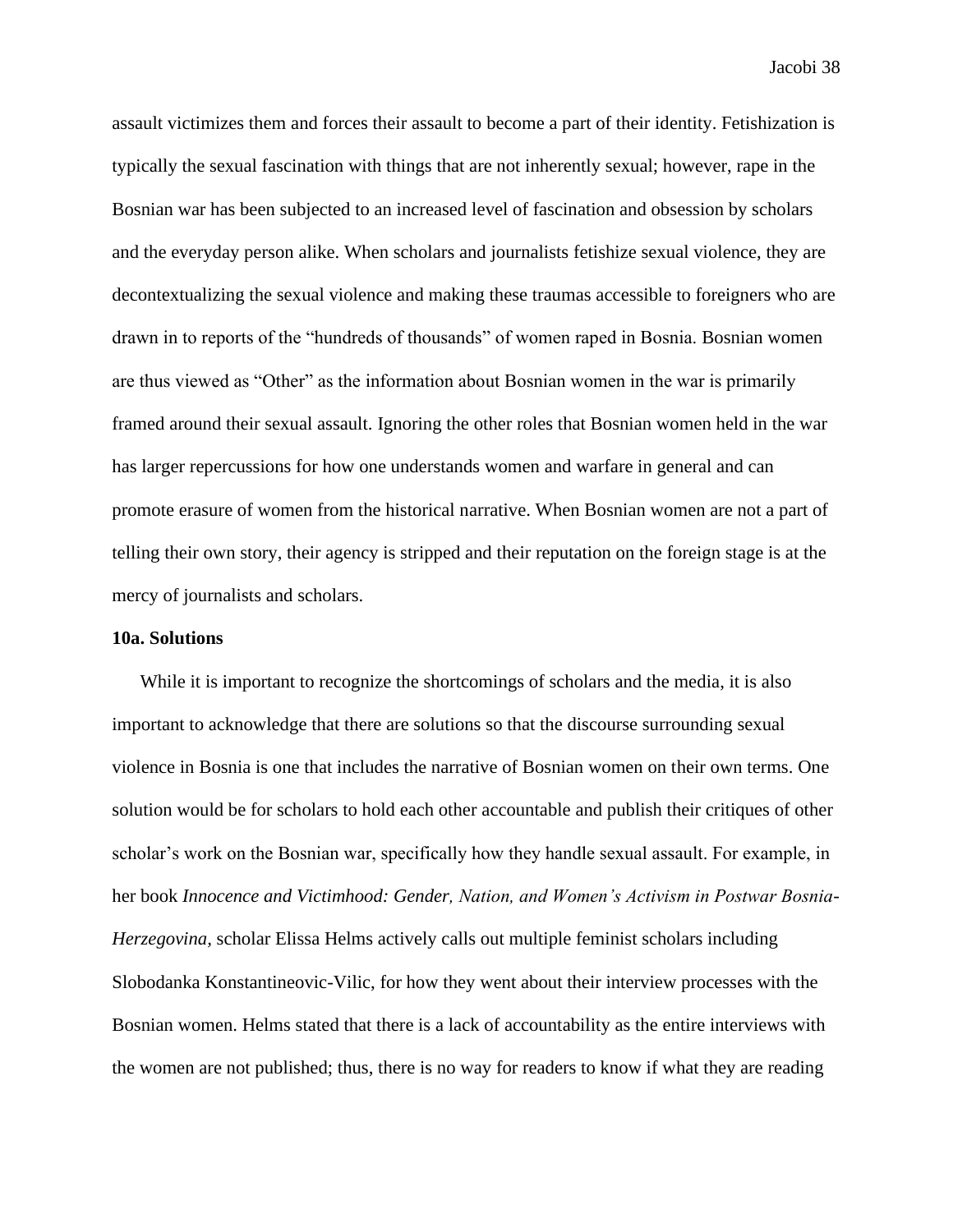is coming from the women themselves or the interviewer's interpretation.<sup>94</sup> Because members of the public generally trust what they read in scholarly works as there is an insinuation that published work is always accurate, it is up to other scholars to take a stand and acknowledge when their peer's work is presenting a one-sided portrayal of Bosnian women.

Another solution would be for scholars to adopt a practice called "transformative dialogue" when conducting interviews. Transformative dialogue in interviewing is centered around letting the subject choose what they want to talk about versus the interviewer using specific and leading questions to obtain their desired responses. Transformative dialogue operates more like a public forum in which the interview is an open conversation instead of a strict interview format. With this approach, the power dynamic between interviewer and interviewee is diminished as the interviewee is given the opportunity to discuss what they think is the most pertinent about their experiences. This mechanism could prove useful with the Bosnian case study because it would allow for a more nuanced understanding of women's lived experiences during the war. The women are also in control of the conversation; thus, they have an active role in how their story is being told.

<sup>94</sup> Helms. *Innocence and Victimhood: Gender, Nation, and Women's Activism in Postwar Bosnia-Herzegovina*, 65.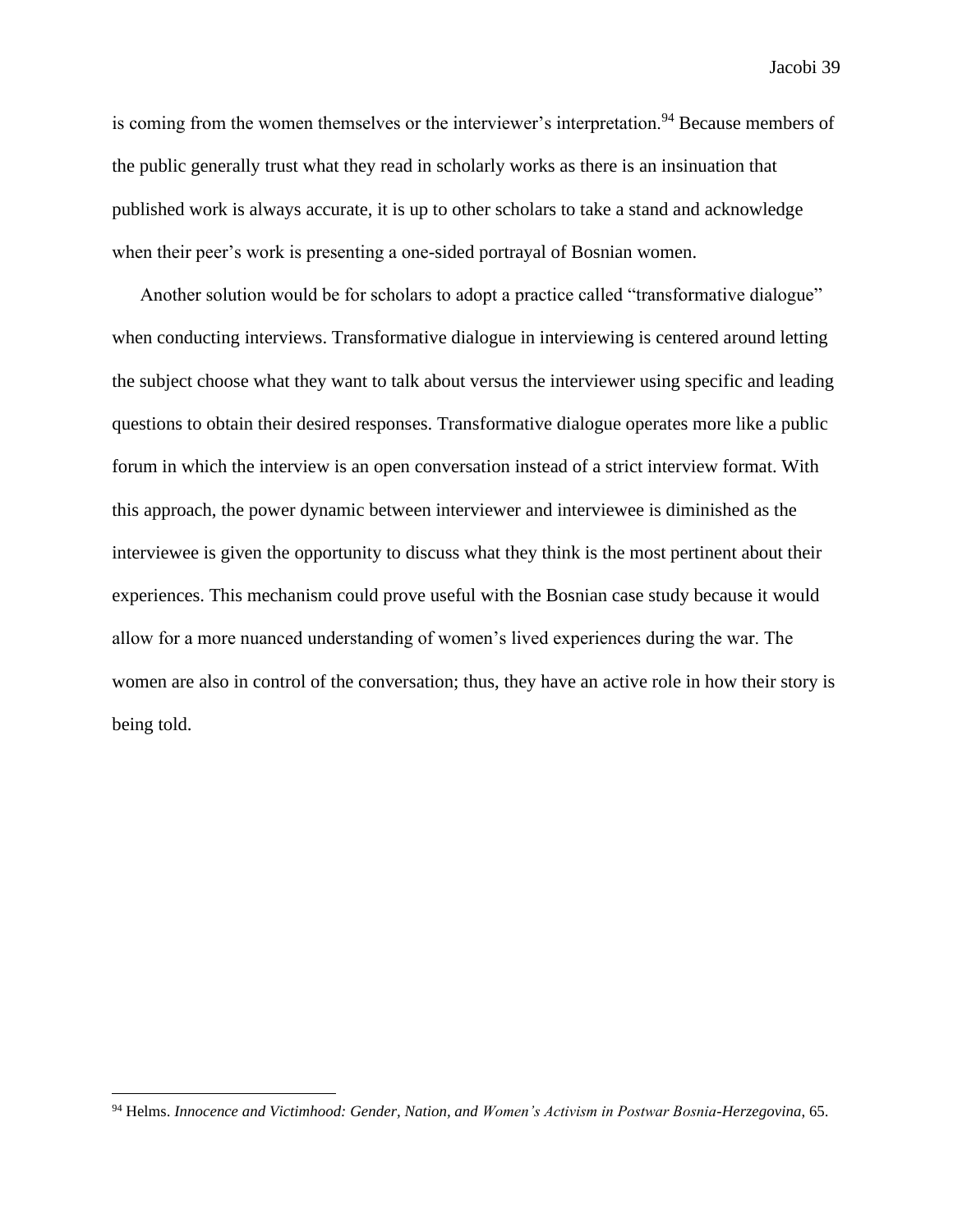#### **11. Works Cited**

Adugna, Minale. *Women and Warfare in Ethiopia: a Case Study of Their Role during the Campaign of Adwa, 1895/96*. Addis Ababa, Ethiopia: publisher not identified, 1997

Albert, Mathias, and Barry Buzan. "Securitization, Sectors and Functional Differentiation." *Security Dialogue* 42, no. 4 (2011): 413–25.

[https://doi.org/10.1177/0967010611418710.](https://doi.org/10.1177/0967010611418710)

- Barth, Elise F., 2002, Peace as Disappointment: The Reintegration of Female Soldiers in Post Conflict Societies, a Comparative Study from Africa, Oslo: International Peace Research Institute (PRIO)..
- "Biljana Plavšić: Serbian Iron Lady." *BBC News*, February 27, 2003. [http://news.bbc.co.uk/2/hi/europe/1108604.stm.](http://news.bbc.co.uk/2/hi/europe/1108604.stm)
- Brown, Matthew. "Review Essay Women and Warfare: Recent Literature and New Directions in Research." *Feminist Review* 79, no. 1 (2005): 172–75.

https://doi.org/10.1057/palgrave.fr.9400214.

- Cosgrove, Justin. "Bosnian Serb Woman Indicted for War Crimes." *Jurist*, January 31, 2017. https://www.jurist.org/news/2017/01/bosnian-serb-woman-indicted-for-war-crimes/.
- Coulter, Chris, Mariam Persson, and Mats Utas. *Young Female Fighters in African Wars: Conflict and Its Consequences*. Uppsala: Nordiska Afrikainstitutet, 2008.
- Daalder, Ivo H. "Decision to Intervene: How the War in Bosnia Ended." Brookings. Brookings, July 28, 2016. [https://www.brookings.edu/articles/decision-to-intervene-how-the-war-in](https://www.brookings.edu/articles/decision-to-intervene-how-the-war-in-bosnia-ended/)[bosnia-ended/.](https://www.brookings.edu/articles/decision-to-intervene-how-the-war-in-bosnia-ended/)
- Drozdiak, William. "Serbs Raped 20,000, EC Team Says: Assaults in Bosnia Part of 'Cleansing'." *The Washington Post,* January 1993.

Elshtain, Jean Bethke. "On Beautiful Souls, Just Warriors and Feminist

Consciousness." *Womens Studies International Forum* 5, no. 3-4 (1982): 341–48. https://doi.org/10.1016/0277-5395(82)90043-7.

Engle, Karen. "Feminism and Its (Dis)Contents: Criminalizing Wartime Rape in Bosnia and Herzegovina." *The American Journal of International Law* 99, no. 4 (2005): 778. [https://doi.org/10.2307/3396669.](https://doi.org/10.2307/3396669)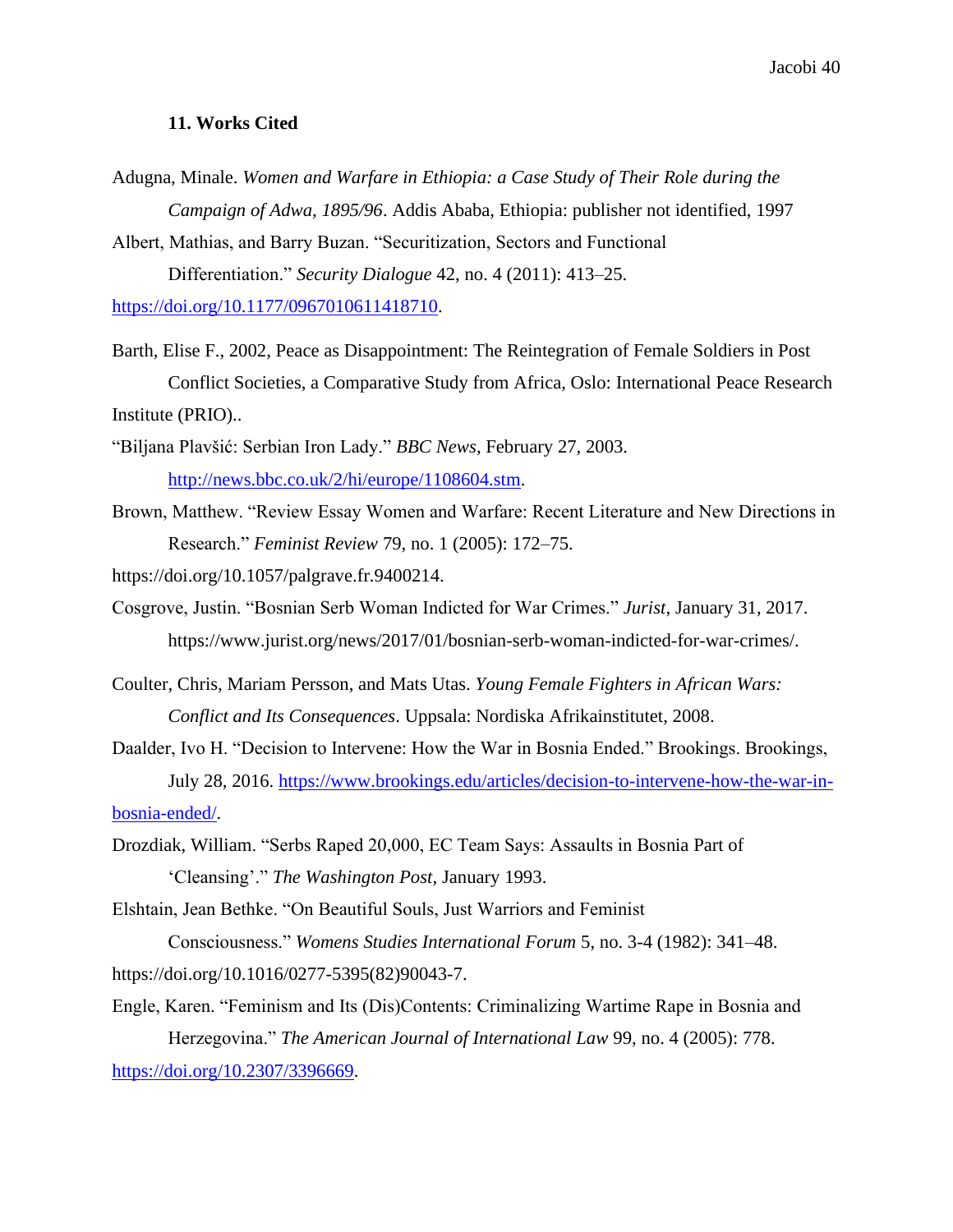Enloe, Cynthia. *Nemo's War, Emma's War: Making Feminist Sense of the Iraq War*. University of California Press, 2010.

Fitzpatrick, P. "It isn't easy being Bilijana." *Central Europe Review* 22, no. 2 (2000).

Gentry, Caron E., and Laura Sjoberg. *Beyond Mothers, Monsters, Whores: Thinking about Womens Violence in Global Politics*. London: Zed Books, 2015.

Goodman, Philomena. *Women, Sexuality and War*. New York: Palgrave, 2002

Goldstein, Joshua S. *War and Gender: How Gender Shapes the War System and Vice Versa*. Cambridge: Cambridge Univ. Press, 2009.

- Grant De Pauw, Linda. "Women in Combat: The Revolutionary War Experience." *Armed Forces & Society* 7, no. 2 (1981): 209–26. [https://doi.org/10.1177/0095327x8100700204.](https://doi.org/10.1177/0095327x8100700204)
- Helms, Elissa. *Innocence and Victimhood: Gender, Nation, and Women's Activism in Postwar Bosnia-Herzegovina*. Madison, WI: The University of Wisconsin Press, 2013.

Hirsh, Kim and Abbie Jones. "Bosnian Tragedy." *The Chicago Tribunal,* February 1993.

Hoganson, Kristin L. *Fighting for American Manhood: How Gender Politics Provoked the Spanish-American and Philippine-American Wars*. New Haven: Yale University Press, 2000, 44-45

Ilic, Dejan. "Kruna od trnja." Pescanik, March 1. http://pescanik.net/2009/03/kruna-od-trnja/.

- Klingebiel, S., I. Gärke, C. Kreidler, S. Lobner & H. Schütte, Promoting the Reintegration of Former Female and Male Combatants in Eritrea, German Development Institute, Berlin, 1995.
- Kumar, Krishna. *Women and Civil War: Impact, Organisations and Action* . Boulder, CO: Lynne Rienner Publishers, 2001.
- Levy, Barry S., and Victor W. Sidel. *War and Public Health*. New York: Oxford University Press, 2008.
- Lindsey, Charlotte, "Women and War", International Review of the Red Cross, (2000):561 579.
- Linos, Natalia. "Rethinking gender-based violence during war: Is violence against civilian men a problem worth addressing," *Elsevier* 68, no. 8 (2009).
- Lischer, Sarah Kenyon. *Dangerous Sanctuaries: Refugee Camps, Civil War, and the Dilemmas of Humanitarian Aid*. Ithaca, NY: Cornell University Press, 2006.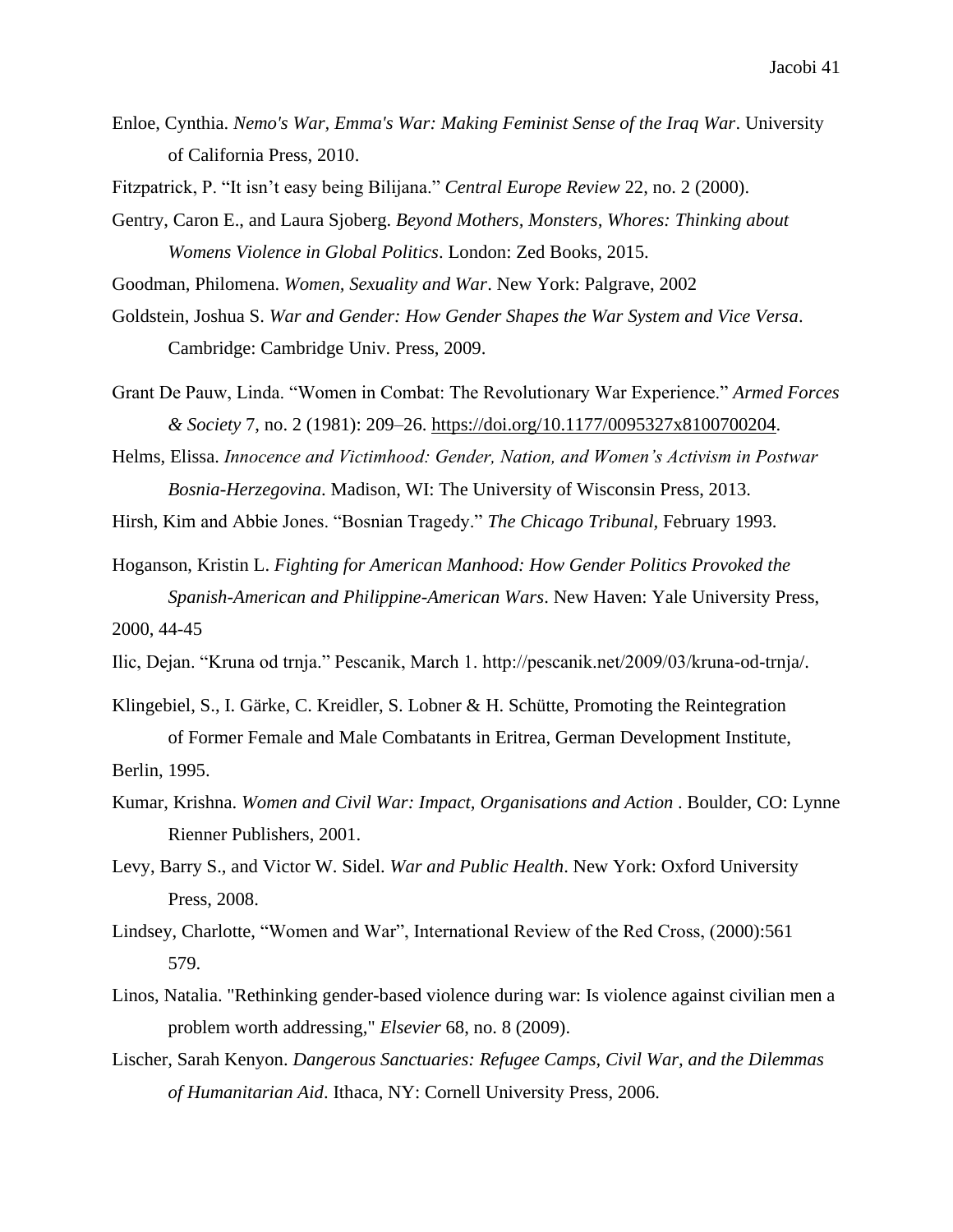- Maass, Peter. "The Rapes in Bosnia: Muslim Schoolgirl Gives Her Account." *The Washington Post,* December 1992.
- Mate, Rekopantswe. "Rwanda -- Not so Innocent: When Women Become Killers." *Southern African Feminist Review* 3, no. 2 (Dec 31, 1999).
- Mazurana, Dyan, 2004, Women in Armed Opposition Groups Speak on War, Protection and Obligations under International Humanitarian and Human Rights Law, Geneva: Geneva Call
- Meger, Sara. "The Fetishization of Sexual Violence in International Security." *International Studies Quarterly* 60, no. 1 (2016): 149–59.

Mulalic, Muhidin. "Fostering of Civil Society by Muslim Womens NGOs in Bosnia and Herzegovina." *Journal of Muslim Minority Affairs* 34, no. 4 (February 2014): 438–48. https://doi.org/10.1080/13602004.2014.984905.

Pankhurst, Richard, and Girma Selassie Asfaw. "An Amharic War-Song of Emperor Tewodros's Soldiers." *Journal of Ethiopian Studies* 18, no. 1 (1985).

"Pedagogical Unit." Taytu Betul pedagogical unit 4 | Women, n.d. https://en.unesco.org/womeninafrica/taytu-betul/pedagogical-unit/4.

- Prusina, Jovana. "Female War Criminals: Untold Story of the Balkan Conflicts." Balkan Insight, May 8, 2019. [https://balkaninsight.com/2018/11/30/female-war-criminals-untold-story](https://balkaninsight.com/2018/11/30/female-war-criminals-untold-story-of-the-1990s-conflicts-11-29-2018/)[of-the-1990s-conflicts-11-29-2018/.](https://balkaninsight.com/2018/11/30/female-war-criminals-untold-story-of-the-1990s-conflicts-11-29-2018/)
- Nikolić-Ristanović, Vesna. *Women, Violence and War Wartime Victimization of Refugees in the Balkans*. Budapest: Central European University Press, 2001.

"Shamed Muslims killing rape victims." *The Chicago Tribunal,* February 1993.

Schnabel, Albrecht, and Anara Tabyshalieva. *Defying Victimhood: Women and Post-Conflict Peacebuilding*. New York, NY: United Nations, 2013.

Simić, Olivera. "Challenging Bosnian Women's Identity as Rape Victims, as Unending Victims: The 'Other' Sex in Times of War," *Journal of International Women's Studies* 13, no. 4

(2012).

Simons, Marlise. "Bosnian War Trial Focuses on Sex Crimes: Women Speak of Brutality, and Secret Shame, to a U.N. Tribunal." *The New York Times,* February 2001.